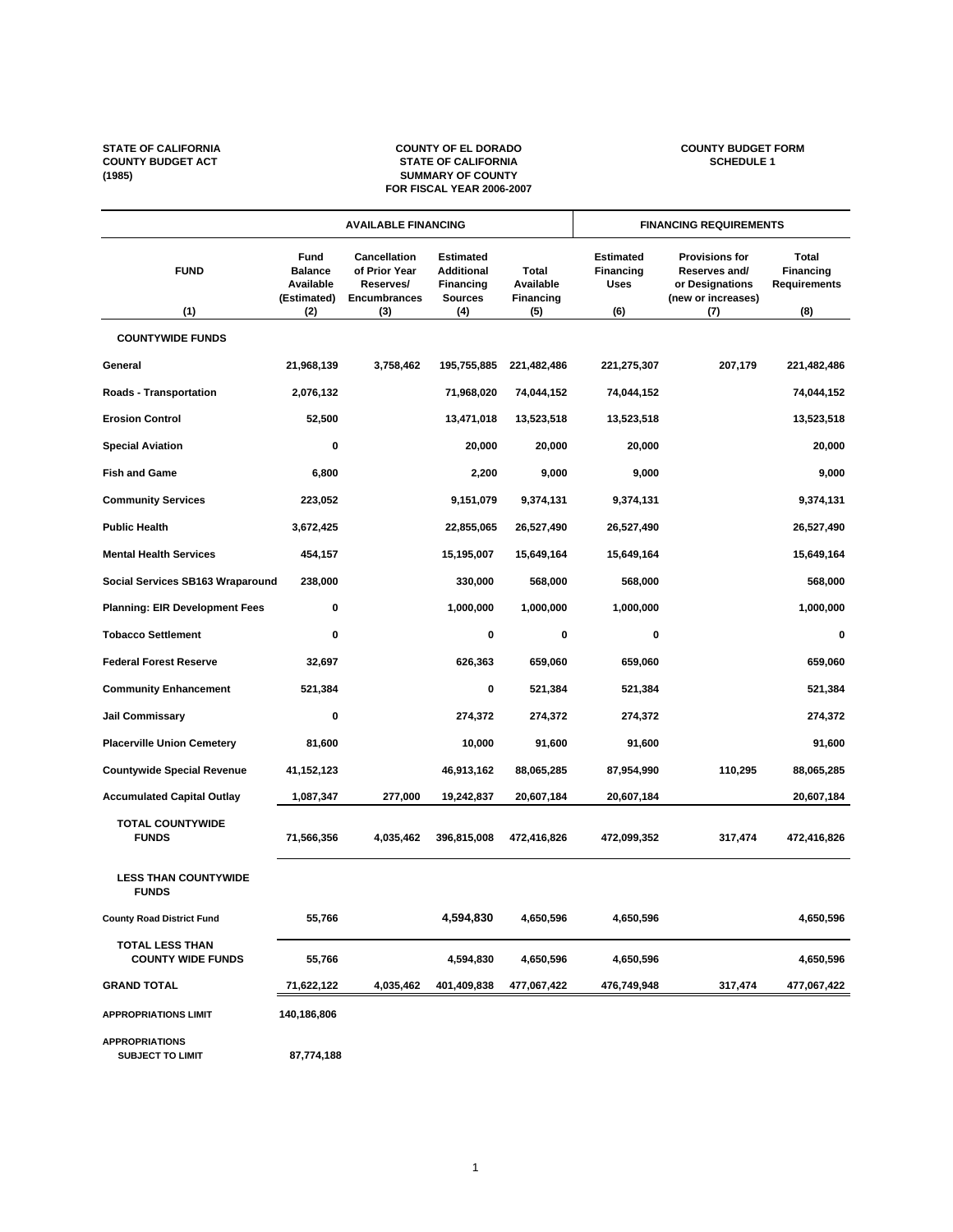#### **STATE CONTROLLER COUNTY BUDGET FORM COUNTY BUDGET ACT COUNTY OF EL DORADO SCHEDULE 2 (1985) STATE OF CALIFORNIA ANALYSIS OF FUND BALANCE AVAILABLE TO FINANCE THE BUDGET FOR FISCAL YEAR 2006-2007**

| <b>LESS: FUND BALANCE - UNAVAILABLE</b><br><b>RESERVES</b>   |                                                    |           |                                                                    |                            |                                                                                  |  |  |  |
|--------------------------------------------------------------|----------------------------------------------------|-----------|--------------------------------------------------------------------|----------------------------|----------------------------------------------------------------------------------|--|--|--|
| <b>Description</b><br>(1)                                    | <b>Fund Balance</b><br>as of<br>(2)<br>(Estimated) | (3)       | General<br>and<br>June 30, 2006 Encumbrances Other Reserves<br>(4) | <b>Designations</b><br>(5) | <b>Fund Balance Available</b><br>to Finance Current<br><b>Year Budget</b><br>(6) |  |  |  |
| <b>COUNTYWIDE FUNDS</b>                                      |                                                    |           |                                                                    |                            |                                                                                  |  |  |  |
| General                                                      | 35,696,125                                         | 892,247   | 9,077,277                                                          | 3,758,462                  | 21,968,139                                                                       |  |  |  |
| <b>Roads - Transportation</b>                                | 2,833,780                                          | 277,005   | 480,643                                                            |                            | 2,076,132                                                                        |  |  |  |
| <b>Erosion Control</b>                                       | 52,500                                             | 0         | 0                                                                  |                            | 52,500                                                                           |  |  |  |
| <b>Special Aviation</b>                                      | 0                                                  | 0         | $\mathbf 0$                                                        |                            | 0                                                                                |  |  |  |
| <b>Fish and Game</b>                                         | 6,800                                              | 0         | 0                                                                  |                            | 6,800                                                                            |  |  |  |
| <b>Community Services</b>                                    | 275,473                                            | 0         | 52,421                                                             |                            | 223,052                                                                          |  |  |  |
| <b>Public Health</b>                                         | 3,672,900                                          | 0         | 475                                                                |                            | 3,672,425                                                                        |  |  |  |
| <b>Mental Health Services</b>                                | 459,510                                            | 313       | 5,040                                                              |                            | 454,157                                                                          |  |  |  |
| Social Services SB163 Wraparound                             | 238,000                                            | 0         | 0                                                                  |                            | 238,000                                                                          |  |  |  |
| <b>Planning: EIR Development Fees</b>                        | 0                                                  | 0         | 0                                                                  |                            | 0                                                                                |  |  |  |
| <b>Tobacco Settlement</b>                                    | 0                                                  | 0         | $\mathbf 0$                                                        |                            | 0                                                                                |  |  |  |
| <b>Federal Forest Reserve</b>                                | 169,732                                            | 0         | 137,035                                                            |                            | 32,697                                                                           |  |  |  |
| <b>Community Enhancement</b>                                 | 521,384                                            | 0         | 0                                                                  |                            | 521,384                                                                          |  |  |  |
| <b>Jail Commissary</b>                                       | 0                                                  | 0         | 0                                                                  |                            | 0                                                                                |  |  |  |
| <b>Placerville Union Cemetery</b>                            | 81,600                                             | 0         | 0                                                                  |                            | 81,600                                                                           |  |  |  |
| <b>Countywide Special Revenue</b>                            | 42,550,519                                         | 0         | 197,359                                                            | 1,201,037                  | 41,152,123                                                                       |  |  |  |
| <b>Accumulated Capital Outlay</b>                            | 2,598,316                                          | 0         | 1,510,969                                                          |                            | 1,087,347                                                                        |  |  |  |
| <b>TOTAL COUNTYWIDE FUNDS</b><br><b>LESS THAN COUNTYWIDE</b> | 89,156,638                                         | 1,169,564 | 11,461,219                                                         | 4,959,499                  | 71,566,356                                                                       |  |  |  |
| <b>FUNDS</b>                                                 |                                                    |           |                                                                    |                            |                                                                                  |  |  |  |
| <b>County Road District Fund</b>                             | 55,766                                             |           |                                                                    |                            | 55,766                                                                           |  |  |  |
| <b>TOTAL LESS THAN</b><br><b>COUNTYWIDE FUNDS</b>            | 55,766                                             | 0         | $\pmb{0}$                                                          | 0                          | 55,766                                                                           |  |  |  |
| <b>GRAND TOTAL</b>                                           | 89,212,404                                         | 1,169,564 | 11,461,219                                                         | 4,959,499                  | 71,622,122                                                                       |  |  |  |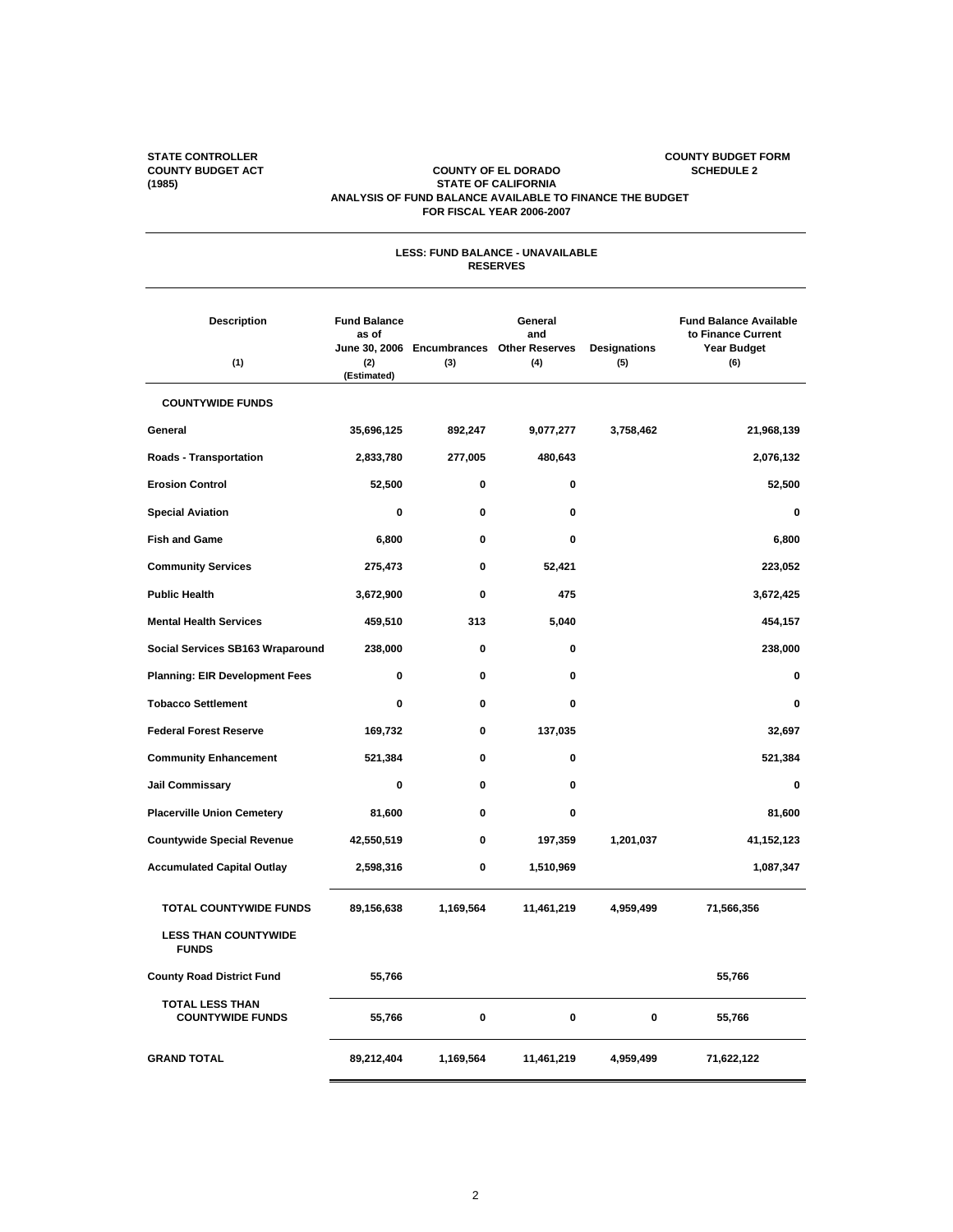# STATE CONTROLLER<br>COUNTY BUDGET ACT COUNTY OF EL DORADO<br>COUNTY BUDGET ACT DETAIL OF PROVISIONS FOR RESERVES/DESIGNATIONS<br>(With Supplemental Data Affecting Reserve/Designation Balances)<br>FOR FISCAL YEAR 2006-2007<br>FOR FISCAL Y

|                                                                                                                                                 |                                                                              |                        | Amount Made Available for<br><b>Financing by Cancellation</b>           |                    | Increases or New Reserves/<br><b>Designations to be Provided</b>                          |                                                                        |
|-------------------------------------------------------------------------------------------------------------------------------------------------|------------------------------------------------------------------------------|------------------------|-------------------------------------------------------------------------|--------------------|-------------------------------------------------------------------------------------------|------------------------------------------------------------------------|
| <b>Description</b>                                                                                                                              | Reserves/<br><b>Designations</b><br><b>Balance</b><br>as of<br>June 30, 2006 | Requested              | Approved/<br><b>Adopted by</b><br><b>Board of</b><br><b>Supervisors</b> | Requested          | in Budget Year<br>Approved/<br><b>Adopted by</b><br><b>Board of</b><br><b>Supervisors</b> | Total<br>Reserves/<br><b>Designations</b><br>for<br><b>Budget Year</b> |
| (1)                                                                                                                                             | (2)                                                                          | (3)                    | (4)                                                                     | (5)                | (6)                                                                                       | (7)                                                                    |
| <b>COUNTYWIDE FUNDS</b>                                                                                                                         |                                                                              |                        |                                                                         |                    |                                                                                           |                                                                        |
| General<br><b>Economic Uncertainties</b><br><b>Encumbrances</b><br><b>Designated for Capital Projects</b><br><b>Designated for Imprest Cash</b> | 9,063,737<br>892,247<br>3,758,462<br>13,540<br>13,727,986                    | 3,758,462<br>3,758,462 | 3,758,462<br>3,758,462                                                  | 207,179<br>207,179 | 207,179<br>207,179                                                                        | 9,270,916<br>892,247<br>0<br>13,540<br>10,176,703                      |
| <b>Roads - Transportation</b>                                                                                                                   | 757,648                                                                      |                        |                                                                         |                    |                                                                                           | 757,648                                                                |
| <b>Erosion Control</b>                                                                                                                          | $\mathbf 0$                                                                  |                        |                                                                         |                    |                                                                                           | 0                                                                      |
| <b>Special Aviation</b>                                                                                                                         | 0                                                                            |                        |                                                                         |                    |                                                                                           | 0                                                                      |
| <b>Fish and Game</b>                                                                                                                            | 0                                                                            |                        |                                                                         |                    |                                                                                           | 0                                                                      |
| <b>Community Services</b>                                                                                                                       | 52,421                                                                       |                        |                                                                         |                    |                                                                                           | 52,421                                                                 |
| <b>Public Health</b>                                                                                                                            | 475                                                                          |                        |                                                                         |                    |                                                                                           | 475                                                                    |
| <b>Mental Health Services</b>                                                                                                                   | 5,353                                                                        |                        |                                                                         |                    |                                                                                           | 5,353                                                                  |
| Social Services SB163 Wraparound                                                                                                                | $\pmb{0}$                                                                    |                        |                                                                         |                    |                                                                                           | 0                                                                      |
| <b>Planning: EIR Development Fees</b>                                                                                                           | 0                                                                            |                        |                                                                         |                    |                                                                                           | 0                                                                      |
| <b>Tobacco Settlement</b>                                                                                                                       | 0                                                                            |                        |                                                                         |                    |                                                                                           | 0                                                                      |
| <b>Federal Forest Reserve</b>                                                                                                                   | 137,035                                                                      |                        |                                                                         |                    |                                                                                           | 137,035                                                                |
| <b>Community Ehancement</b>                                                                                                                     | 0                                                                            |                        |                                                                         |                    |                                                                                           | 0                                                                      |
| <b>Jail Commissary</b>                                                                                                                          | 0                                                                            |                        |                                                                         |                    |                                                                                           | 0                                                                      |
| <b>Placerville Union Cemetery</b>                                                                                                               | 0                                                                            |                        |                                                                         |                    |                                                                                           | 0                                                                      |
| <b>Countywide Special Revenue</b>                                                                                                               | 1,398,396                                                                    |                        |                                                                         | 110,295            | 110,295                                                                                   | 1,508,691                                                              |
| <b>Accumulated Capital Outlay</b>                                                                                                               | 1,510,969                                                                    | 277,000                | 277,000                                                                 |                    |                                                                                           | 1,233,969                                                              |
| TOTAL COUNTYWIDE FUNDS                                                                                                                          | 17,590,283                                                                   | 4,035,462              | 4,035,462                                                               | 317,474            | 317,474                                                                                   | 13,872,295                                                             |
| <b>LESS THAN COUNTYWIDE FUNDS</b>                                                                                                               |                                                                              |                        |                                                                         |                    |                                                                                           |                                                                        |
| <b>County Road District Fund</b>                                                                                                                | 0                                                                            |                        |                                                                         |                    |                                                                                           | 0                                                                      |
| <b>TOTAL LESS THAN</b>                                                                                                                          |                                                                              |                        |                                                                         |                    |                                                                                           |                                                                        |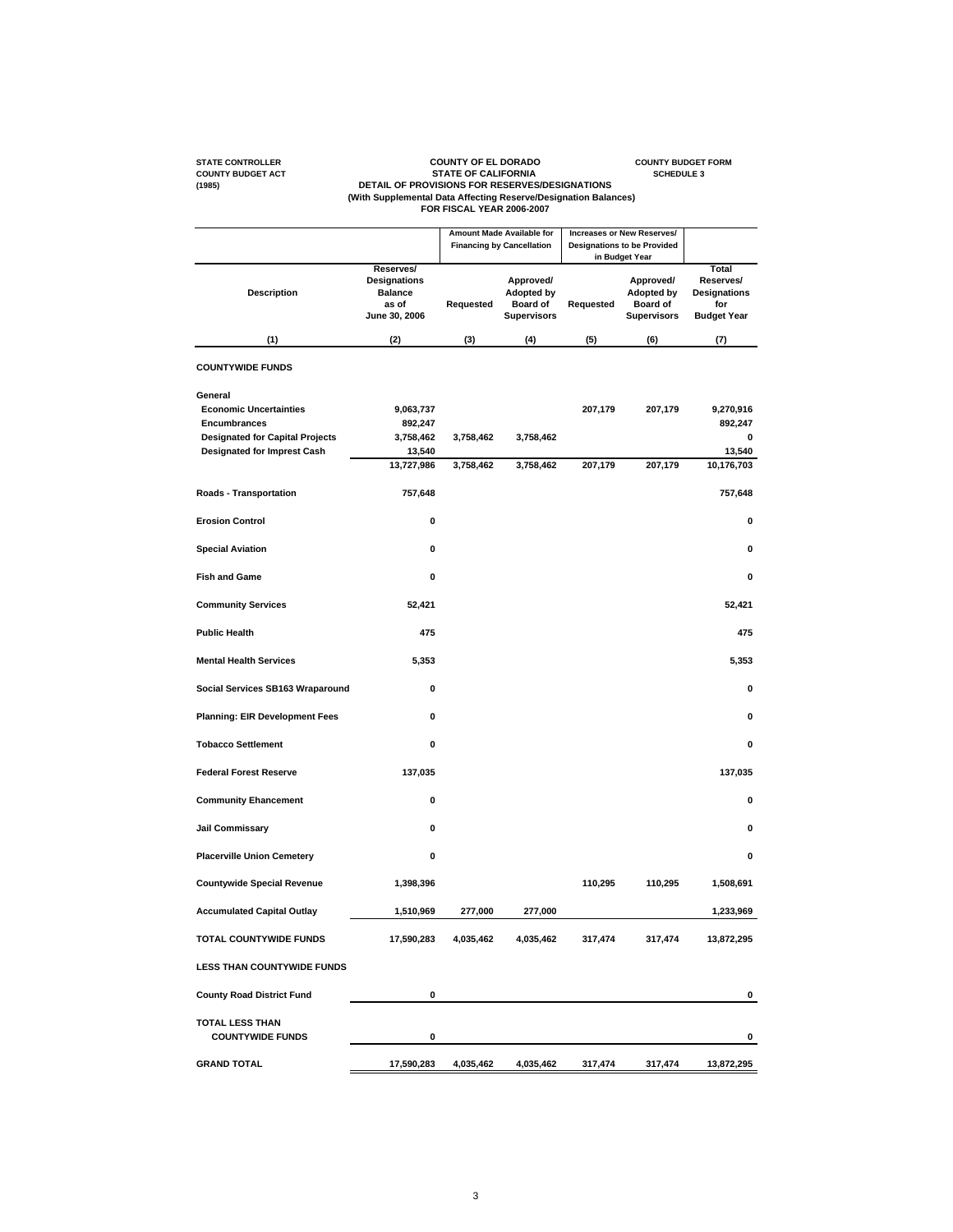## **COUNTY BUDGET ACT**<br>(1985)

## STATE CONTROLLER **COUNTY BUDGET FORM**<br>
COUNTY BUDGET ACT **COUNTY BUDGET ACT**

#### **COUNTY OF EL DORADO STATE OF CALIFORNIA SUMMARY OF ESTIMATED ADDITIONAL FINANCING SOURCES FOR FISCAL YEAR 2006-2007**

| <b>Description</b>                      | Actual<br><b>Revenues</b><br>2004-2005 | <b>Actual</b><br><b>Revenues</b><br>2005-2006 | <b>Department</b><br><b>Requested</b><br>2006-2007 | <b>Adopted</b><br>by BOS<br>2006-2007 |
|-----------------------------------------|----------------------------------------|-----------------------------------------------|----------------------------------------------------|---------------------------------------|
| (1)                                     | (2)                                    | (3)                                           | (4)                                                | (5)                                   |
| <b>SUMMARIZATION BY SOURCE</b>          |                                        |                                               |                                                    |                                       |
| <b>Current Secured Property Taxes</b>   | 41,637,051                             | 47,718,024                                    | 53,039,668                                         | 53,039,668                            |
| <b>Current Unsecured Property Taxes</b> | 1,037,225                              | 1,116,530                                     | 1,146,048                                          | 1,146,048                             |
| Taxes (Other than current prop.)        | 31,554,886                             | 37,717,320                                    | 35,719,928                                         | 37,834,928                            |
| <b>Total Taxes</b>                      | 74,229,162                             | 86,551,874                                    | 89,905,644                                         | 92,020,644                            |
| <b>Licenses and Permits</b>             | 9,660,044                              | 8,997,828                                     | 13,480,771                                         | 13,230,771                            |
| <b>Fines, Forfeitures and Penalties</b> | 1,870,906                              | 2,356,260                                     | 1,446,812                                          | 2,202,444                             |
| <b>Use of Money and Property</b>        | 3,160,993                              | 7,609,282                                     | 2,327,308                                          | 3,076,308                             |
| <b>Intergovernmental Revenues</b>       |                                        |                                               |                                                    |                                       |
| <b>State</b>                            | 64,043,538                             | 73,783,794                                    | 75,398,964                                         | 77,498,163                            |
| Federal                                 | 30,858,053                             | 33,324,499                                    | 40,489,011                                         | 41,252,206                            |
| Other                                   | 2,031,439                              | 649,231                                       | 922,183                                            | 997,183                               |
| <b>Charges for Services</b>             | 54,421,856                             | 49,866,036                                    | 45,115,050                                         | 47,503,974                            |
| <b>Miscellaneous Revenues</b>           | 4,674,140                              | 2,990,173                                     | 4,447,963                                          | 4,447,963                             |
| <b>Other Financing Sources</b>          | 60,001,501                             | 73,230,000                                    | 114,679,703                                        | 119,180,182                           |
| <b>Residual Equity Transfers</b>        | 0                                      | 3,350                                         | 0                                                  | 0                                     |
| <b>GRAND TOTAL</b>                      | 304,951,631                            | 339,362,327                                   | 388,213,409                                        | 401,409,838                           |
| <b>SUMMARIZATION BY FUND</b>            |                                        |                                               |                                                    |                                       |
| General                                 | 161,026,053                            | 185,057,385                                   | 192,602,017                                        | 195,755,885                           |
| <b>Erosion Control</b>                  | 5,190,587                              | 8,674,718                                     | 13,471,018                                         | 13,471,018                            |
| Dept. of Transportation                 | 35,058,980                             | 44,253,161                                    | 70,968,020                                         | 71,968,020                            |
| <b>County Road District Fund</b>        | 3,676,788                              | 4,456,432                                     | 4,594,830                                          | 4,594,830                             |
| <b>Special Aviation</b>                 | 20,052                                 | 20,091                                        | 20,000                                             | 20,000                                |
| <b>Fish and Game</b>                    | 3,531                                  | 14,385                                        | 2,200                                              | 2,200                                 |
| <b>Community Services</b>               | 6,276,812                              | 7,164,119                                     | 9,151,079                                          | 9,151,079                             |
| <b>Public Health</b>                    | 18,596,059                             | 20,861,505                                    | 20,200,953                                         | 22,855,065                            |
| <b>Mental Health Services</b>           | 8,068,826                              | 11,188,734                                    | 15,220,007                                         | 15,195,007                            |
| Social Services SB163 Wraparound        | 287,442                                | 274,772                                       | 330,000                                            | 330,000                               |
| <b>Planning: EIR Development Fees</b>   | 17,727                                 | 57,782                                        | 1,000,000                                          | 1,000,000                             |
| <b>Tobacco Settlement</b>               | 220                                    | 469                                           | 0                                                  | 0                                     |
| <b>Federal Forest Reserve</b>           | 628,284                                | 639,709                                       | 626,363                                            | 626,363                               |
| <b>Community Enhancement</b>            | 63,206                                 | 66,342                                        | 0                                                  | 0                                     |
| <b>Jail Commissary</b>                  | 511,221                                | 438,861                                       | 274,372                                            | 274,372                               |
| <b>Placerville Union Cemetery</b>       | $\bf{0}$                               | 102,056                                       | 10,000                                             | 10,000                                |
| <b>Countywide Special Revenue</b>       | 55,899,864                             | 54,614,781                                    | 40,100,271                                         | 46,913,162                            |
| <b>Accumulative Capital Outlay</b>      | 9,625,980                              | 1,477,024                                     | 19,642,279                                         | 19,242,837                            |
|                                         |                                        |                                               |                                                    |                                       |
| <b>GRAND TOTAL</b>                      | 304,951,631                            | 339,362,327                                   | 388,213,409                                        | 401,409,838                           |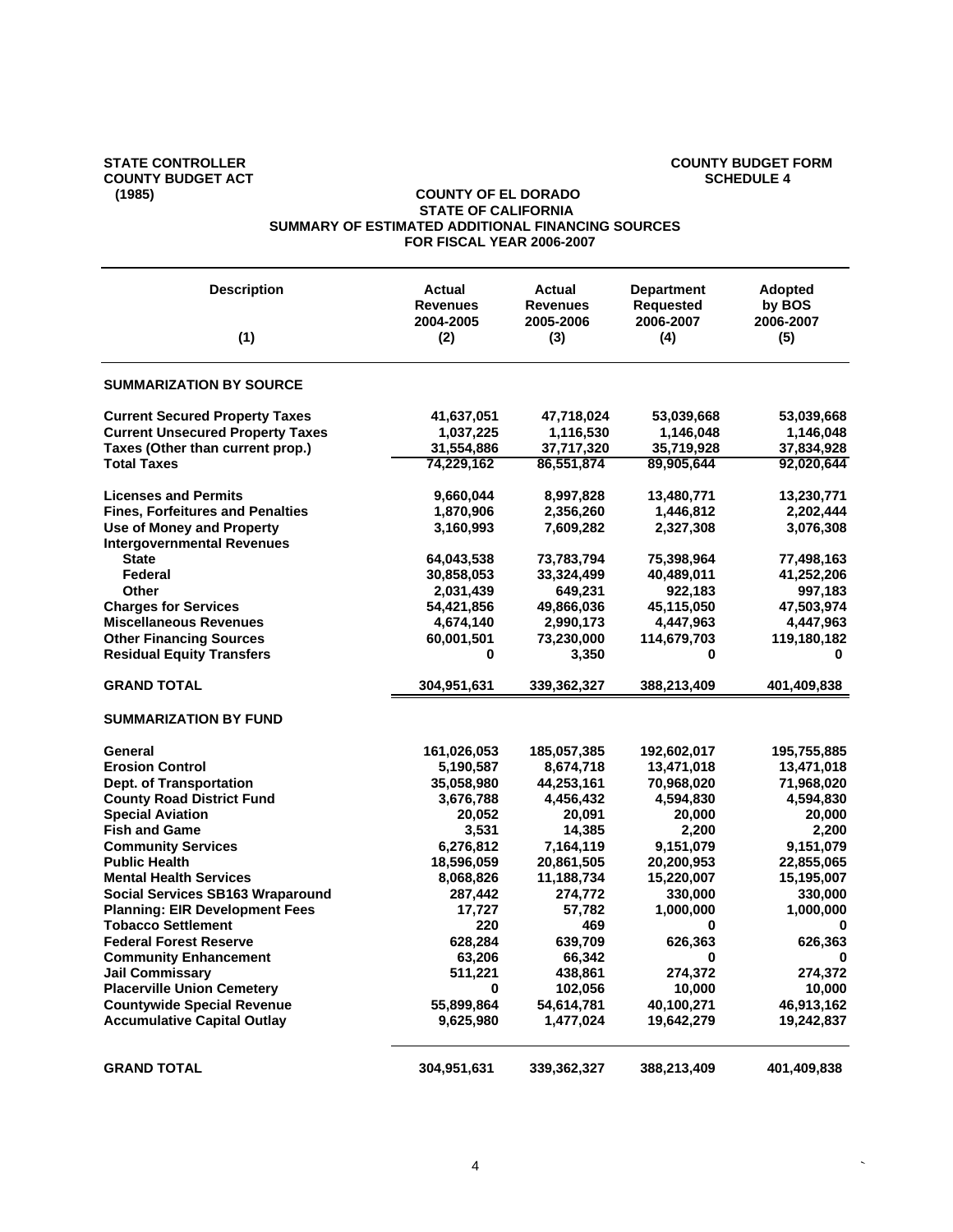#### COUNTY OF EL DORADO STATE OF CALIFORNIA ANALYSIS OF REVENUE BY SOURCE FOR FISCAL YEAR 2006-2007

| Sub-<br>Obj | <b>Revenue Classification</b>                    | Actual<br>Revenue<br>2004-2005 | Actual<br>Revenue<br>2005-2006 | Department<br>Requested<br>2006-2007 | Board<br>Approved<br>2006-2007 | <b>FUND</b><br>(Gen'l unless<br>indicated) |
|-------------|--------------------------------------------------|--------------------------------|--------------------------------|--------------------------------------|--------------------------------|--------------------------------------------|
|             | Taxes                                            |                                |                                |                                      |                                |                                            |
|             | 0100 Property Taxes - Current Secured            | 37,521,793                     | 42,880,311                     | 47,730,000                           | 47,730,000                     |                                            |
| 0100        | <b>Property Taxes - Current Secured</b>          | 827,296                        | 944,222                        | 1,099,652                            | 1,099,652                      | Accum. Capital Outlay                      |
| 0100        | <b>Property Taxes - Current Secured</b>          | 3,287,962                      | 3,893,491                      | 4,210,016                            | 4,210,016                      | <b>County Road District</b>                |
| 0110        | Property Taxes - Current Unsecured               | 943,686                        | 1,013,558                      | 1,039,093                            | 1,039,093                      |                                            |
| 0110        | Property Taxes - Current Unsecured               | 19,290                         | 20,600                         | 22,585                               | 22,585                         | Accum. Capital Outlay                      |
| 0110        | Property Taxes - Current Unsecured               | 74,249                         | 82,372                         | 84,370                               | 84,370                         | <b>County Road District</b>                |
| 0120        | <b>Property Taxes - Prior Secured</b>            | 20,335                         | 30,423                         |                                      |                                |                                            |
| 0120        | <b>Property Taxes - Prior Secured</b>            | 381                            | 661                            |                                      |                                | Accum. Capital Outlay                      |
| 0120        | <b>Property Taxes - Prior Secured</b>            | 1,137                          | 2,479                          |                                      |                                | <b>County Road District</b>                |
| 0130        | Property Taxes - Prior Unsecured                 | 9,962                          | 39,081                         | 5,000                                | 5,000                          |                                            |
| 0130        | Property Taxes - Prior Unsecured                 | 147                            | 563                            |                                      |                                | Accum. Capital Outlay                      |
| 0130        | Property Taxes - Prior Unsecured                 | 549                            | 2,167                          | 1,500                                | 1,500                          | <b>County Road District</b>                |
| 0140        | Supplemental Property Taxes - Current            | 2,105,437                      | 3,149,369                      | 3,150,000                            | 3,150,000                      |                                            |
| 0140        | Supplemental Property Taxes - Current            | 36,391                         | 51,994                         | 46,617                               | 46,617                         | Accum. Capital Outlay                      |
| 0140        | Supplemental Property Taxes - Current            | 140,071                        | 207,904                        | 91,877                               | 91,877                         | <b>County Road District</b>                |
| 0150        | Supplemental Property Taxes - Prior              | 1,229,168                      | 2,572,516                      | 2,100,000                            | 2,100,000                      |                                            |
| 0150        | Supplemental Property Taxes - Prior              | 26,705                         | 44,041                         | 29,499                               | 29,499                         | Accum. Capital Outlay                      |
| 0150        | Supplemental Property Taxes - Prior              | 99,443                         | 169,515                        | 126,300                              | 126,300                        | <b>County Road District</b>                |
| 0160        | Sales and Use Tax                                | 7,009,005                      | 7,687,520                      | 7,958,456                            | 7,958,456                      |                                            |
| 0161        | Trans Tax - Transportation Dev Act (TDA)         | 299,447                        | 329,632                        | 617,118                              | 617,118                        | Countywide Special Rev                     |
| 0162        | In-Lieu Local Sales and Use Tax                  | 1,957,186                      | 2,148,606                      | 2,344,964                            | 2,344,964                      |                                            |
| 0170        | <b>Other Taxes</b>                               |                                | 4,060                          |                                      |                                |                                            |
| 0171        | Hotel and Motel Occupancy Tax                    | 1,308,591                      | 1,439,540                      | 1,632,222                            | 1,632,222                      |                                            |
| 0171        | Hotel and Motel Occupancy Tax                    | (3, 154)                       |                                |                                      |                                | Countywide Special Rev                     |
| 0172        | <b>Property Transfer Tax</b>                     | 3,944,711                      | 3,021,393                      |                                      | 2,115,000                      |                                            |
| 0173        | Race Horse Tax                                   | 111                            | 122                            | 100                                  | 100                            |                                            |
| 0174        | <b>Timber Yield Tax</b>                          | 192,269                        | 143,581                        | 160,000                              | 160,000                        |                                            |
| 0174        | <b>Timber Yield Tax</b>                          | 8,078                          | 6,032                          | $\blacksquare$                       | $\blacksquare$                 | Accum. Capital Outlay                      |
| 0174        | <b>Timber Yield Tax</b>                          | 20,670                         | 15,436                         | 16,720                               | 16,720                         | Road Fund                                  |
| 0175        | <b>Direct Assessment</b>                         | 12,720                         |                                |                                      |                                |                                            |
| 0178        | <b>Tax Loss Reserve</b>                          | 2,001,597                      | 1,801,175                      | 2,000,000                            | 2,000,000                      |                                            |
|             | 0179 Property Tax In-Lieu of Vehicle License Fee | 11,133,926                     | 14,849,509                     | 15,439,555                           | 15,439,555                     |                                            |
|             |                                                  |                                |                                |                                      |                                |                                            |
|             | <b>Total Taxes</b>                               | 74,229,162                     | 86,551,874                     | 89,905,644                           | 92,020,644                     |                                            |
|             | <b>Licenses, Permits And Franchises</b>          |                                |                                |                                      |                                |                                            |
|             | 0200 Animal Licenses                             | 149,529                        | 230,514                        | 175,000                              | 175,000                        |                                            |
|             | 0201 Viscious/Dangerous Dog                      |                                | 1,570                          | 3,000                                | 3,000                          |                                            |
| 0202        | <b>Kennel Permits</b>                            |                                | 6,225                          | 5,250                                | 5,250                          |                                            |
| 0210        | <b>Business Licenses</b>                         | 313,249                        | 310,593                        | 308,200                              | 308,200                        |                                            |
| 0220        | <b>Construction Permits</b>                      | 5,872,748                      | 5,182,575                      | 7,955,613                            | 7,955,613                      |                                            |
| 0220        | <b>Construction Permits</b>                      | 141,398                        | (144, 246)                     | 100,000                              | 100,000                        | Countywide Special Rev                     |
| 0230        | Road Privileges and Permits                      | 19,862                         | (2, 430)                       | 27,000                               | 27,000                         | Countywide Special Rev                     |
| 0230        | Road Privileges and Permits                      | 159,038                        | 167,302                        | 339,250                              | 339,250                        | Road Fund                                  |
| 0240        | Zoning Permits Administration                    | 186,941                        | 154,429                        | 882,850                              |                                |                                            |
| 0240        | Zoning Permits Administration                    |                                | 122,700                        |                                      | 882,850                        | Countywide Special Rev                     |
| 0250        | Franchise - Public Utility                       |                                | 7,500                          |                                      |                                |                                            |
| 0250        | Franchise - Public Utility                       |                                | 933,123                        | 970,260                              | 970,260                        | Countywide Special Rev                     |
| 0250        | Franchise - Public Utility                       | 904,306                        |                                |                                      |                                | Road Fund                                  |
| 0251        | Franchise - Garbage                              | 333,403                        | 309,963                        | 890,755                              | 640,755                        |                                            |
| 0252        | Franchise - Cable                                | 373,595                        | 419,757                        | 405,000                              | 405,000                        |                                            |
| 0260        | Other License and Permits                        | 89,219                         | 88,126                         | 126,562                              | 126,562                        |                                            |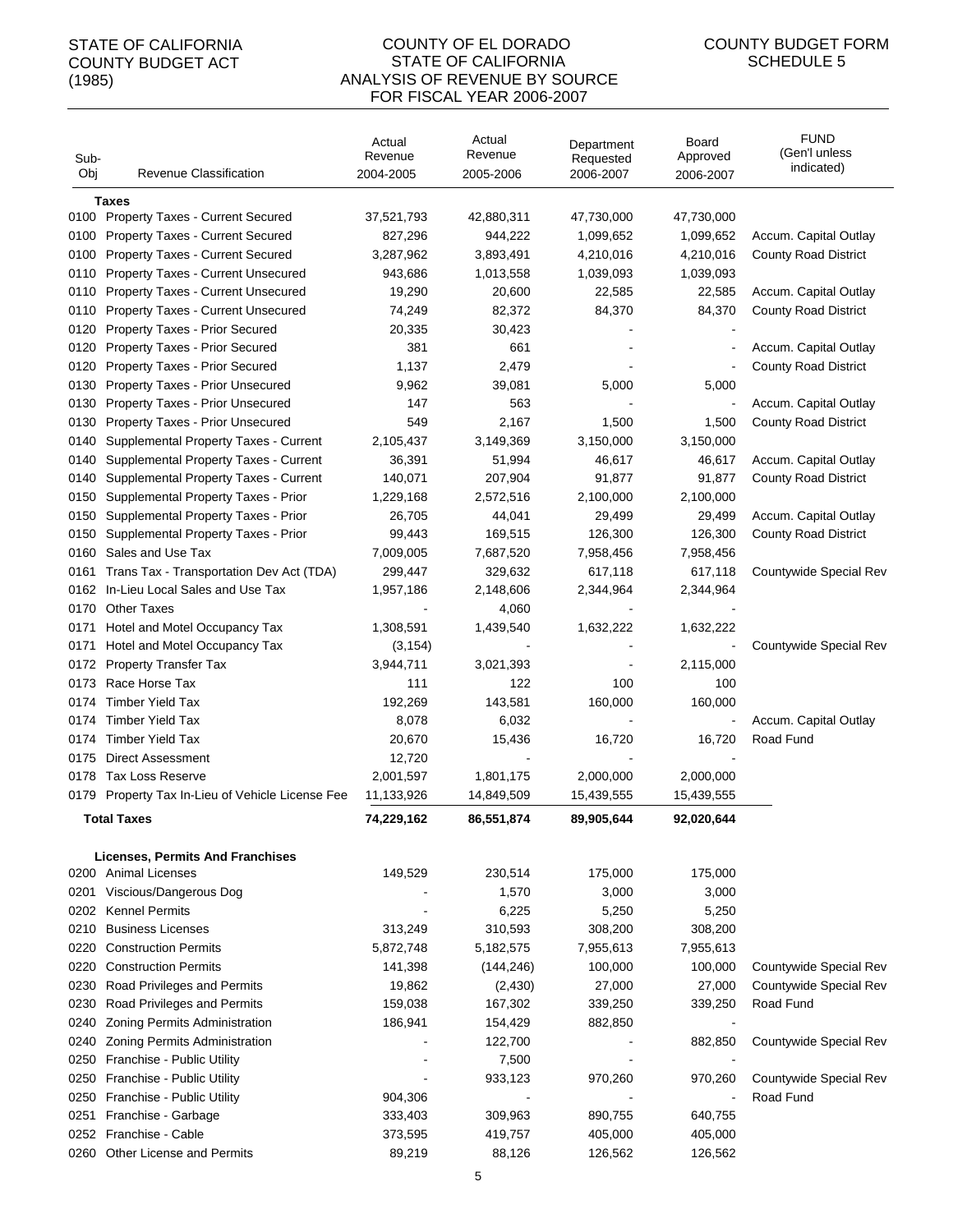#### COUNTY OF EL DORADO STATE OF CALIFORNIA ANALYSIS OF REVENUE BY SOURCE FOR FISCAL YEAR 2006-2007

| Sub-<br>Obj | Revenue Classification                                                                        | Actual<br>Revenue<br>2004-2005 | Actual<br>Revenue<br>2005-2006 | Department<br>Requested<br>2006-2007 | Board<br>Approved<br>2006-2007 | <b>FUND</b><br>(Gen'l unless<br>indicated) |
|-------------|-----------------------------------------------------------------------------------------------|--------------------------------|--------------------------------|--------------------------------------|--------------------------------|--------------------------------------------|
| 0261        | Marriage License                                                                              | 120,577                        | 113,386                        | 100,000                              | 100,000                        |                                            |
| 0261        | Marriage License                                                                              | 127,407                        | 121,848                        | 130,000                              | 130,000                        | Countywide Special Rev                     |
| 0262        | Notary Confidential Marriage License                                                          | 2,800                          | 2,625                          | 1,500                                | 1,500                          | Countywide Special Rev                     |
| 0263        | Under Ground Storage Tank Permit                                                              | 83,543                         | 113,540                        | 122,999                              | 122,999                        |                                            |
| 0264        | <b>River Use Permit</b>                                                                       | 150,100                        | 152,556                        | 174,664                              | 174,664                        | Countywide Special Rev                     |
|             | 0265 Health Permit                                                                            | 4,500                          | 6,652                          | 5,954                                | 5,954                          |                                            |
| 0266        | <b>Septic Permit</b>                                                                          |                                | 9,040                          | 35,000                               | 35,000                         |                                            |
| 0267        | <b>Food Facility Permit</b>                                                                   | 278,821                        | 334,746                        | 330,299                              | 330,299                        |                                            |
| 0268        | Pool and Spa Permit                                                                           | 93,394                         | 93,566                         | 99,120                               | 99,120                         |                                            |
| 0269        | <b>Water System Permit</b>                                                                    | 52,109                         | 57,361                         | 58,104                               | 58,104                         |                                            |
| 0270        | <b>Well Permit</b>                                                                            | 101,248                        | 89,278                         | 102,429                              | 102,429                        |                                            |
|             | 0272 Infectious Waste Permit                                                                  | 823                            | 2,030                          | 962                                  | 962                            |                                            |
|             | 0274 Alarm Permit                                                                             | 91,025                         | 102,400                        | 122,000                              | 122,000                        |                                            |
|             | 0275 Carry Consealed Weapon Permit                                                            | 10,410                         | 11,100                         | 9,000                                | 9,000                          |                                            |
|             | <b>Total Licenses, Permits And Franchises</b>                                                 | 9,660,044                      | 8,997,828                      | 13,480,771                           | 13,230,771                     |                                            |
|             | <b>Fines, Forfeitures And Penalties</b>                                                       |                                |                                |                                      |                                |                                            |
|             | 0300 Vehicle Code Fines                                                                       | 75,200                         | 75,940                         | 51,000                               | 51,000                         |                                            |
|             | 0301 Vehicle Code Fines - Court                                                               | 320,129                        | 319,691                        | 320,000                              | 320,000                        |                                            |
|             | 0320 Other Court Fines                                                                        | 43,100                         | 44,235                         | 55,370                               | 55,370                         |                                            |
|             | 0320 Other Court Fines                                                                        | 14,180                         | 15,980                         | 16,500                               | 16,500                         | Countywide Special Rev                     |
| 0320        | <b>Other Court Fines</b>                                                                      |                                | 16,748                         |                                      | $\blacksquare$                 | Countywide Special Rev                     |
| 0320        | <b>Other Court Fines</b>                                                                      | 78,389                         | 107,906                        | 76,980                               | 76,980                         | Countywide Special Rev                     |
| 0320        | <b>Other Court Fines</b>                                                                      | 2,920                          | 13,779                         | 2,000                                | 2,000                          | Fish and Game                              |
|             | 0322 Criminal Justice Construction                                                            | 294,022                        | 318,480                        |                                      | 762,933                        | Countywide Special Rev                     |
|             | 0323 Court Construction                                                                       | 210,303                        | 227,370                        |                                      | $\blacksquare$                 | Countywide Special Rev                     |
|             | 0324 Emergency Med Serv (EMS) - County                                                        |                                | 72,544                         | 28,953                               | 28,952                         | Countywide Special Rev                     |
|             | 0324 Emergency Med Serv (EMS) - County                                                        | 22,078                         |                                |                                      | $\blacksquare$                 | Public Health                              |
|             | 0325 Emergency Med Serv (EMS) - Admin                                                         |                                | 30,460                         | 18,923                               | 18,923                         | Countywide Special Rev                     |
|             | 0325 Emergency Med Serv (EMS) - Admin                                                         | 14,430                         |                                |                                      |                                | <b>Public Health</b>                       |
|             | 0326 Emergency Med Serv (EMS) - Physicial                                                     |                                | 158,274                        | 98,780                               | 98,780                         | Countywide Special Rev                     |
|             | 0326 Emergency Med Serv (EMS) - Physicial                                                     | 75,324                         |                                |                                      |                                | <b>Public Health</b>                       |
|             | 0327 Emergency Med Serv (EMS) - Hospital                                                      |                                | 58,760                         | 42,560                               | 42,560                         | Countywide Special Rev                     |
|             | 0327 Emergency Med Serv (EMS) - Hospital                                                      | 42.678                         |                                |                                      |                                | <b>Public Health</b>                       |
|             | 0341 Restitution Fee                                                                          | 25,915                         | 23,673                         | 10,000                               | 10,000                         |                                            |
|             | 0342 Bad Check Restitution Fee                                                                | 4,596                          | 4,132                          | 21,300                               | 21,300                         |                                            |
|             | 0343 Consumer Fraud                                                                           | 5,049                          | 50,000                         | 54,617                               | 54,617                         |                                            |
|             | 0343 Consumer Fraud                                                                           | 5,000                          |                                |                                      |                                | Countywide Special Rev                     |
|             | 0346 Asset Forfeiture - State                                                                 |                                | 775                            |                                      |                                | Countywide Special Rev                     |
|             | 0347 Asset Forfeiture - Federal                                                               | 39,497                         | 106,101                        |                                      |                                | Countywide Special Rev                     |
|             | 0360 Penalties and Costs On Delinquent Taxes                                                  | 529,166                        | 639,196                        | 578,529                              | 578,529                        |                                            |
|             | 0360 Penalties and Costs On Delinquent Taxes                                                  | 428                            | 478                            |                                      |                                | Accum. Capital Outlay                      |
|             | 0360 Penalties and Costs On Delinquent Taxes                                                  | 1,544                          | 1,838                          | 1,000                                | 1,000                          | <b>County Road District</b>                |
|             | 0360 Penalties and Costs On Delinquent Taxes<br><b>Total Fines, Forfeitures And Penalties</b> | 66,958<br>1,870,906            | 69,901<br>2,356,260            | 70,300<br>1,446,812                  | 63,000<br>2,202,444            | Countywide Special Rev                     |
|             |                                                                                               |                                |                                |                                      |                                |                                            |
|             | <b>Revenue From Use Of Money And Property</b>                                                 |                                |                                |                                      |                                |                                            |
|             | 0400 Interest                                                                                 | 920,649                        | 2,949,905                      | 1,815,000                            | 2,515,000                      |                                            |
| 0400        | Interest                                                                                      | 87,497                         | 140,203                        | 144,549                              | 144,549                        | Accum. Capital Outlay                      |
| 0400        | Interest                                                                                      | 63,206                         | 56,371                         |                                      |                                | <b>Community Enhanceme</b>                 |
| 0400        | Interest                                                                                      | 21,054                         | 54,702                         | 19,200                               | 19,200                         | <b>Community Services</b>                  |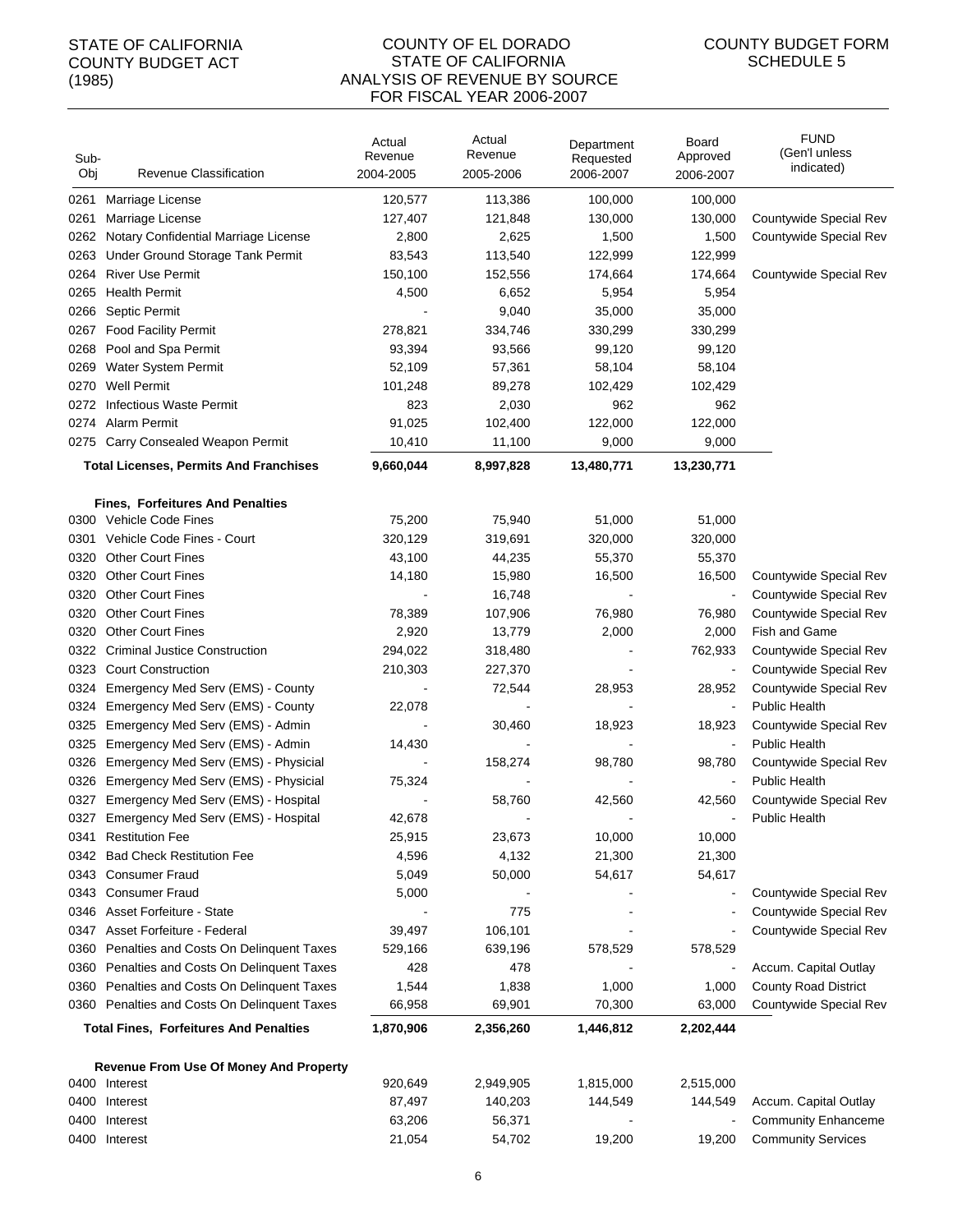#### COUNTY OF EL DORADO STATE OF CALIFORNIA ANALYSIS OF REVENUE BY SOURCE FOR FISCAL YEAR 2006-2007

| Sub-<br>Obj | <b>Revenue Classification</b>                                 | Actual<br>Revenue<br>2004-2005 | Actual<br>Revenue<br>2005-2006 | Department<br>Requested<br>2006-2007 | Board<br>Approved<br>2006-2007 | <b>FUND</b><br>(Gen'l unless<br>indicated) |
|-------------|---------------------------------------------------------------|--------------------------------|--------------------------------|--------------------------------------|--------------------------------|--------------------------------------------|
| 0400        | Interest                                                      | 21,839                         | 44,899                         | 27,000                               | 27,000                         | <b>County Road District</b>                |
| 0400        | Interest                                                      | 1,827                          | 3,890                          |                                      |                                | Countywide Special Rev                     |
| 0400        | Interest                                                      | 25,045                         | 34,327                         |                                      |                                | Countywide Special Rev                     |
| 0400        | Interest                                                      | 2,730                          | 10,402                         |                                      |                                | Countywide Special Rev                     |
| 0400        | Interest                                                      | 53,325                         | 125,917                        |                                      | 9,000                          | Countywide Special Rev                     |
| 0400        | Interest                                                      | 9,021                          | 15,288                         |                                      |                                | Countywide Special Rev                     |
| 0400        | Interest                                                      | 5,786                          | 10,229                         |                                      |                                | Countywide Special Rev                     |
| 0400        | Interest                                                      | 8,951                          | 47,737                         |                                      |                                | Countywide Special Rev                     |
| 0400        | Interest                                                      | 185                            | 349                            |                                      |                                | Countywide Special Rev                     |
| 0400        | Interest                                                      | 29,598                         | 69,451                         |                                      |                                | Countywide Special Rev                     |
| 0400        | Interest                                                      | 1,085                          | 464                            |                                      |                                | Countywide Special Rev                     |
| 0400        | Interest                                                      | 6,742                          | 26,357                         | 19,000                               | 19,000                         | Countywide Special Rev                     |
| 0400        | Interest                                                      | 541                            | 1,582                          |                                      | $\overline{\phantom{a}}$       | Countywide Special Rev                     |
| 0400        | Interest                                                      | 32,726                         | 58,132                         |                                      |                                | Countywide Special Rev                     |
| 0400        | Interest                                                      | 1,623                          | 3,535                          |                                      |                                | Countywide Special Rev                     |
| 0400        | Interest                                                      | 692                            | 1,473                          |                                      |                                | Countywide Special Rev                     |
| 0400        | Interest                                                      | 1,148                          | 1,010                          |                                      |                                | Countywide Special Rev                     |
| 0400        | Interest                                                      | 16,220                         | 21,679                         | 9,000                                | 9,000                          | Countywide Special Rev                     |
| 0400        | Interest                                                      | 1,384,436                      | 3,232,270                      |                                      | $\overline{\phantom{a}}$       | Countywide Special Rev                     |
| 0400        | Interest                                                      | 4,384                          | 9,714                          |                                      |                                | Countywide Special Rev                     |
| 0400        | Interest                                                      | 28                             | 42                             |                                      | $\overline{\phantom{a}}$       | Countywide Special Rev                     |
| 0400        | Interest                                                      | 103,905                        | 266,892                        | 33,067                               | 73,067                         | Countywide Special Rev                     |
| 0400        | Interest                                                      | 19,232                         | 35,075                         | 225                                  | 225                            | Countywide Special Rev                     |
| 0400        | Interest                                                      | 1                              | 495                            |                                      |                                | <b>EIR Developemnt Fee</b>                 |
| 0400        | Interest                                                      | (6,326)                        | (21, 957)                      |                                      |                                | <b>Erosion Control</b>                     |
| 0400        | Interest                                                      | 9,998                          | 19,549                         |                                      |                                | <b>Federal Forest Reserve</b>              |
| 0400        | Interest                                                      | 141                            | 606                            | 200                                  | 200                            | Fish and Game                              |
| 0400        | Interest                                                      | 1,771                          | 1,180                          |                                      | $\overline{\phantom{a}}$       | Jail Commissary                            |
| 0400        | Interest                                                      | 68,249                         | 79,997                         | 80,000                               | 80,000                         | Mental Health                              |
| 0400        | Interest                                                      |                                | 1,096                          |                                      |                                | Placerville Union Cemet                    |
| 0400        | Interest                                                      | 33,330                         | 92,262                         |                                      | $\overline{\phantom{a}}$       | <b>Public Health</b>                       |
| 0400        | Interest                                                      | 64,329                         | 95,437                         | 75,000                               | 75,000                         | Road Fund                                  |
| 0400        | Interest                                                      | 1,803                          | 11,932                         | 5,000                                | 5,000                          | Social Services SB163                      |
| 0400        | Interest                                                      | 52                             | 91                             |                                      |                                | <b>Special Aviation</b>                    |
|             | 0400 Interest                                                 | 220                            | 469                            |                                      |                                | <b>Tobacco Settlement</b>                  |
| 0401        | Community Dev Block Grant Note                                | 81,273                         | 21,331                         | 16,750                               | 16,750                         | <b>Community Services</b>                  |
| 0420        | Rent - Land and Buildings                                     | 55,593                         | 41,988                         | 38,946                               | 38,946                         |                                            |
| 0420        | Rent - Land and Buildings                                     |                                | 14,318                         | 17,000                               | 17,000                         | Countywide Special Rev                     |
| 0420        | Rent - Land and Buildings                                     | 24,700                         | 26,301                         | 22,621                               | 22,621                         | Road Fund                                  |
| 0421        | Rent - Equipment                                              | 2,390                          | 2,293                          | 4,750                                | 4,750                          |                                            |
|             | <b>Total Revenue From Use Of Money And</b><br><b>Property</b> | 3,160,993                      | 7,609,282                      | 2,327,308                            | 3,076,308                      |                                            |
|             |                                                               |                                |                                |                                      |                                |                                            |
|             | Intergovernmental Revenue - State<br>0500 State - Aviation    | 20,000                         | 20,000                         | 20,000                               | 20,000                         | <b>Special Aviation</b>                    |
|             | 0520 State - Hwy Tax - 2104a Adm / Eng                        | 20,004                         | 20,004                         | 20,004                               |                                | Road Fund                                  |
| 0521        | State - Hwy Tax - 2104b Snow Removal                          | 965,391                        | 965,572                        | 998,000                              | 20,004<br>998,000              | Road Fund                                  |
| 0522        | State - Hwy Tax - 2104d, e, f, Unrestric                      | 2,395,050                      | 2,457,679                      | 2,585,000                            | 2,585,000                      | Road Fund                                  |
| 0523        | State - Hwy Tax - 2105 Prop 111                               | 1,856,881                      |                                | 1,962,000                            | 1,962,000                      | Road Fund                                  |
| 0524        | State - Hwy Tax - 2106 Unrestricted                           | 844,625                        | 1,885,999                      |                                      | 873,000                        | Road Fund                                  |
| 0540        | State - Motor Vehicle In-lieu Tax                             | 18,114                         | 850,228                        | 873,000                              |                                |                                            |
|             | 0542 State - Vehicle Abatement Surcharge                      | 124,842                        | 152,908                        | 90,000                               | 90,000                         |                                            |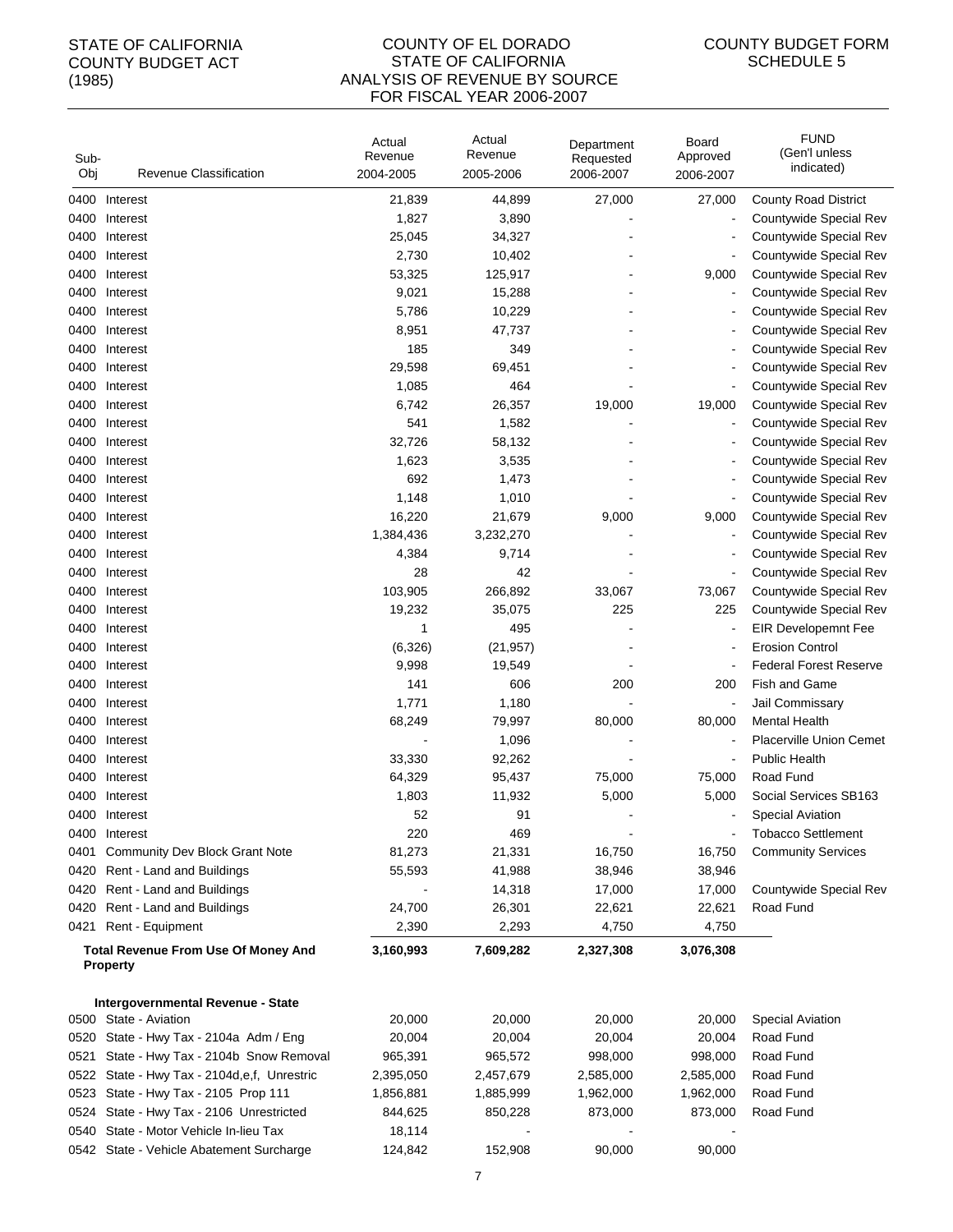#### COUNTY OF EL DORADO STATE OF CALIFORNIA ANALYSIS OF REVENUE BY SOURCE FOR FISCAL YEAR 2006-2007

| Sub-<br>Obj | Revenue Classification                    | Actual<br>Revenue<br>2004-2005 | Actual<br>Revenue<br>2005-2006 | Department<br>Requested<br>2006-2007 | Board<br>Approved<br>2006-2007 | <b>FUND</b><br>(Gen'l unless<br>indicated) |
|-------------|-------------------------------------------|--------------------------------|--------------------------------|--------------------------------------|--------------------------------|--------------------------------------------|
|             | 0543 State - Vehicle License Collection   | 66,131                         | 66,131                         | 66,131                               | 66,131                         |                                            |
| 0544        | State - Veh Lic Realignment - MentHith    | 976,618                        | 1,054,805                      | 1,100,000                            | 1,100,000                      |                                            |
| 0545        | State - Veh Lic Realignment - Health      | 5,915,193                      | 6,139,735                      | 6,262,000                            | 6,262,000                      |                                            |
| 0546        | State - Veh Lic Realignment - Soc Serv    | 261,471                        | 277,474                        | 287,000                              | 287,000                        |                                            |
| 0547        | State - Vehicle License SB1457 VLF Gap    |                                | 3,405,749                      |                                      |                                |                                            |
| 0580        | State - Public Assistance Administratio   | 5,176,080                      | 5,472,059                      | 5,519,908                            | 5,519,908                      |                                            |
| 0581        | State - Food Stamp Administration         | 983,152                        | 898,137                        | 718,457                              | 718,457                        |                                            |
| 0600        | State - Public Assistance Programs        | 415,389                        | 146,667                        |                                      |                                | Countywide Special Rev                     |
| 0601        | State - Cw Two Parent Families            | 696,168                        | 656,819                        | 686,069                              | 686,069                        |                                            |
| 0602        | State - Cw Zero Parent/All Other Families | 2,206,922                      | 2,311,748                      | 2,172,553                            | 2,172,553                      |                                            |
| 0603        | State - Foster Care                       | 1,181,649                      | 1,334,051                      | 1,343,000                            | 1,343,000                      |                                            |
| 0603        | State - Foster Care                       | 114,256                        | 105,136                        | 130,000                              | 130,000                        | Social Services SB163                      |
| 0604        | State - Adoption                          | 845,057                        | 872,362                        | 859,275                              | 859,275                        |                                            |
| 0605        | State - Boarding Home License             | 12,209                         | 6,567                          | 10,560                               | 10,560                         |                                            |
| 0606        | State - Sales Tax Realignment             | 4,539,001                      | 4,653,651                      | 4,656,000                            | 4,656,000                      | Countywide Special Rev                     |
| 0607        | State - Kinship Guardian                  | 6,568                          | 5,464                          | 5,000                                | 5,000                          |                                            |
| 0640        | State - Calif Children Services (CCS)     | 148,581                        | 240,631                        | 279,711                              | 279,711                        | <b>Public Health</b>                       |
| 0660        | State - Mental Health                     | 36,884                         | 754,776                        | 1,433,440                            | 1,433,440                      | <b>Mental Health</b>                       |
| 0661        | State - Sales Tax Realignment MentHlth    | 2,846,051                      | 2,669,334                      |                                      | 2,660,824                      | Countywide Special Rev                     |
| 0661        | State - Sales Tax Realignment MentHith    | (2,230)                        |                                |                                      |                                | <b>Mental Health</b>                       |
| 0662        | State - Mental Health Medi Cal            | 4,281,117                      | 3,900,385                      | 6,041,323                            | 6,041,323                      | <b>Mental Health</b>                       |
| 0663        | State - Mental Health Proposition 63      | 57,339                         | 257,644                        | 2,124,798                            | 2,124,798                      | <b>Mental Health</b>                       |
| 0670        | State - Tuberculosis Control              | 1,740                          | 1,800                          | 3,000                                | 3,000                          | <b>Public Health</b>                       |
| 0680        | State - Health                            | 27,938                         | 27,938                         |                                      |                                |                                            |
| 0680        | State - Health                            | 259,761                        | 302,695                        | 165,267                              | 165,267                        | <b>Public Health</b>                       |
| 0681        | State - Child Hlth & Disab Prev (CHDP)    | 55,187                         | 72,154                         | 47,975                               | 47,975                         | <b>Public Health</b>                       |
| 0682        | State - Health Training Programs          | 17,698                         | 10,562                         | 9,257                                | 9,257                          | <b>Public Health</b>                       |
| 0683        | State - Family Planning                   | 269,817                        | 556,337                        | 665,000                              | 665,000                        | <b>Public Health</b>                       |
| 0686        | State - Sales Tax Realignment Health      | 2,058,482                      | 2,058,400                      | 1,869,139                            | 1,869,139                      | Countywide Special Rev                     |
| 0687        | State - Discretionary General Fund        | 78,342                         | 85,916                         | 63,420                               | 63,420                         | <b>Public Health</b>                       |
| 0688        | State - Medi Cal General Fund             | 189,890                        | 388,993                        | 515,822                              | 515,822                        | <b>Public Health</b>                       |
| 0689        | State - Perinatal General Fund            | 75,746                         | 72,811                         | 75,746                               | 75,746                         | <b>Public Health</b>                       |
| 0690        | State - Perinatal Medi Cal General Fund   | 163,086                        | 196,928                        | 116,595                              | 116,595                        | <b>Public Health</b>                       |
| 0691        | State - Substance Abuse/Crime Prevention  | 571,289                        | 563,629                        | 571,313                              | 571,313                        | Countywide Special Rev                     |
|             | 0692 State - Medi Cal Suspense            |                                | 46                             |                                      |                                | <b>Public Health</b>                       |
| 0720        | State - Agriculture                       | 253,184                        | 205,635                        | 212,329                              | 212,329                        |                                            |
| 0721        | State - Aid For Agriculture               | 13,200                         | 13,200                         | 13,200                               | 13,200                         |                                            |
| 0722        | State - Pesticide Use Enforcement         | 100,312                        | 120,801                        | 116,462                              | 116,462                        |                                            |
| 0723        | State - Seed Inspection                   | 200                            | 200                            | 200                                  | 200                            |                                            |
| 0724        | State - Nursery Inspection                | 500                            | 18,248                         | 500                                  | 500                            |                                            |
| 0727        | State - Weights and Measures              | 4,846                          | 5,198                          | 5,350                                | 5,350                          |                                            |
| 0728        | State - Fruit and Vegetable Certificate   | 135                            | 405                            | 200                                  | 200                            |                                            |
| 0729        | State - Unclaimed Gas Tax Refund          | 367,141                        | 321,764                        | 321,764                              | 321,764                        |                                            |
| 0730        | State - High Risk Pest Excl. Prog.        | 5,164                          |                                |                                      |                                |                                            |
| 0740        | State - Construction                      | (47, 111)                      |                                |                                      |                                | Accum. Capital Outlay                      |
| 0742        | State - California Tahoe Conservancy      | 3,963,479                      | 6,142,973                      | 6,814,505                            | 6,814,505                      | <b>Erosion Control</b>                     |
| 0744        | State - Regional Surface Trans 182.6d1    | 802,000                        | 145,150                        | 341,000                              | 341,000                        | Road Fund                                  |
| 0745        | State - Regional Surface Trans 182.6g     |                                | 252,915                        |                                      |                                | Road Fund                                  |
| 0746        | State - Regional Surface Trans 185.6h     | 359,164                        | 359,164                        | 359,164                              | 359,164                        | Road Fund                                  |
| 0747        | State - Regional Surface Trans 182.9      | 100,000                        | 100,000                        | 100,000                              | 100,000                        | Road Fund                                  |
| 0760        | State - Corrections                       | 33,727                         | 15,230                         | 16,250                               | 16,250                         | <b>Public Health</b>                       |
|             | 0780 State - Disaster Relief              |                                | 393,675                        |                                      |                                | Countywide Special Rev                     |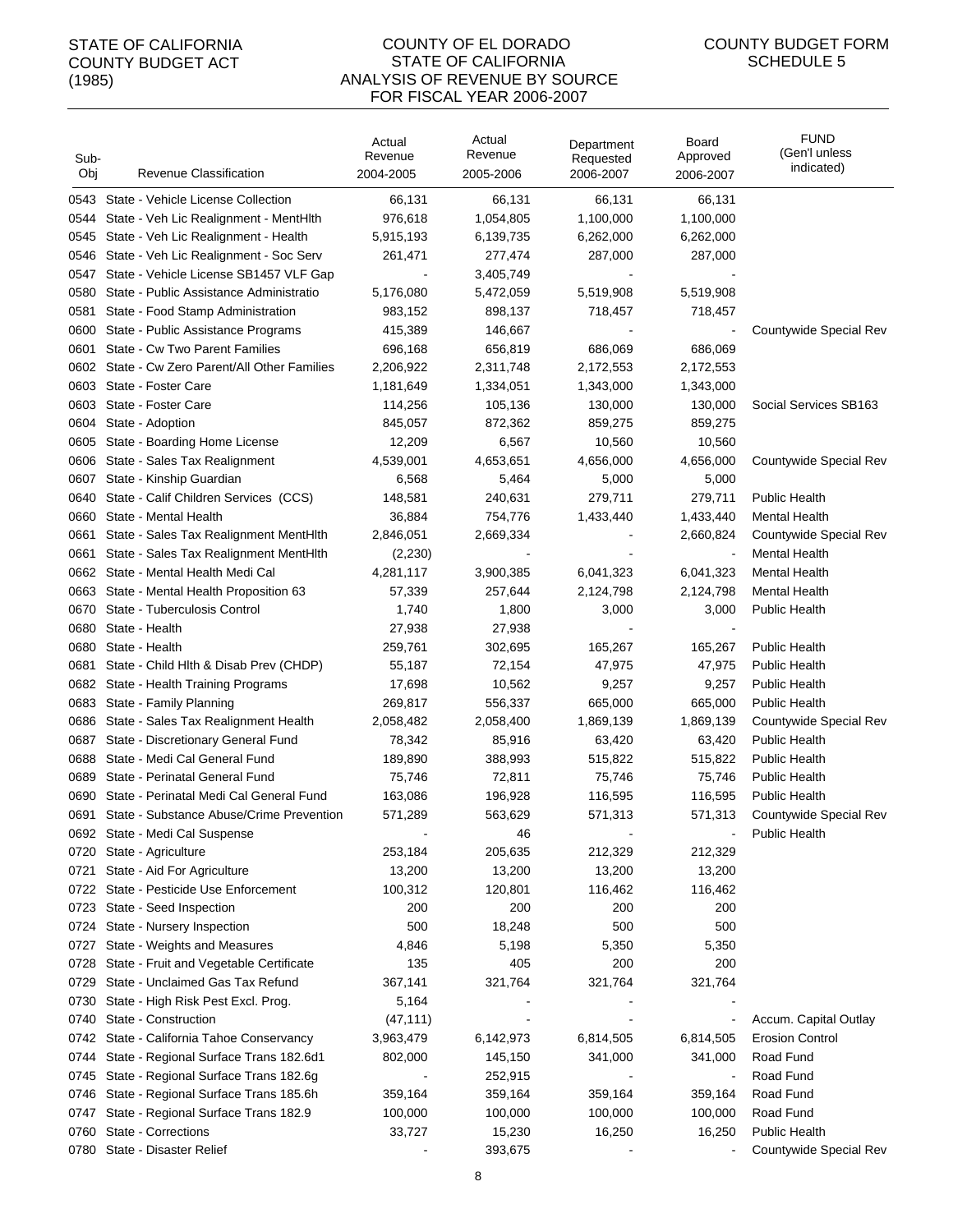#### COUNTY OF EL DORADO STATE OF CALIFORNIA ANALYSIS OF REVENUE BY SOURCE FOR FISCAL YEAR 2006-2007

| Sub-<br>Obj | Revenue Classification                         | Actual<br>Revenue<br>2004-2005 | Actual<br>Revenue<br>2005-2006 | Department<br>Requested<br>2006-2007 | Board<br>Approved<br>2006-2007 | <b>FUND</b><br>(Gen'l unless<br>indicated) |
|-------------|------------------------------------------------|--------------------------------|--------------------------------|--------------------------------------|--------------------------------|--------------------------------------------|
| 0800        | State - Veterans' Affairs                      | 28,149                         | 25,432                         | 26,000                               | 26,000                         |                                            |
| 0800        | State - Veterans' Affairs                      |                                | 90,000                         |                                      |                                | Accum. Capital Outlay                      |
| 0800        | State - Veterans' Affairs                      |                                |                                | 135,682                              | 135,682                        | <b>Community Services</b>                  |
| 0820        | State - Homeowners' Property Tax Relief        | 598,093                        | 600,842                        | 603,179                              | 603,179                        |                                            |
| 0820        | State - Homeowners' Property Tax Relief        | 13,002                         | 12,966                         |                                      |                                | Accum. Capital Outlay                      |
| 0820        | State - Homeowners' Property Tax Relief        | 49,994                         | 51,768                         | 52,767                               | 52,767                         | <b>County Road District</b>                |
| 0860        | State - Public Safety Sales Tax                | 7,457,099                      | 8,930,721                      | 9,367,199                            | 9,974,171                      |                                            |
| 0861        | State - Public Safety Carry Forward Sal        | 652,904                        | 820,179                        |                                      |                                |                                            |
| 0880        | State - Other                                  | 532,535                        | 1,237,227                      | 1,972,097                            | 2,002,097                      |                                            |
| 0880        | State - Other                                  | 2,210,657                      | (90,000)                       | 1,206,000                            | 1,206,000                      | Accum. Capital Outlay                      |
| 0880        | State - Other                                  | 611,816                        | 614,662                        | 486,534                              | 486,534                        | <b>Community Services</b>                  |
| 0880        | State - Other                                  |                                | 585,590                        | 463,933                              | 463,933                        | Countywide Special Rev                     |
| 0880        | State - Other                                  | 1,826                          | 1,816                          |                                      | $\blacksquare$                 | Countywide Special Rev                     |
| 0880        | State - Other                                  | 187,015                        | 140,755                        | 169,430                              | 169,430                        | Countywide Special Rev                     |
| 0880        | State - Other                                  | 171,855                        | 4,893                          | 52,490                               | 52,490                         | Countywide Special Rev                     |
| 0880        | State - Other                                  | 1,198                          |                                |                                      | $\overline{\phantom{a}}$       | Countywide Special Rev                     |
| 0880        | State - Other                                  | 5,760                          |                                |                                      |                                | Countywide Special Rev                     |
| 0880        | State - Other                                  | 51                             |                                |                                      | $\overline{\phantom{a}}$       | <b>Public Health</b>                       |
| 0880        | State - Other                                  |                                |                                | 30,000                               | 30,000                         | Road Fund                                  |
| 0881        | State - Mandated Reimbursements                | 219,828                        | 930,430                        | 506,500                              | 1,312,903                      |                                            |
| 0881        | State - Mandated Reimbursements                |                                |                                | 590,000                              |                                | <b>Mental Health</b>                       |
| 0882        | State - Open Space Subvention                  | 41,994                         | 41,732                         | 54,415                               | 54,415                         |                                            |
| 0883        | State - Peace Officers Training Program        | 64,185                         | 50,000                         | 95,000                               | 120,000                        |                                            |
| 0884        | State - Suppl Law Enforce Serv (SLESF)         | 293,246                        | 297,753                        |                                      | $\blacksquare$                 | Countywide Special Rev                     |
| 0885        | State - Auto Insurance Fraud                   | 26,428                         | 20,935                         | 46,220                               | 46,220                         | Countywide Special Rev                     |
| 0886        | State - Workers' Compensation Fraud            | 23,435                         | 44,342                         | 33,460                               | 33,460                         | Countywide Special Rev                     |
| 0887        | State - Child Support Incentives               | 17,299                         |                                |                                      |                                |                                            |
| 0887        | State - Child Support Incentives               | 1,265,557                      | 1,266,304                      | 1,714,785                            | 1,714,785                      | Countywide Special Rev                     |
| 0890        | State - Ab1733 Child Abuse                     | 75,000                         | 75,230                         | 67,500                               | 67,500                         |                                            |
| 0891        | State - Spousal Abuser Prosecution Grant       | 33,261                         | 33,261                         | 30,170                               | 30,170                         |                                            |
| 0894        | State - Ab75 Other Health Services             | 150,000                        | 150,000                        |                                      | $\overline{\phantom{a}}$       | Countywide Special Rev                     |
| 0895        | State - Ab75 Tobacco                           |                                |                                | 150,000                              | 150,000                        | Countywide Special Rev                     |
| 0896        | State - Vehicle Theft Alloc - VC9250.14        | 187,447                        | 191,917                        | 187,446                              | 187,446                        |                                            |
|             | 0897 State - Off Highway Motor Veh License     | 2,948                          | 7,234                          | 2.789                                | 2,789                          |                                            |
|             | 0898 State - Office of Emergency Serv (OES)    |                                | 54,641                         | 251,740                              | 251,740                        |                                            |
| 0899        | State - Office of Crim Justice (OCJP)          | 133,530                        | 42,465                         |                                      |                                |                                            |
| 0900        | State - Boating and Waterways                  | 261,766                        | 261,766                        | 261,766                              | 261,766                        |                                            |
| 0904        | State - Cal Trans                              |                                |                                | 59,500                               | 59,500                         | <b>Erosion Control</b>                     |
| 0904        | State - Cal Trans                              |                                | 135,000                        |                                      |                                | Road Fund                                  |
| 0907        | State - AB719 Assessor Prop Tax Adm.           | 302,795                        | 302,795                        |                                      |                                | Countywide Special Rev                     |
| 0908        | State - Tobacco Settlement Fund                |                                | 1,395,536                      | 1,440,000                            |                                |                                            |
| 0908        | State - Tobacco Settlement Fund                |                                |                                | 1,440,000                            | 1,440,000                      | Countywide Special Rev                     |
| 0908        | State - Tobacco Settlement Fund                | 1,689,438                      | 155,060                        | 160,000                              | 160,000                        | <b>Public Health</b>                       |
|             | 0910 State - Traffic Congestion Relief         |                                | 1,286,057                      |                                      |                                | Road Fund                                  |
|             | 0913 State - Prop 41                           |                                |                                | 1,095,675                            | 1,095,675                      |                                            |
|             | <b>Total Intergovernmental Revenue - State</b> | 64,043,538                     | 73,783,794                     | 75,398,964                           | 77,498,163                     |                                            |
|             | Intergovernmental Revenue - Federal            |                                |                                |                                      |                                |                                            |
|             | 1000 Federal - Public Assistance Admin.        | 5,634,140                      | 5,745,222                      | 6,232,003                            | 6,232,003                      |                                            |
|             | 1000 Federal - Public Assistance Admin.        | 367,149                        | 425,171                        | 241,000                              | 241,000                        | Countywide Special Rev                     |
|             | 1001 Federal - Food Stamps                     | 750,281                        | 730,151                        | 876,258                              | 876,258                        |                                            |
|             |                                                |                                |                                |                                      |                                |                                            |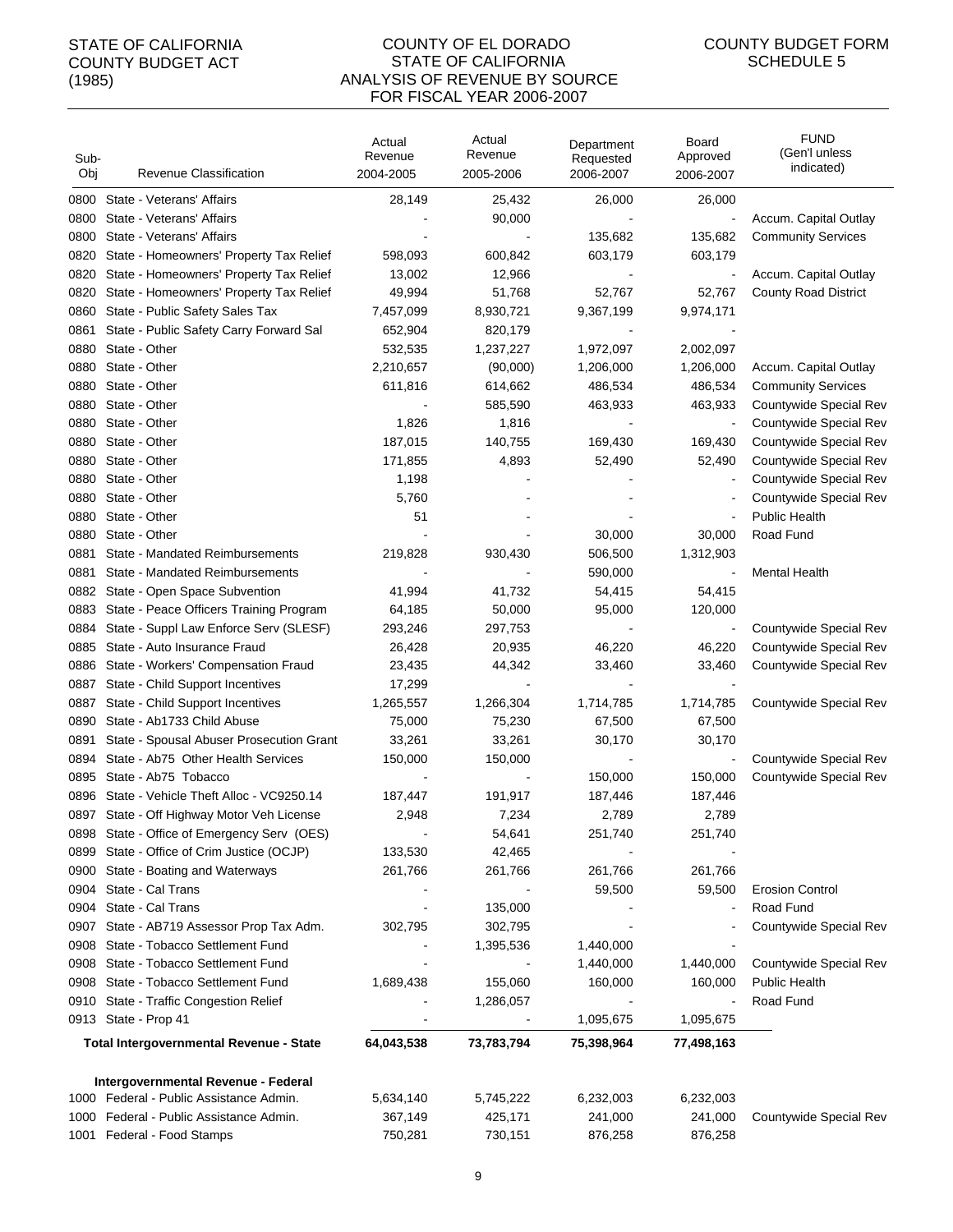#### COUNTY OF EL DORADO STATE OF CALIFORNIA ANALYSIS OF REVENUE BY SOURCE FOR FISCAL YEAR 2006-2007

| Sub-<br>Obj | Revenue Classification                                                       | Actual<br>Revenue<br>2004-2005 | Actual<br>Revenue<br>2005-2006 | Department<br>Requested<br>2006-2007 | Board<br>Approved<br>2006-2007 | <b>FUND</b><br>(Gen'l unless<br>indicated) |
|-------------|------------------------------------------------------------------------------|--------------------------------|--------------------------------|--------------------------------------|--------------------------------|--------------------------------------------|
|             | 1003 Federal - Cal Works Incentive                                           |                                |                                |                                      |                                |                                            |
| 1020        | Federal - Public Assistance Programs                                         | 136,842<br>108,258             | 262,450<br>50                  | 172,000                              | 172,000                        | Countywide Special Rev                     |
| 1021        | Federal - Cw Two Parent Families                                             | (263)                          |                                |                                      |                                |                                            |
|             | 1022 Federal - Cw Zero Parent/All Other Families                             |                                |                                |                                      |                                |                                            |
|             | 1023 Federal - Foster Care                                                   | 3,306,726                      | 3,026,300                      | 3,223,553                            | 3,223,553                      |                                            |
|             |                                                                              | 1,250,333                      | 1,342,369                      | 1,404,800                            | 1,404,800                      |                                            |
|             | 1024 Federal - Adoption                                                      | 806,010                        | 834,447                        | 859,275                              | 859,275                        |                                            |
| 1025        | Federal - Kinship Guardian                                                   | 24,317                         | 20,890                         | 16,000                               | 16,000                         |                                            |
|             | 1026 Federal - Refugee Cash Assistance<br>1050 Federal - Construction        |                                | 7,205                          | 2,500                                | 2,500                          |                                            |
|             |                                                                              | 12,375<br>839,740              |                                |                                      |                                | Accum. Capital Outlay<br>Road Fund         |
|             | 1052 Federal - Highway Bridges (HBRD)                                        |                                | 374,177                        | 333,091                              | 333,091                        | <b>Erosion Control</b>                     |
|             | 1054 Federal - U.S. Forest Serv - B. Santini                                 | 401,859                        | 740,204<br>17,789              | 4,372,369                            | 4,372,369                      | Road Fund                                  |
|             | 1055 Federal - Hazard Elimination<br>Federal - Trans Enhancement Activ (TEA) |                                |                                | 657,000                              | 657,000                        |                                            |
| 1057        |                                                                              |                                |                                | 1,264,550                            | 1,264,550                      | Accum. Capital Outlay<br>Road Fund         |
| 1057        | Federal - Trans Enhancement Activ (TEA)                                      | (6, 193)                       |                                |                                      | $\blacksquare$                 |                                            |
| 1060        | Federal - Emerg Mngt Agency (FEMA)                                           |                                | 1,552,308                      |                                      |                                | Countywide Special Rev                     |
| 1070        | Federal - Forest Reserve Revenue                                             | 606,218                        | 620,161                        | 626,363                              | 626,363                        | <b>Federal Forest Reserve</b>              |
| 1070        | Federal - Forest Reserve Revenue                                             | 1,717,616                      | 1,757,122                      | 1,775,000                            | 1,775,000                      | Road Fund                                  |
| 1080        | Federal - Grazing Fee                                                        | 89                             | 160                            | 100                                  | 100                            |                                            |
| 1090        | Federal - In-lieu Taxes                                                      | 109,216                        | 111,534                        | 107,384                              | 107,384                        |                                            |
|             | 1100 Federal - Other                                                         | 738,355                        | 635,390                        | 702,705                              | 702,705                        |                                            |
|             | 1100 Federal - Other                                                         | 2,223,950                      | 2,443,628                      | 4,104,821                            | 4,104,821                      | <b>Community Services</b>                  |
|             | 1100 Federal - Other                                                         | 23,598                         | 2,499                          |                                      | $\blacksquare$                 | Countywide Special Rev                     |
|             | 1100 Federal - Other                                                         |                                | 29,208                         | 255,000                              | 255,000                        | Countywide Special Rev                     |
|             | 1100 Federal - Other                                                         | 2,560                          | 33,479                         |                                      |                                | Countywide Special Rev                     |
|             | 1100 Federal - Other                                                         |                                | 757,275                        | 292,654                              | 292,654                        | <b>Erosion Control</b>                     |
| 1100        | Federal - Other                                                              | 316,223                        | 310,381                        | 308,500                              | 308,500                        | <b>Mental Health</b>                       |
| 1100        | Federal - Other                                                              | 1,759,638                      | 1,584,631                      | 1,070,575                            | 1,833,770                      | <b>Public Health</b>                       |
| 1101        | Federal - Block Grant Revenues                                               |                                |                                | 11,230                               | 11,230                         | Accum. Capital Outlay                      |
| 1101        | Federal - Block Grant Revenues                                               | 453,295                        | 311,728                        |                                      | $\blacksquare$                 | Countywide Special Rev                     |
| 1101        | <b>Federal - Block Grant Revenues</b>                                        | 861,364                        | 1,109,991                      | 1,207,343                            | 1,207,343                      | <b>Public Health</b>                       |
|             | 1102 Federal - Child Support Incentives                                      | 310,488                        | 310,944                        |                                      |                                | Countywide Special Rev                     |
|             | 1103 Federal - Child Support 356 66%                                         | 16,398                         |                                |                                      |                                |                                            |
|             | 1103 Federal - Child Support 356 66%                                         | 2,826,964                      | 3,067,930                      | 3,328,701                            | 3,328,701                      | Countywide Special Rev                     |
|             | 1105 Federal - A87 Child Support 356                                         | 239,912                        |                                |                                      |                                | Countywide Special Rev                     |
|             | 1107 Federal - Medi Cal                                                      | 2,490,847                      | 2,505,567                      | 2,945,349                            | 2,945,349                      |                                            |
|             | 1107 Federal - Medi Cal                                                      | 112,970                        | 132,193                        | 141,221                              | 141,221                        | <b>Community Services</b>                  |
|             | 1107 Federal - Medi Cal                                                      | 250,988                        | 410,579                        | 200,000                              | 200,000                        | Countywide Special Rev                     |
| 1107        | Federal - Medi Cal                                                           | 546,680                        | 536,908                        | 835,186                              | 835,186                        | <b>Public Health</b>                       |
|             | 1108 Federal - Perinatal Medi Cal                                            | 165,262                        | 196,881                        | 116,595                              | 116,595                        | <b>Public Health</b>                       |
|             | 1109 Federal - C1 Senior Nutrition                                           | 142,621                        | 253,185                        | 250,354                              | 250,354                        | <b>Community Services</b>                  |
|             | 1110 Federal - C2 Senior Nutrition                                           | 112,644                        | 116,426                        | 113,633                              | 113,633                        | <b>Community Services</b>                  |
| 1111        | Federal - IIIB Social Programs                                               | 271,441                        | 163,465                        | 208,496                              | 208,496                        | <b>Community Services</b>                  |
|             | 1113 Federal - Title 7B Elder Abuse                                          | 6,170                          | 3,054                          | 3,054                                | 3,054                          | <b>Community Services</b>                  |
|             | 1114 Federal - 7A Ombudsman Supplement                                       | 6,711                          | 6,300                          | 18,449                               | 18,449                         | <b>Community Services</b>                  |
|             | 1116 Federal - Dept of Agricultural (USDA)                                   | 50,177                         |                                |                                      |                                |                                            |
|             | 1116 Federal - Dept of Agricultural (USDA)                                   | 110,963                        | 96,036                         | 94,032                               | 94,032                         | <b>Community Services</b>                  |
|             | 1118 Federal - Office Crim Justice Planning                                  | 631,530                        | 38,986                         | 29,230                               | 29,230                         |                                            |
|             | 1120 Federal - IIIF Disease Prevention- Aging                                | 5,101                          | 18,449                         | 6,431                                | 6,431                          | <b>Community Services</b>                  |
| 1121        | Federal - SCAAP - ST Criminal Alien Asst P                                   |                                | 114,379                        | 114,379                              | 114,379                        |                                            |
|             | 1122 Federal - IIIE Family Caregiver Support Prgm                            | 92,294                         | 97,756                         | 118,170                              | 118,170                        | <b>Community Services</b>                  |
|             | 1123 Federal - Board of Corrections (BOC)                                    | 24,197                         | 5,130                          |                                      |                                |                                            |
|             | 1124 Federal - OES                                                           |                                | 309,471                        | 90,000                               | 90,000                         |                                            |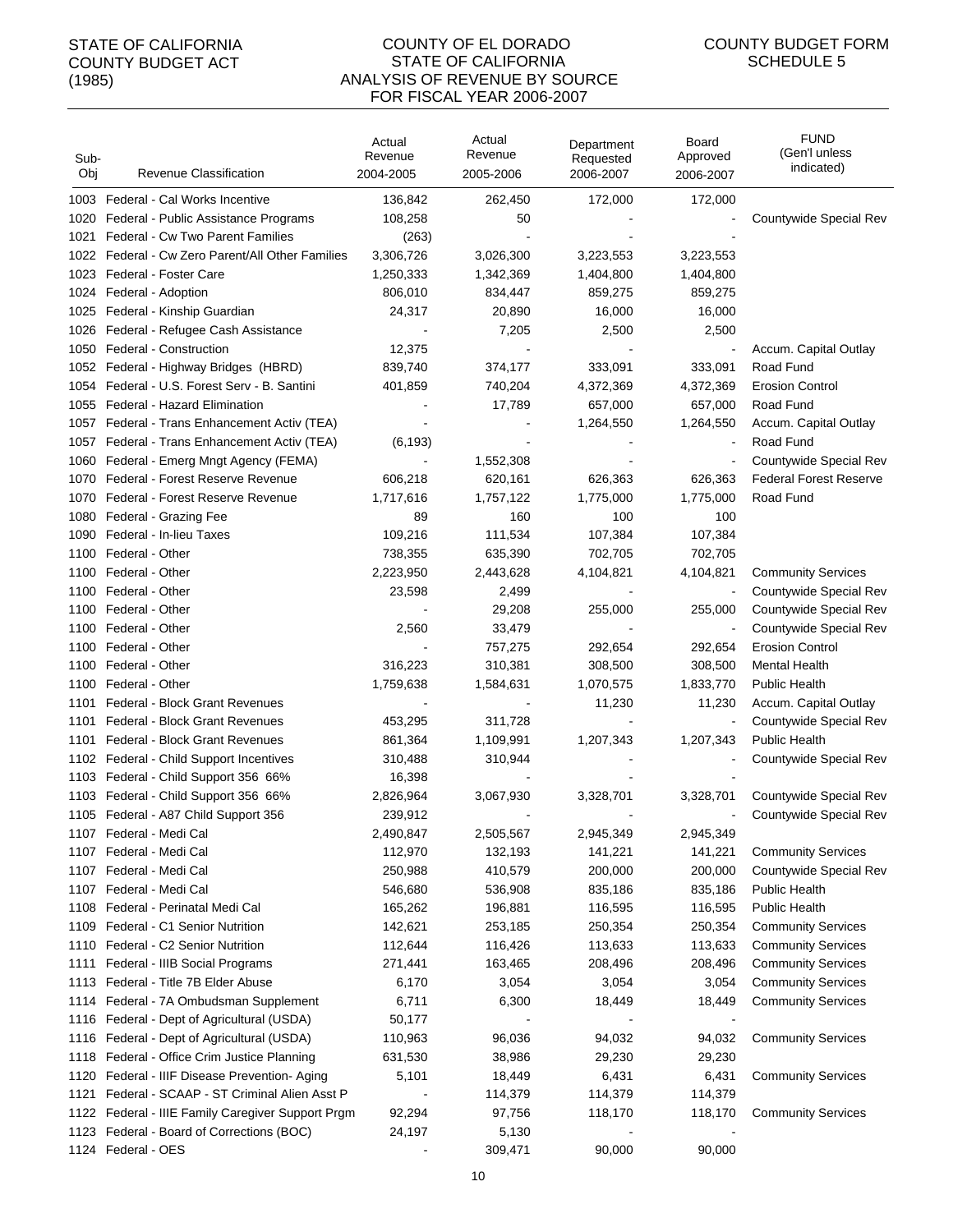#### COUNTY OF EL DORADO STATE OF CALIFORNIA ANALYSIS OF REVENUE BY SOURCE FOR FISCAL YEAR 2006-2007

| Sub-<br>Obj | Revenue Classification                                     | Actual<br>Revenue<br>2004-2005 | Actual<br>Revenue<br>2005-2006 | Department<br>Requested<br>2006-2007 | Board<br>Approved<br>2006-2007 | <b>FUND</b><br>(Gen'l unless<br>indicated) |
|-------------|------------------------------------------------------------|--------------------------------|--------------------------------|--------------------------------------|--------------------------------|--------------------------------------------|
|             | 1125 Federal - HAVA                                        |                                | 150,049                        | 1,759,657                            | 1,759,657                      |                                            |
|             | 1126 Federal - HAVA (Sec 261)                              |                                | 4,890                          |                                      |                                |                                            |
|             | Total Intergovernmental Revenue -                          | 30,858,053                     | 33,324,499                     | 40,489,011                           | 41,252,206                     |                                            |
|             | Federal                                                    |                                |                                |                                      |                                |                                            |
|             |                                                            |                                |                                |                                      |                                |                                            |
|             | <b>Revenue Other Governmental Agencies</b>                 |                                |                                |                                      |                                |                                            |
|             | 1200 Other - Governmental Agencies                         | 662,764                        | 547,981                        | 831,527                              | 906,527                        |                                            |
|             | 1200 Other - Governmental Agencies                         | 1,222,790                      | 3,198                          | L,                                   | $\blacksquare$                 | Accum. Capital Outlay                      |
|             | 1200 Other - Governmental Agencies                         | 7,500                          | 5,000                          |                                      | $\blacksquare$                 | <b>Community Services</b>                  |
| 1200        | Other - Governmental Agencies                              | 73,922                         |                                |                                      | $\blacksquare$                 | <b>Erosion Control</b>                     |
|             | 1200 Other - Governmental Agencies                         | 41,313                         | 61,040                         | 80,656                               | 80,656                         | <b>Public Health</b>                       |
|             | 1202 Community Action- Responsive Educ                     | 18,986                         | 21,101                         | 10,000                               | 10,000                         |                                            |
|             | 1206 SLT Surcharge                                         | 4,164                          | 10,912                         | $\blacksquare$                       | $\blacksquare$                 |                                            |
|             | <b>Total Revenue Other Governmental</b><br><b>Agencies</b> | 2,031,439                      | 649,231                        | 922,183                              | 997,183                        |                                            |
|             | <b>Charges For Services</b>                                |                                |                                |                                      |                                |                                            |
|             | 1300 Assessment and Tax Collection Fees                    | 2,307,978                      | 2,791,386                      | 2,436,009                            | 2,866,566                      |                                            |
|             | 1301 Assessment Fee - Treasurer                            | 218                            | 30                             | 100                                  | 100                            |                                            |
| 1310        | <b>Special Assessments</b>                                 | (15, 568)                      |                                |                                      |                                |                                            |
| 1310        | <b>Special Assessments</b>                                 | 310,487                        | 344,921                        | 282,000                              | 282,000                        | Countywide Special Rev                     |
|             | 1320 Audit and Accounting Fees                             | 130,415                        | 112,847                        | 108,594                              | 108,594                        |                                            |
| 1321        | Investment and Cash Management Fee                         | 529,384                        | 367,145                        | 558,700                              | 558,700                        |                                            |
| 1340        | <b>Communication Services</b>                              | 18,060                         | 24,058                         | 31,910                               | 31,910                         |                                            |
| 1360        | <b>Election Services</b>                                   | 297,415                        | 102,849                        | 185,000                              | 185,000                        |                                            |
| 1361        | Candidate Filing Fee                                       |                                | 18,990                         |                                      |                                |                                            |
| 1380        | <b>Legal Services</b>                                      | 69,486                         | 110,832                        | 78,000                               | 78,000                         |                                            |
| 1381        | Public Defender: Indigents                                 | 31,907                         | 18,388                         | 30,000                               | 30,000                         |                                            |
| 1401        | Planning and Engineering Fees                              | 32,843                         | 59,741                         | 48,704                               | 48,704                         |                                            |
| 1402        | Planning and Engineering Penalty Fees                      | 591                            | 1,000                          |                                      |                                |                                            |
| 1404        | Specific Plan Project Fee                                  |                                | 22,543                         | 50,000                               | 50,000                         | Countywide Special Rev                     |
| 1405        | <b>Quimby Fee</b>                                          | 150                            |                                |                                      |                                | Countywide Special Rev                     |
|             | 1406 Abandonment of Easement                               | 14,784                         | 9,240                          | 14,000                               | 14,000                         |                                            |
|             | 1406 Abandonment of Easement                               | 7,226                          | 6,752                          | 6,846                                | 6,846                          | Road Fund                                  |
| 1407        | <b>Residential Parcel Map</b>                              | 3,189                          | 20,132                         | 20,000                               | 20,000                         |                                            |
| 1408        | Parcel Map Inspection Fee                                  | 117,233                        | 118,632                        | 120,770                              | 120,770                        |                                            |
| 1409        | Subdiv Tentative / Final Map Plan Check                    | 134,479                        | 220,137                        | 779,216                              | 24,000                         |                                            |
| 1409        | Subdiv Tentative / Final Map Plan Check                    |                                | 150                            |                                      |                                | Countywide Special Rev                     |
| 1409        | Subdiv Tentative / Final Map Plan Check                    |                                | 104,522                        |                                      | 755,216                        | Countywide Special Rev                     |
| 1410        | <b>Grading Application Fee</b>                             | 9,832                          | 6,274                          | 9,000                                | 9,000                          |                                            |
| 1411        | Grading Inspection Plan Check (PC) Fee                     | 18,382                         | 11,826                         | 20,000                               | 20,000                         |                                            |
| 1412        | Development Projects (T&M)                                 | 1,489,319                      | 977,981                        | 1,300,000                            | 1,300,000                      |                                            |
| 1412        | Development Projects (T&M)                                 | 1,278,970                      | (326, 304)                     | 2,054,200                            | 2,054,200                      | Countywide Special Rev                     |
| 1415        | <b>Ecological Preserve Fee</b>                             |                                | 386                            |                                      |                                | Countywide Special Rev                     |
| 1415        | <b>Ecological Preserve Fee</b>                             | 891,746                        | 585,479                        | 531,000                              | 531,000                        | Countywide Special Rev                     |
| 1440        | Road Impact Fee                                            | 11,347,647                     | 5,674,525                      | 2,000,000                            | 2,000,000                      | Countywide Special Rev                     |
| 1470        | TIM: Traffic Impact Mitigation                             |                                | 100                            |                                      |                                | Countywide Special Rev                     |
| 1470        | TIM: Traffic Impact Mitigation                             | 14,617,158                     | 14,542,530                     | 9,620,436                            | 9,620,436                      | Countywide Special Rev                     |
| 1480        | <b>Agricultural Services</b>                               | 4,918                          | 4,487                          | 3,000                                | 3,000                          |                                            |
| 1490        | <b>Civil Process Services</b>                              | 42,626                         | 55,931                         | 40,000                               | 40,000                         |                                            |
| 1490        | <b>Civil Process Services</b>                              | 8,045                          | 17,580                         | 1,000                                | 1,000                          | Countywide Special Rev                     |
| 1500        | Court Fees and Costs                                       | 5,098                          | 6,628                          | 7,000                                | 7,000                          |                                            |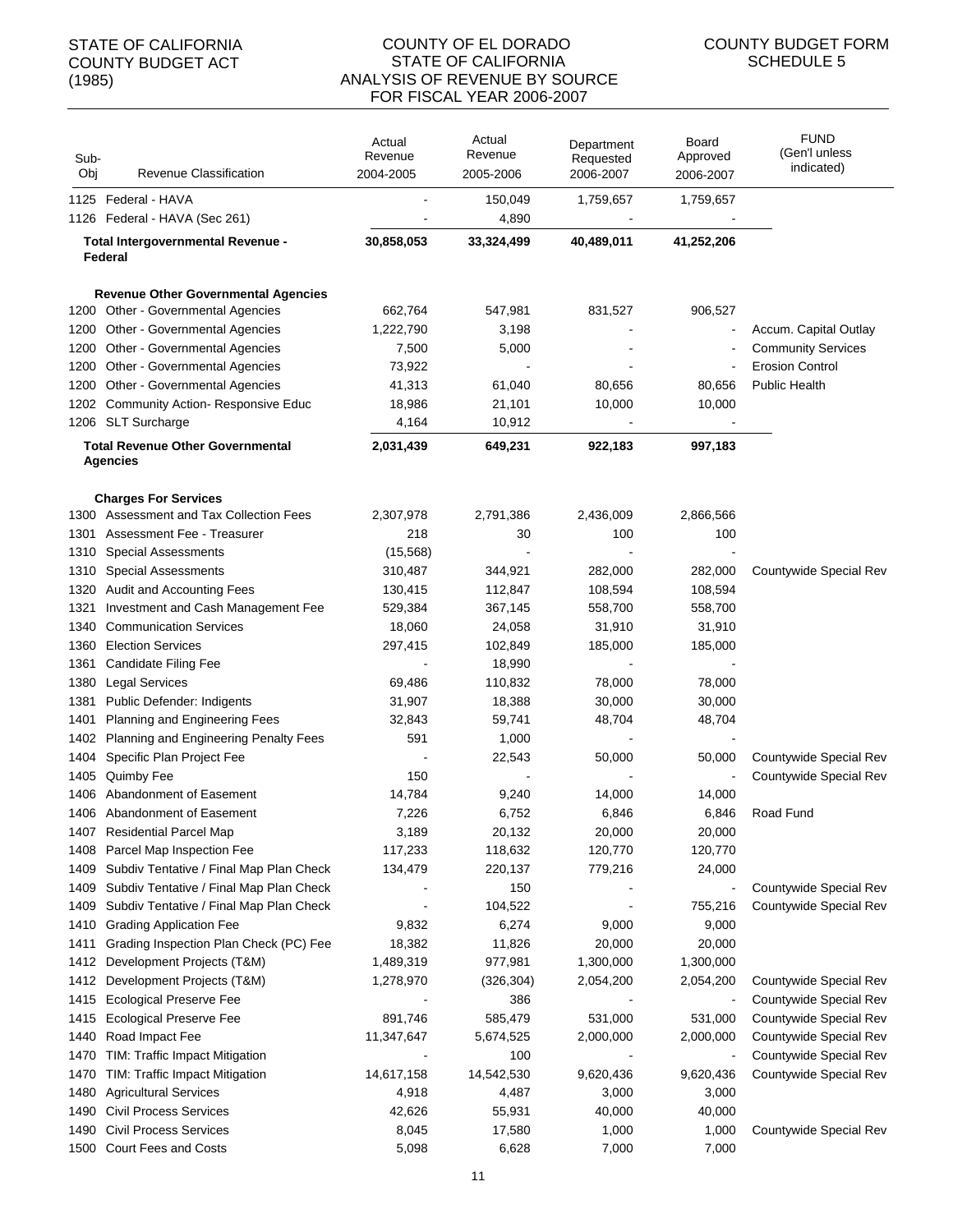#### COUNTY OF EL DORADO STATE OF CALIFORNIA ANALYSIS OF REVENUE BY SOURCE FOR FISCAL YEAR 2006-2007

| Sub-<br>Obj | Revenue Classification                   | Actual<br>Revenue<br>2004-2005 | Actual<br>Revenue<br>2005-2006 | Department<br>Requested<br>2006-2007 | Board<br>Approved<br>2006-2007 | <b>FUND</b><br>(Gen'l unless<br>indicated) |
|-------------|------------------------------------------|--------------------------------|--------------------------------|--------------------------------------|--------------------------------|--------------------------------------------|
| 1500        | <b>Court Fees and Costs</b>              | 12,448                         | 7,341                          |                                      |                                | Countywide Special Rev                     |
| 1501        | <b>Court Fee</b>                         | 827                            | 1,333                          | 600                                  | 600                            |                                            |
| 1501        | <b>Court Fee</b>                         | 1,767                          | 945                            |                                      |                                | Countywide Special Rev                     |
| 1502        | Court Administration Fee - PC1205.d      | 10,938                         | 13,202                         |                                      |                                |                                            |
| 1504        | Summary Judgment                         | 4,704                          | 2,940                          | 4,000                                | 4,000                          |                                            |
| 1506        | Dispute Resolution Fee                   | 34,208                         | 29,782                         |                                      | 30,000                         | Countywide Special Rev                     |
| 1507        | <b>Motion Fee</b>                        | 42,089                         | 21,292                         | 28,000                               | 28,000                         |                                            |
| 1508        | <b>Booking Fee</b>                       | 274,507                        | 152,295                        | 129,500                              | 129,500                        |                                            |
| 1509        | <b>Traffic Civil Fee</b>                 | 356,223                        |                                |                                      |                                |                                            |
| 1510        | Traffic School Bail - VC42007            | 435,741                        | 589,222                        | 550,000                              | 550,000                        |                                            |
| 1511        | Traffic School Fees - VC42007.1          | 132,234                        | 134,461                        | 140,000                              | 140,000                        |                                            |
| 1512        | Cite Fees - PC1463.07 GC29550            | 4,871                          | 5,464                          | 7,000                                | 7,000                          |                                            |
|             | 1513 AB233 - County Share State Penalty  | 289,066                        | 314,090                        | 315,000                              | 315,000                        |                                            |
| 1517        | <b>Conflict Attorney Reimbursement</b>   | 383                            | 1,633                          | 2,000                                | 2,000                          |                                            |
| 1540        | <b>Estate Fees</b>                       | 14,367                         | 58,859                         | 10,000                               | 10,000                         |                                            |
| 1541        | <b>Public Guardian</b>                   | 183,541                        | 165,763                        | 230,000                              | 230,000                        |                                            |
| 1561        | Impounds                                 | 79,283                         | 78,423                         | 87,000                               | 87,000                         |                                            |
| 1562        | Adoptions                                |                                | 69,366                         | 68,000                               | 68,000                         |                                            |
| 1563        | Microchip                                |                                |                                | 100                                  | 100                            |                                            |
| 1564        | Restitution                              |                                | 5,552                          | 2,500                                | 2,500                          |                                            |
| 1580        | <b>Law Enforcement Services</b>          | 24,733                         | 27,534                         | 11,000                               | 11,000                         |                                            |
| 1581        | United States Forest Service (USFS)      | 29,308                         | 20,490                         |                                      |                                |                                            |
| 1582        | Law Enforcement: Fingerprinting Services | 44,336                         | 60,003                         | 50,000                               | 50,000                         |                                            |
| 1583        | Law Enforcement: Vehicle Abatement       | 20,334                         | 23,675                         | 20,000                               | 20,000                         |                                            |
| 1600        | <b>Recording Fees</b>                    | 1,419,652                      | 1,273,825                      | 1,380,749                            | 1,380,749                      |                                            |
| 1600        | <b>Recording Fees</b>                    | 106,322                        | 103,733                        | 64,000                               | 64,000                         | Countywide Special Rev                     |
| 1600        | <b>Recording Fees</b>                    | 16,569                         | 17,514                         | 15,000                               | 15,000                         | Countywide Special Rev                     |
| 1601        | <b>Computer Recording Fee</b>            | 572,595                        | 501,202                        | 306,510                              | 306,510                        | Countywide Special Rev                     |
| 1602        | Micrographics                            | 118,816                        | 109,707                        | 86,000                               | 86,000                         | Countywide Special Rev                     |
| 1603        | Vital Health Statistic Fee               | 950                            | 2,290                          |                                      | $\blacksquare$                 | Countywide Special Rev                     |
| 1603        | Vital Health Statistic Fee               | 21,668                         | 21,627                         | 30,000                               | 30,000                         | Countywide Special Rev                     |
| 1603        | Vital Health Statistic Fee               | 5,161                          | 4,526                          | 5,000                                | 5,000                          | Countywide Special Rev                     |
| 1603        | Vital Health Statistic Fee               | 41,432                         | 40,975                         | 39,800                               | 39,800                         | <b>Public Health</b>                       |
|             | 1604 Recording Fees CD Reproduction      | 51,428                         | 38,510                         | 30.000                               | 30,000                         |                                            |
|             | 1620 Health Fees                         | 70,244                         | 90,996                         | 100,600                              | 100,600                        | <b>Public Health</b>                       |
| 1621        | Family Planning Co Pay                   | 3,216                          | 4,434                          |                                      |                                | <b>Public Health</b>                       |
| 1640        | <b>Mental Health Services</b>            | 692,791                        | 856,077                        | 578,500                              | 578,500                        | <b>Mental Health</b>                       |
| 1650        | California Children Services (CCS)       | 423                            | 301                            | 800                                  | 800                            | <b>Public Health</b>                       |
| 1661        | <b>Water Sampling</b>                    | 3,103                          | 1,900                          | 1,963                                | 1,963                          |                                            |
| 1662        | Loan Certification                       | 3,481                          | 6,148                          | 3,609                                | 3,609                          |                                            |
| 1663        | <b>Business Plans</b>                    | 94,201                         | 119,434                        | 126,968                              | 126,968                        |                                            |
| 1680        | Institutional Care and Services          | 11,684                         | 85,344                         | 72,500                               | 72,500                         |                                            |
| 1681        | State and Federal Prisoner Holds         | 9,676                          | 66,685                         | 45,000                               | 45,000                         |                                            |
| 1682        | <b>Federal Prisoner Jailed</b>           |                                |                                | 2,300                                | 2,300                          |                                            |
| 1683        | Probation - Adult Defendant              | 109,818                        | 126,041                        | 30,000                               | 30,000                         |                                            |
| 1684        | Care In Juvenile Hall                    | 133,523                        | 110,960                        | 100,000                              | 100,000                        |                                            |
| 1685        | <b>Urinalysis Testing</b>                | 3,977                          | 4,394                          | 1,000                                | 1,000                          |                                            |
| 1686        | <b>Ambulance Services</b>                | 116                            |                                |                                      | $\overline{\phantom{a}}$       | <b>Mental Health</b>                       |
| 1687        | <b>Hospital Contract Service</b>         | 120,515                        | 134,663                        | 130,000                              | 130,000                        |                                            |
| 1700        | <b>Library Services</b>                  | 150,346                        | 152,317                        | 175,000                              | 180,000                        |                                            |
| 1720        | Park and Recreation Fees                 | 45,686                         | 32,709                         | 78,845                               | 78,845                         | Countywide Special Rev                     |
| 1740        | <b>Charges For Services</b>              | 1,048,647                      | 1,194,937                      | 2,396,167                            | 1,897,089                      |                                            |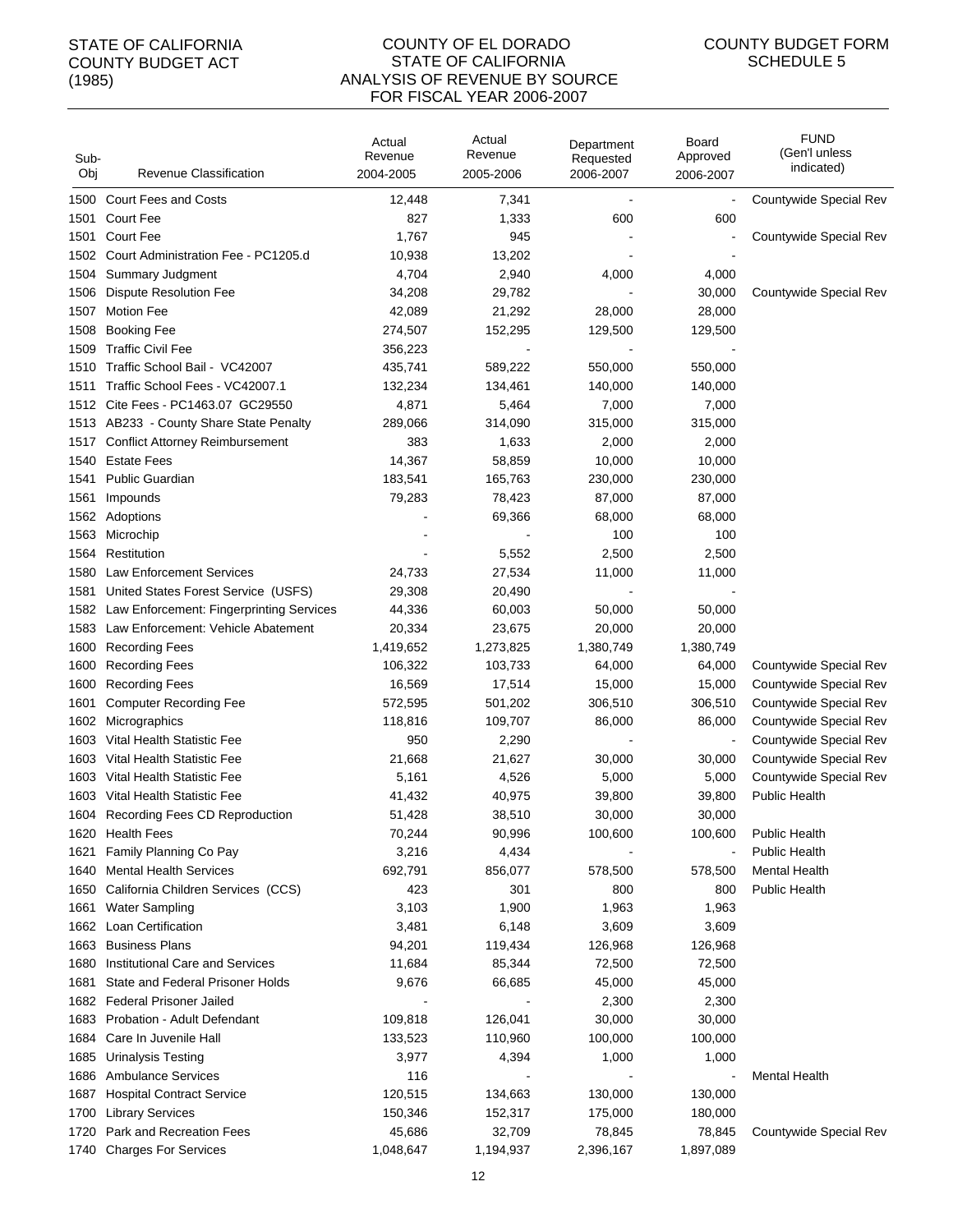#### COUNTY OF EL DORADO STATE OF CALIFORNIA ANALYSIS OF REVENUE BY SOURCE FOR FISCAL YEAR 2006-2007

| Sub-<br>Obj | <b>Revenue Classification</b>          | Actual<br>Revenue<br>2004-2005 | Actual<br>Revenue<br>2005-2006 | Department<br>Requested<br>2006-2007 | Board<br>Approved<br>2006-2007 | <b>FUND</b><br>(Gen'l unless<br>indicated) |
|-------------|----------------------------------------|--------------------------------|--------------------------------|--------------------------------------|--------------------------------|--------------------------------------------|
| 1740        | <b>Charges For Services</b>            | 398,829                        | 369,177                        | 420,647                              | 420,647                        | <b>Community Services</b>                  |
| 1740        | <b>Charges For Services</b>            | 16,680                         | 20,288                         | 5,000                                | 5,000                          | Countywide Special Rev                     |
| 1740        | <b>Charges For Services</b>            | 40,545                         | 11,093                         | 11,900                               | 11,900                         | Countywide Special Rev                     |
| 1740        | <b>Charges For Services</b>            | 18,745                         |                                |                                      | 496,728                        | Countywide Special Rev                     |
| 1740        | <b>Charges For Services</b>            | 230                            |                                |                                      | $\blacksquare$                 | Countywide Special Rev                     |
| 1740        | <b>Charges For Services</b>            |                                | 225                            |                                      | $\blacksquare$                 | Countywide Special Rev                     |
| 1740        | <b>Charges For Services</b>            | 44,342                         | 32,195                         | 23,535                               | 23,535                         | <b>Mental Health</b>                       |
| 1740        | <b>Charges For Services</b>            | 400                            | 158                            |                                      | $\blacksquare$                 | <b>Public Health</b>                       |
| 1740        | <b>Charges For Services</b>            | 65,064                         | 32,185                         | 72,772                               | 72,772                         | Road Fund                                  |
| 1741        | <b>Special Project Staff Hours</b>     | 6,780                          | 20,688                         | 5,000                                | 5,000                          |                                            |
| 1741        | <b>Special Project Staff Hours</b>     |                                | 6,000                          |                                      |                                | Countywide Special Rev                     |
| 1742        | Miscellaneous Copy Fees                | 27,076                         | 20,028                         | 21,725                               | 21,725                         |                                            |
| 1742        | Miscellaneous Copy Fees                | 1,257                          | 921                            | 1,000                                | 1,000                          | <b>Mental Health</b>                       |
| 1744        | Miscellaneous Inspections Or Services  | 2,850                          | 3,654                          | 2,500                                | 2,500                          |                                            |
| 1744        | Miscellaneous Inspections Or Services  |                                | 5,000                          |                                      |                                | Countywide Special Rev                     |
| 1744        | Miscellaneous Inspections Or Services  |                                | 57,516                         |                                      | $\overline{\phantom{a}}$       | Countywide Special Rev                     |
| 1744        | Miscellaneous Inspections Or Services  | 51,077                         | 791,383                        | 516,198                              | 516,198                        | Road Fund                                  |
| 1745        | <b>Public Utility Inspections</b>      | 17,164                         | (25, 807)                      | 22,957                               | 22,957                         | Countywide Special Rev                     |
| 1745        | <b>Public Utility Inspections</b>      | 104,469                        | 253,719                        | 247,023                              | 247,023                        | Road Fund                                  |
| 1746        | <b>Blood Draws</b>                     | 3,453                          | 40,227                         | 32,820                               | 32,820                         |                                            |
| 1747        | Home Electronic Monitoring Prog (HEMP) | 115,516                        | 90,673                         | 4,000                                | 4,000                          |                                            |
| 1748        | In Custody Weekender Work Program      | 18,045                         | 21,875                         | 22,300                               | 22,300                         |                                            |
| 1749        | Weekender Work Program                 | 78,259                         | 88,572                         | 83,500                               | 83,500                         |                                            |
| 1751        | Probation - Present Report Fee         | 30,371                         | 28,589                         | 10,500                               | 10,500                         |                                            |
| 1752        | <b>Building Investigation Fee</b>      | 9,997                          | 3,309                          | 7,214                                | 7,214                          |                                            |
| 1753        | Emergency Response Recovery (ERR)      |                                | 522                            | 300                                  | 300                            |                                            |
| 1759        | <b>Senior Nutrition Services</b>       | 208,092                        | 302,519                        | 299,232                              | 299,232                        | <b>Community Services</b>                  |
| 1763        | Capital Improvement Project            |                                |                                | 1,000                                | 1,000                          |                                            |
| 1763        | Capital Improvement Project            | 92,492                         |                                |                                      |                                | Countywide Special Rev                     |
| 1768        | Tahoe Regional Planning Agency (TRPA)  | 8,485                          | (1,703)                        | 22,678                               | 22,678                         |                                            |
| 1768        | Tahoe Regional Planning Agency (TRPA)  | 37,780                         | 17,034                         |                                      | $\overline{a}$                 | Countywide Special Rev                     |
| 1768        | Tahoe Regional Planning Agency (TRPA)  | 745,050                        | 991,896                        | 1,923,790                            | 1,923,790                      | <b>Erosion Control</b>                     |
| 1768        | Tahoe Regional Planning Agency (TRPA)  | 197,039                        | 6,790                          | 15,000                               | 15,000                         | Road Fund                                  |
| 1771        | <b>Superior Court Services</b>         | 1,518,627                      | 1,854,102                      | 2,019,787                            | 2,019,787                      |                                            |
|             | 1774 Code Enforcement                  |                                | 600                            | 5,000                                | 5,000                          |                                            |
| 1800        | Interfund Revenue                      | 2,591,307                      | 3,369,811                      | 3,077,350                            | 3,112,150                      |                                            |
| 1800        | Interfund Revenue                      |                                | 119,518                        | 228,450                              | 228,450                        | Accum. Capital Outlay                      |
| 1800        | Interfund Revenue                      | 53,257                         | 33,360                         | 13,000                               | 13,000                         | <b>Community Services</b>                  |
| 1800        | Interfund Revenue                      |                                | 2,370                          |                                      |                                | Countywide Special Rev                     |
| 1800        | Interfund Revenue                      | 124                            |                                |                                      | $\overline{\phantom{a}}$       | <b>Mental Health</b>                       |
| 1800        | Interfund Revenue                      | 958,627                        | 1,018,229                      | 862,447                              | 862,447                        | <b>Public Health</b>                       |
| 1800        | Interfund Revenue                      | 130,169                        | 278,349                        | 381,543                              | 381,543                        | Road Fund                                  |
| 1801        | Intrfnd Rev: Telephone Equip & Support | 216,558                        | 291,264                        | 309,168                              | 309,168                        |                                            |
| 1801        | Intrfnd Rev: Telephone Equip & Support | 1,538                          | 821                            |                                      | $\blacksquare$                 | <b>Community Services</b>                  |
| 1802        | Intrfnd Rev: Radio Equip & Support     | 36,684                         | 38,265                         | 42,100                               | 42,100                         |                                            |
| 1804        | Intrfnd Rev: Mail Services             | 23,458                         | 29,405                         | 45,593                               | 45,593                         |                                            |
| 1805        | Intrfnd Rev: Stores Support            | 33,968                         | 36,386                         | 41,727                               | 41,727                         |                                            |
| 1806        | Intrfnd Rev: Central Duplicating       | 61,744                         | 67,849                         | 70,000                               | 70,000                         |                                            |
| 1807        | Intrfnd Rev: Lease Administration Fee  | 13,917                         | 14,168                         | 18,749                               | 18,749                         |                                            |
| 1808        | Intrfnd Rev: Internal Data Processing  | 336,175                        | 302,556                        | 366,536                              | 366,536                        |                                            |
| 1810        | Intrfnd Rev: County Counsel            | 268,368                        | 381,919                        | 372,920                              | 372,920                        |                                            |
| 1814        | Intrfnd Rev: PC Support                | 19,766                         | 25,128                         | 20,000                               | 20,000                         |                                            |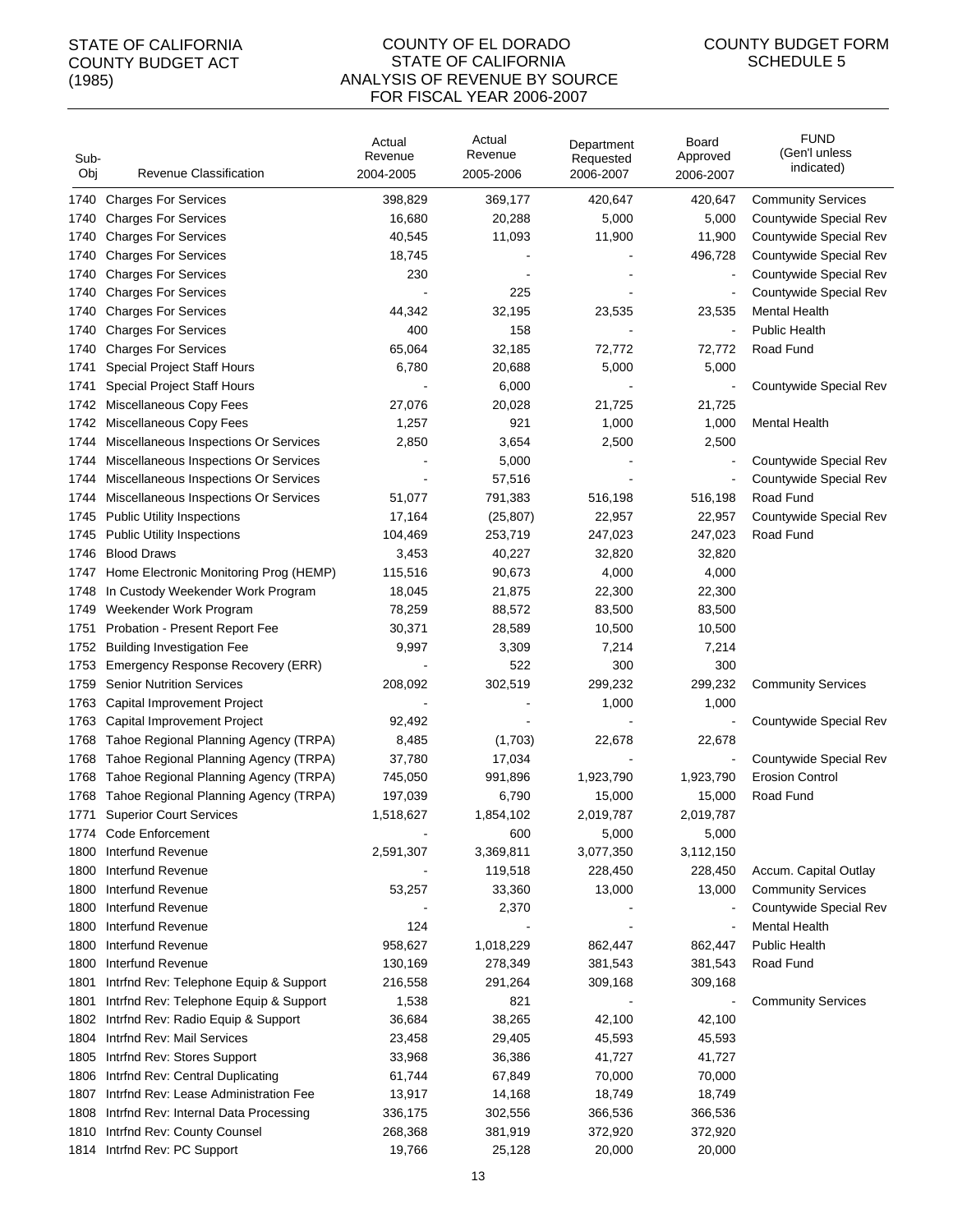#### COUNTY OF EL DORADO STATE OF CALIFORNIA ANALYSIS OF REVENUE BY SOURCE FOR FISCAL YEAR 2006-2007

| Sub-<br>Obj | Revenue Classification                     | Actual<br>Revenue<br>2004-2005 | Actual<br>Revenue<br>2005-2006 | Department<br>Requested<br>2006-2007 | Board<br>Approved<br>2006-2007 | <b>FUND</b><br>(Gen'l unless<br>indicated) |
|-------------|--------------------------------------------|--------------------------------|--------------------------------|--------------------------------------|--------------------------------|--------------------------------------------|
|             | 1814 Intrind Rev: PC Support               | 4,401                          | 2,100                          |                                      |                                | <b>Community Services</b>                  |
| 1816        | Intrind Rev: IS Programming Support        | 11,535                         | 72,841                         | 50,000                               | 50,000                         |                                            |
| 1816        | Intrind Rev: IS Programming Support        |                                | 30                             |                                      |                                | <b>Community Services</b>                  |
| 1817        | Intrind Rev: Detention Medical             | 1,622,892                      | 1,625,510                      |                                      | 1,890,917                      | <b>Public Health</b>                       |
| 1818        | Intrfnd Rev: Maint Buildg & Improvmnt      | 147,495                        | 216,489                        | 209,000                              | 209,000                        |                                            |
| 1819        | Intrind Rev: Mental Health Sevices         | 69,232                         | 49,862                         | 104,946                              | 104,946                        | <b>Mental Health</b>                       |
| 1820        | Intrfnd Rev: Network Support               | 341,489                        | 345,301                        | 457,251                              | 457,251                        |                                            |
| 1821        | Intrfnd Rev: Collections                   | 44,818                         | 51,550                         | 10,400                               | 10,400                         |                                            |
| 1822        | Intrfnd Rev: Privacy/Compliance Program    |                                |                                | 96,253                               | 96,253                         | <b>Public Health</b>                       |
| 1830        | Intrind Rev: Allocated Salaries & Benefits | 36,729                         | 102,895                        | 370,162                              | 370,162                        |                                            |
| 1830        | Intrind Rev: Allocated Salaries & Benefits | 506,077                        | 675,896                        | 817,271                              | 817,271                        | <b>Community Services</b>                  |
| 1831        | Intrind Rev: Allocated Services & Supplies |                                | 38,259                         | 69,283                               | 69,283                         |                                            |
| 1831        | Intrind Rev: Allocated Services & Supplies | 82,251                         | 11,763                         | 6,484                                | 6,484                          | <b>Community Services</b>                  |
| 1850        | Intrind Rev: Parks and Recreation          |                                | 32,839                         | 9,000                                | 9,000                          |                                            |
| 1851        | Intrind Rev: County Engineer               | 2,324,883                      | 2,464,235                      | 3,224,991                            | 3,224,991                      | Road Fund                                  |
| 1852        | Intrfnd Rev: Special Districts             |                                | 8,388                          | 6,000                                | 6,000                          |                                            |
| 1852        | Intrind Rev: Special Districts             | 69,621                         |                                |                                      |                                | Road Fund                                  |
| 1854        | Intrfnd Rev: Spec Dst Road Maintenance     | 92                             |                                |                                      |                                |                                            |
| 1854        | Intrfnd Rev: Spec Dst Road Maintenance     |                                | 3,008                          |                                      |                                | Road Fund                                  |
| 1856        | Intrind Rev: Road Dst Tax Fund             |                                | 215,614                        | 246,552                              | 246,552                        | Road Fund                                  |
|             |                                            |                                |                                |                                      |                                |                                            |
|             | <b>Total Charges For Services</b>          | 54,421,856                     | 49,866,036                     | 45,115,050                           | 47,503,974                     |                                            |
|             | <b>Miscellaneous Revenues</b>              |                                |                                |                                      |                                |                                            |
|             | 1900 Welfare Repayments                    | 184,597                        | 288,159                        | 292,500                              | 292,500                        |                                            |
| 1901        | Recoup Cw Two Parent/All Other Families    | 5,374                          | 4,422                          | 4,500                                | 4,500                          |                                            |
| 1902        | Recoup Cw Zero Parent/All Other Families   | 80,866                         | 71,860                         | 76,400                               | 76,400                         |                                            |
| 1903        | Recoup Cw Foster Care                      | 235,270                        | 245,427                        | 225,000                              | 225,000                        |                                            |
| 1920        | <b>Other Sales</b>                         | 13,841                         | 22,448                         | 14,300                               | 14,300                         |                                            |
| 1920        | <b>Other Sales</b>                         | 31,559                         |                                |                                      | $\overline{\phantom{a}}$       | Accum. Capital Outlay                      |
| 1920        | <b>Other Sales</b>                         | 417                            |                                |                                      | $\overline{\phantom{a}}$       | Countywide Special Rev                     |
| 1920        | <b>Other Sales</b>                         | 2,600                          | 1,280                          |                                      |                                | <b>Erosion Control</b>                     |
| 1920        | <b>Other Sales</b>                         | 32                             |                                |                                      |                                | <b>Public Health</b>                       |
|             | 1920 Other Sales                           | 10,611                         | 8,198                          | 6,000                                | 6,000                          | Road Fund                                  |
|             | 1940 Miscellaneous Revenue                 | 835,547                        | 918,797                        | 784,813                              | 784,813                        |                                            |
| 1940        | Miscellaneous Revenue                      | 700                            | 934                            |                                      | $\blacksquare$                 | Accum. Capital Outlay                      |
| 1940        | Miscellaneous Revenue                      | 13,301                         | 4,100                          | 4,060                                | 4,060                          | <b>Community Services</b>                  |
| 1940        | Miscellaneous Revenue                      | 255                            | 260                            |                                      | $\overline{\phantom{a}}$       | Countywide Special Rev                     |
| 1940        | Miscellaneous Revenue                      | 207,127                        | 135,257                        |                                      |                                | Countywide Special Rev                     |
| 1940        | Miscellaneous Revenue                      | 28,221                         |                                |                                      |                                | Countywide Special Rev                     |
| 1940        | Miscellaneous Revenue                      | 3,007                          | 3,233                          |                                      |                                | Countywide Special Rev                     |
| 1940        | Miscellaneous Revenue                      | 8,763                          | 6,821                          |                                      |                                | Countywide Special Rev                     |
| 1940        | Miscellaneous Revenue                      | 9,421                          | 9,469                          |                                      | $\overline{\phantom{a}}$       | Countywide Special Rev                     |
| 1940        | Miscellaneous Revenue                      | 13,298                         | 21,430                         | 10,465                               | 10,465                         | Countywide Special Rev                     |
| 1940        | Miscellaneous Revenue                      | 8,415                          | 10,384                         |                                      | $\overline{\phantom{a}}$       | Countywide Special Rev                     |
| 1940        | Miscellaneous Revenue                      | 785                            |                                |                                      |                                | Countywide Special Rev                     |
| 1940        | Miscellaneous Revenue                      | 1,465                          | 1,012                          |                                      |                                | Countywide Special Rev                     |
| 1940        | Miscellaneous Revenue                      | 1,601                          | 683                            |                                      | $\overline{\phantom{a}}$       | Countywide Special Rev                     |
| 1940        | Miscellaneous Revenue                      | 17,726                         | 57,287                         | 1,000,000                            | 1,000,000                      | <b>EIR Developemnt Fee</b>                 |
| 1940        | Miscellaneous Revenue                      | 4,072                          | 1,090                          | 500                                  | 500                            | <b>Mental Health</b>                       |
| 1940        | Miscellaneous Revenue                      |                                | 100,960                        | 10,000                               | 10,000                         | Placerville Union Cemet                    |
| 1940        | Miscellaneous Revenue                      | 483,837                        | 397,092                        | 722,656                              | 722,656                        | <b>Public Health</b>                       |
|             |                                            |                                |                                |                                      |                                |                                            |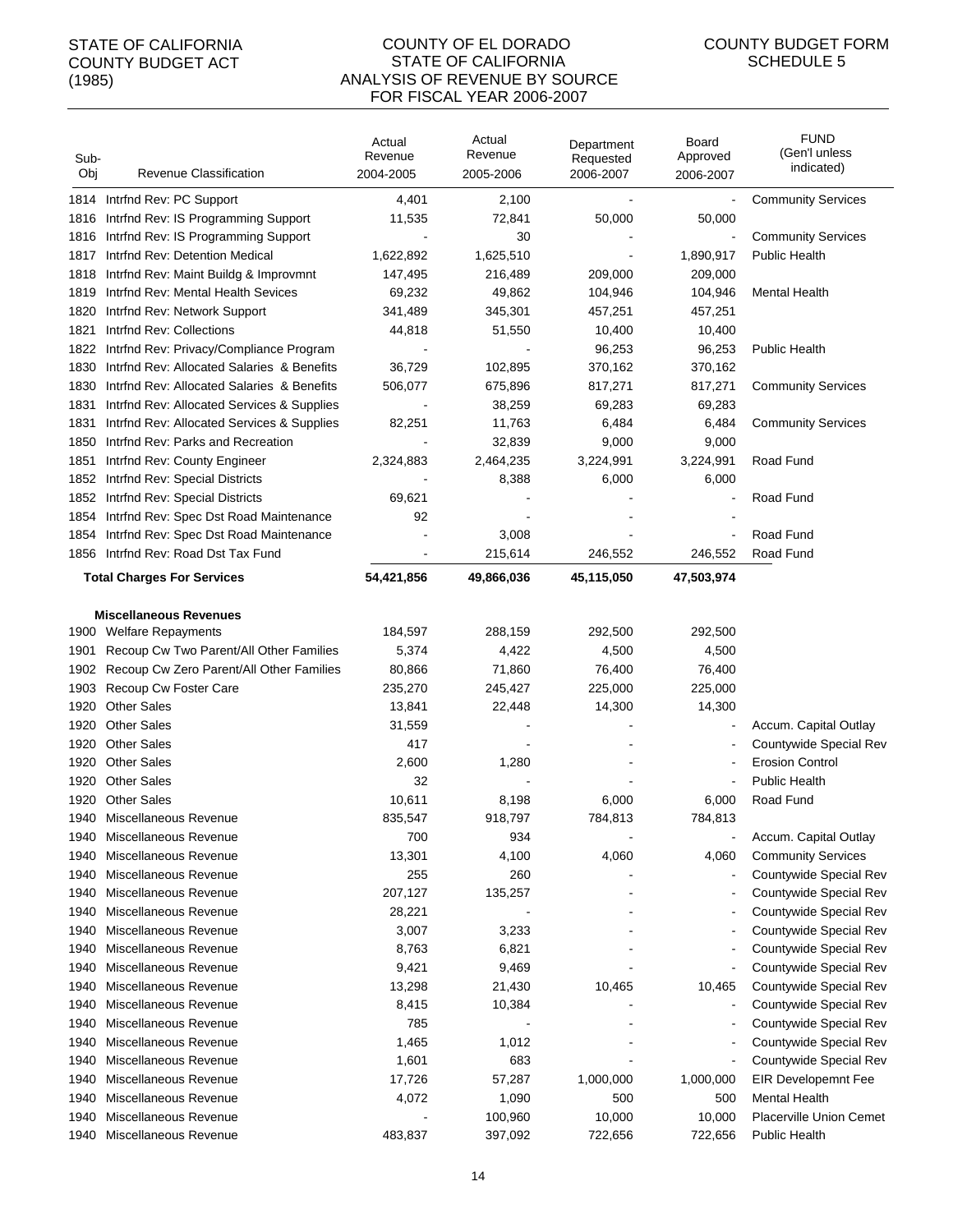#### COUNTY OF EL DORADO STATE OF CALIFORNIA ANALYSIS OF REVENUE BY SOURCE FOR FISCAL YEAR 2006-2007

| Sub-<br>Obj | Revenue Classification                                      | Actual<br>Revenue<br>2004-2005 | Actual<br>Revenue<br>2005-2006 | Department<br>Requested<br>2006-2007 | Board<br>Approved<br>2006-2007 | <b>FUND</b><br>(Gen'l unless<br>indicated) |
|-------------|-------------------------------------------------------------|--------------------------------|--------------------------------|--------------------------------------|--------------------------------|--------------------------------------------|
| 1940        | Miscellaneous Revenue                                       | 2,066                          | 18,226                         | 179,149                              | 179,149                        | Road Fund                                  |
| 1941        | Miscellaneous Refund                                        | 25,934                         | 277,534                        |                                      |                                |                                            |
| 1941        | Miscellaneous Refund                                        | 12,069                         |                                |                                      |                                | <b>Federal Forest Reserve</b>              |
| 1941        | Miscellaneous Refund                                        |                                | 44                             |                                      |                                | <b>Mental Health</b>                       |
| 1942        | Miscellaneous Reimbursement                                 | 11,109                         | 9,075                          | 5,500                                | 5,500                          |                                            |
| 1942        | Miscellaneous Reimbursement                                 | 811,737                        | (750,091)                      |                                      |                                | Accum. Capital Outlay                      |
| 1942        | Miscellaneous Reimbursement                                 | 10,004                         | 63,047                         | 8,200                                | 8,200                          | <b>Erosion Control</b>                     |
| 1942        | Miscellaneous Reimbursement                                 |                                | 150                            |                                      |                                | <b>Mental Health</b>                       |
| 1942        | Miscellaneous Reimbursement                                 | 373                            |                                |                                      |                                | <b>Public Health</b>                       |
| 1942        | Miscellaneous Reimbursement                                 | 773,458                        | 238,143                        | 376,000                              | 376,000                        | Road Fund                                  |
| 1943        | <b>Miscellaneous Donation</b>                               | 26,643                         | 43,948                         | 10,500                               | 10,500                         |                                            |
| 1943        | <b>Miscellaneous Donation</b>                               |                                |                                | 100,000                              | 100,000                        | Accum. Capital Outlay                      |
| 1943        | <b>Miscellaneous Donation</b>                               | 222,926                        | 162,109                        | 314,083                              | 314,083                        | <b>Community Services</b>                  |
| 1943        | <b>Miscellaneous Donation</b>                               | 1,798                          | 2,084                          |                                      |                                | Countywide Special Rev                     |
| 1943        | <b>Miscellaneous Donation</b>                               | 581                            | 740                            | 465                                  | 465                            | Countywide Special Rev                     |
| 1943        | <b>Miscellaneous Donation</b>                               | 5,000                          |                                |                                      |                                | Countywide Special Rev                     |
| 1943        | <b>Miscellaneous Donation</b>                               |                                | 500                            |                                      | $\blacksquare$                 | <b>Mental Health</b>                       |
| 1944        | <b>Inmate Welfare Trust</b>                                 | 509,450                        | 437,681                        | 274,372                              | 274,372                        | Jail Commissary                            |
| 1945        | <b>Staled Dated Check</b>                                   | 11,151                         | 2,767                          | 3,500                                | 3,500                          |                                            |
| 1947        | Insurance Refund                                            |                                | 1,923                          |                                      |                                |                                            |
| 1947        | Insurance Refund                                            | 1,601                          | 63,906                         |                                      |                                | Road Fund                                  |
| 1949        | Auto Physical Damage                                        | 415                            |                                |                                      |                                |                                            |
| 1951        | Advertising                                                 | 13,920                         | 24,240                         | 25,000                               | 25,000                         |                                            |
| 1952        | <b>Unclaimed Cash</b>                                       | 1,176                          | 10,400                         |                                      |                                |                                            |
| 1952        | <b>Unclaimed Cash</b>                                       |                                | 7                              |                                      |                                | <b>Public Health</b>                       |
| 1954        | Misc Donations: Friends of Library                          | 30,018                         | 73,137                         |                                      |                                |                                            |
|             | <b>Total Miscellaneous Revenues</b>                         | 4,674,140                      | 2,990,173                      | 4,447,963                            | 4,447,963                      |                                            |
|             |                                                             |                                |                                |                                      |                                |                                            |
|             | <b>Other Financing Sources</b><br>2000 Sale of Fixed Assets | 5,937                          | 1,586                          | 950                                  | 950                            |                                            |
| 2000        | Sale of Fixed Assets                                        | 2,025,000                      |                                |                                      |                                | Accum. Capital Outlay                      |
| 2000        | Sale of Fixed Assets                                        | 1,540                          |                                |                                      |                                | <b>Community Services</b>                  |
| 2000        | Sale of Fixed Assets                                        | 470                            |                                |                                      |                                | <b>Fish and Game</b>                       |
| 2001        | Sale of Fixed Assets - Roads                                |                                | 17,432                         | 11,000                               | 11,000                         | Road Fund                                  |
|             | 2010 Operating Transfers In: Silva Valley                   | 376,356                        | 62,460                         | 1,050,188                            | 1,050,188                      | Road Fund                                  |
|             | Interchange                                                 |                                |                                |                                      |                                |                                            |
| 2011        | Operating Transfers In: RIF Misc                            | 89                             |                                | 203,000                              | 203,000                        | Road Fund                                  |
| 2012        | <b>Operating Transfers In: County TIM</b>                   | 2,626,523                      | 3,758,220                      | 15,717,426                           | 15,717,426                     | Road Fund                                  |
| 2013        | Operating Transfers In: State TIM                           | 1,776,355                      | 4,900,140                      | 16,210,000                           | 16,210,000                     | Road Fund                                  |
| 2014        | Operating Transfers In: Interim HWY 50 TIM                  | 102,767                        | 2,067,599                      | 3,432,340                            | 3,432,340                      | Road Fund                                  |
| 2015        | Operating Transfers In: Utility Inspections                 | 16,542                         | 62,932                         | 22,957                               | 22,957                         | Road Fund                                  |
| 2016        | Operating Transfers In: TDA                                 | 108                            |                                | 293,730                              | 293,730                        | Road Fund                                  |
| 2020        | <b>Operating Transfers In</b>                               | 10,522,250                     | 11,658,529                     | 12,332,335                           | 14,470,365                     |                                            |
| 2020        | <b>Operating Transfers In</b>                               | 2,339,056                      | 736,536                        | 15,489,147                           | 15,089,705                     | Accum. Capital Outlay                      |
| 2020        | <b>Operating Transfers In</b>                               |                                | 9,971                          |                                      | $\overline{\phantom{a}}$       | <b>Community Enhanceme</b>                 |
| 2020        | <b>Operating Transfers In</b>                               | 867,340                        | 1,347,021                      | 1,535,000                            | 1,535,000                      | <b>Community Services</b>                  |
| 2020        | <b>Operating Transfers In</b>                               |                                | 926,264                        |                                      | $\blacksquare$                 | Countywide Special Rev                     |
| 2020        | <b>Operating Transfers In</b>                               | 720,702                        | 720,702                        | 704,192                              | 720,702                        | Countywide Special Rev                     |
| 2020        | <b>Operating Transfers In</b>                               |                                | 25,000                         | 25,000                               | 25,000                         | Countywide Special Rev                     |
| 2020        | <b>Operating Transfers In</b>                               | 13,757                         | (13, 757)                      |                                      | $\blacksquare$                 | Countywide Special Rev                     |
| 2020        | <b>Operating Transfers In</b>                               | 3,561                          | 4,275                          | 4,000                                | 4,000                          | Countywide Special Rev                     |
| 2020        | <b>Operating Transfers In</b>                               | 45,592                         | 439,119                        | 106,510                              | 671,510                        | Mental Health                              |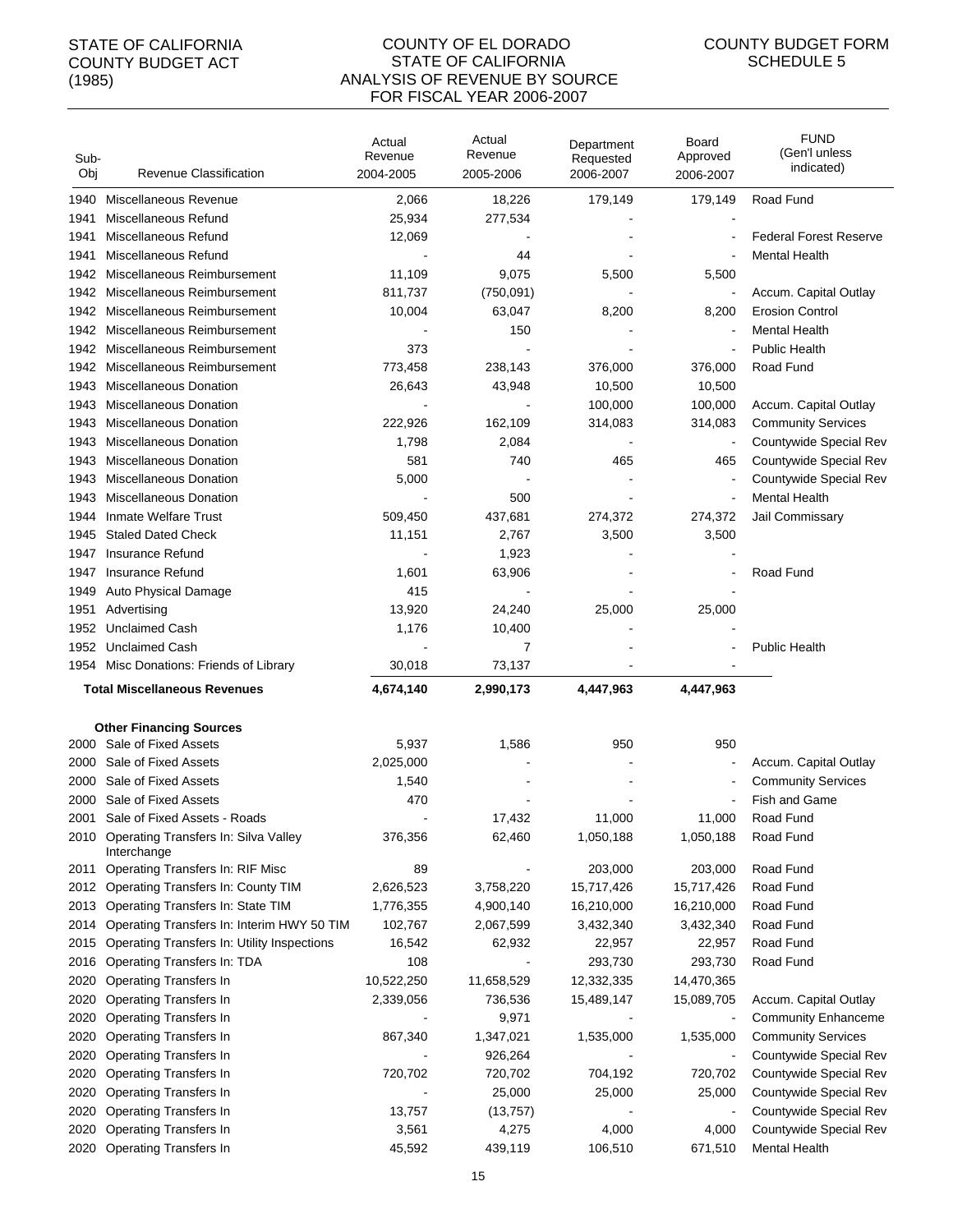#### COUNTY OF EL DORADO STATE OF CALIFORNIA ANALYSIS OF REVENUE BY SOURCE FOR FISCAL YEAR 2006-2007

| Sub-<br>Obj | Revenue Classification                                                 | Actual<br>Revenue<br>2004-2005 | Actual<br>Revenue<br>2005-2006 | Department<br>Requested<br>2006-2007 | Board<br>Approved<br>2006-2007 | <b>FUND</b><br>(Gen'l unless<br>indicated) |
|-------------|------------------------------------------------------------------------|--------------------------------|--------------------------------|--------------------------------------|--------------------------------|--------------------------------------------|
| 2020        | <b>Operating Transfers In</b>                                          | 455,139                        | 2,616,095                      | 3,514,206                            | 3,514,206                      | <b>Public Health</b>                       |
| 2020        | <b>Operating Transfers In</b>                                          | 1,955,195                      | 2,135,607                      | 1,922,277                            | 2,922,277                      | Road Fund                                  |
| 2020        | <b>Operating Transfers In</b>                                          | 171,383                        | 157,704                        | 195,000                              | 195,000                        | Social Services SB163                      |
| 2021        | Operating Transfers In: Veh Lic Fee                                    | 265,562                        | 277,474                        | 287,000                              | 287,000                        |                                            |
| 2021        | Operating Transfers In: Veh Lic Fee                                    | 4,659,685                      | 4,735,725                      | 6,549,000                            | 7,715,131                      | Countywide Special Rev                     |
| 2021        | Operating Transfers In: Veh Lic Fee                                    | 859,961                        | 1,120,936                      | 1,166,131                            | 1,166,131                      | <b>Mental Health</b>                       |
| 2021        | Operating Transfers In: Veh Lic Fee                                    | 5,564,409                      | 6,628,227                      | 6,262,000                            | 6,262,000                      | <b>Public Health</b>                       |
| 2021        | Operating Transfers In: Veh Lic Fee                                    | 66,822                         |                                |                                      |                                | Road Fund                                  |
| 2023        | <b>Operating Transfers In: RIF Advances</b>                            | 9,355,225                      | 8,475,730                      | 10,740,141                           | 10,740,141                     | Road Fund                                  |
| 2024        | Operating Transfers In: RDT                                            | 3,088,909                      | 4,797,946                      | 4,635,777                            | 4,635,777                      | Road Fund                                  |
| 2026        | Operating Transfers In: PHD SRF                                        | 66,490                         | 19,754                         | 8,500                                | 8,500                          |                                            |
| 2026        | Operating Transfers In: PHD SRF                                        | 1,290,317                      | 1,259,379                      | 1,415,688                            | 1,415,688                      | <b>Public Health</b>                       |
| 2027        | Operating Transfers In: Sales Tax<br>Realingment                       | 4,739,774                      | 4,769,908                      | 4,767,534                            | 4,767,534                      |                                            |
|             | 2027 Operating Transfers In: Sales Tax<br>Realingment                  | 1,593,757                      | 3,384,659                      | 2,660,824                            | 2,660,824                      | <b>Mental Health</b>                       |
|             | 2027 Operating Transfers In: Sales Tax<br>Realingment                  | 1,559,558                      | 1,499,225                      | 1,758,105                            | 1,758,105                      | <b>Public Health</b>                       |
| 2028        | <b>Operating Transfers In: Computer Recording</b>                      | 660,000                        | 723,192                        | 306,510                              | 320,760                        |                                            |
| 2029        | Operating Transfers In: Micrographics                                  | 294,384                        | 197,568                        | 86,000                               | 86,000                         |                                            |
| 2030        | <b>Operating Transfers In: Vital Statistics</b>                        | 30,000                         | 30,000                         | 30,000                               | 30,000                         |                                            |
| 2031        | Operating Transfers In: License Notary                                 | 5,000                          | 1,500                          | 1,500                                | 1,500                          |                                            |
| 2032        | Operating Transfers In: Title IVE                                      | 387,692                        | 410,118                        | 220,000                              | 220,000                        |                                            |
| 2033        | <b>Operating Transfers In: TANF</b>                                    | 447,457                        | 62,894                         |                                      |                                |                                            |
| 2034        | Operating Transfers In: SB933                                          | 40,600                         | 98,877                         | 21,000                               | 21,000                         |                                            |
| 2035        | <b>Operating Transfers In: Public Utilitiy</b><br><b>Franchise Fee</b> |                                | 942,000                        | 970,260                              | 970,260                        | Road Fund                                  |
|             | 2036 Operating Transfers In: FEMA                                      |                                | 36,377                         |                                      |                                |                                            |
| 2036        | <b>Operating Transfers In: FEMA</b>                                    |                                | 1,515,931                      |                                      |                                | Road Fund                                  |
| 2037        | Operating Transfers In: OES                                            |                                | 9,619                          |                                      |                                |                                            |
| 2037        | Operating Transfers In: OES                                            |                                | 384,056                        |                                      |                                | Road Fund                                  |
| 2043        | Long Term Notes                                                        |                                | 145,169                        |                                      | $\overline{\phantom{a}}$       | Accum. Capital Outlay                      |
| 2061        | Community Dev Block Grant Loan Repay                                   | 110,754                        | 229,034                        | 24,475                               | 24,475                         | <b>Community Services</b>                  |
|             | 2062 Capital Lease                                                     | 889,483                        | (158, 730)                     |                                      |                                | Road Fund                                  |
|             | <b>Total Other Financing Sources</b>                                   | 60,001,501                     | 73,230,000                     | 114,679,703                          | 119,180,182                    |                                            |
|             | <b>Residual Equity Transfers</b><br>2100 Residual Equity Transfers In  |                                | 3,350                          |                                      |                                |                                            |
|             | <b>Total Residual Equity Transfers</b>                                 | 0                              | 3,350                          | 0                                    | 0                              |                                            |
|             | <b>Grand Totals</b>                                                    | 304,951,631                    | 339,362,327                    | 388,213,409                          | 401,409,838                    |                                            |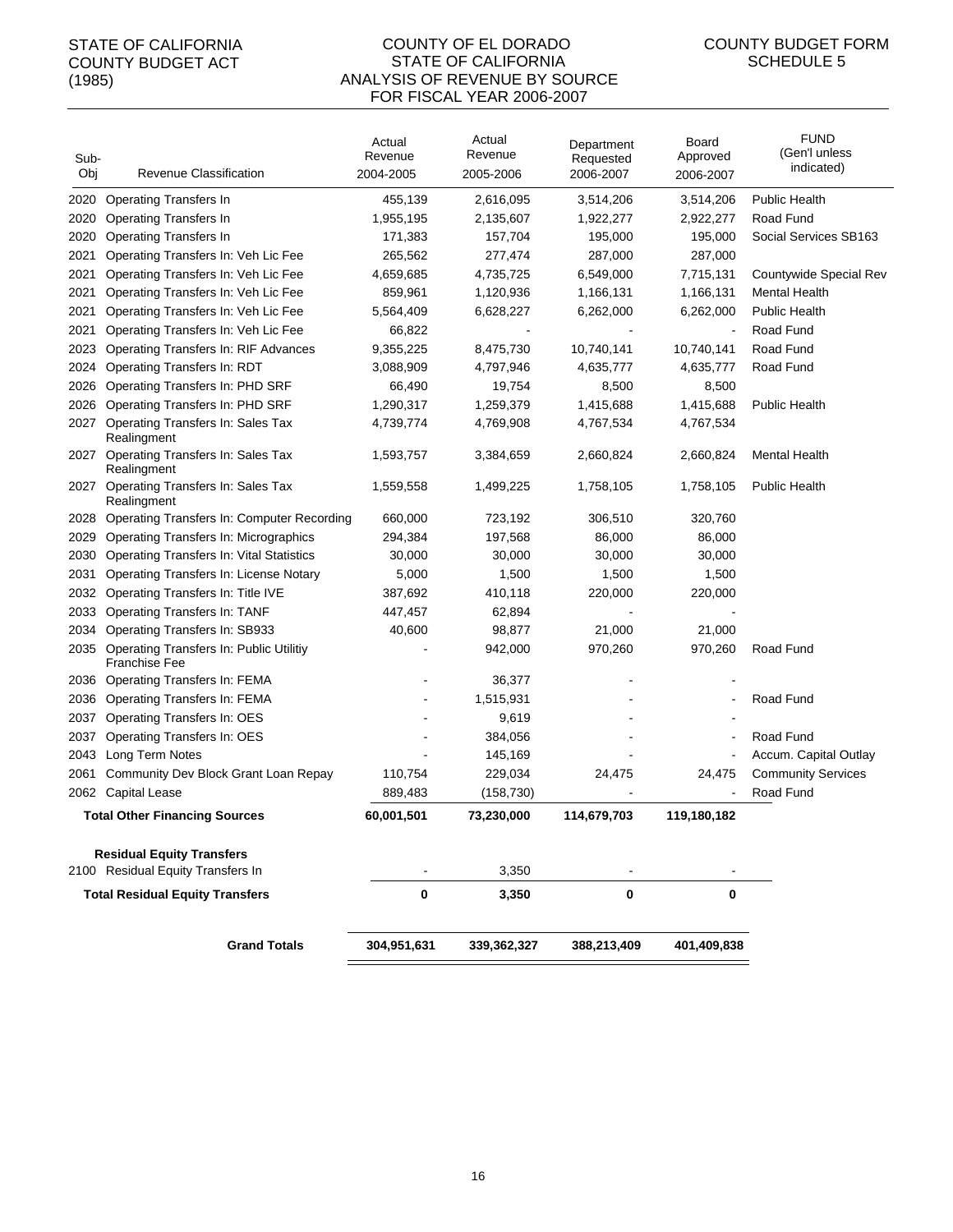| Sub-<br>Obj  | Revenue Classification                        | Actual<br>Revenue<br>2004-2005 | Actual<br>Revenue<br>2005-2006 | Dept<br>Requested<br>2006-2007 | CAO<br>Recm'd<br>2006-2007 | Adopted<br>By BOS<br>2006-2007 |
|--------------|-----------------------------------------------|--------------------------------|--------------------------------|--------------------------------|----------------------------|--------------------------------|
|              | <b>General Fund - DEPT, 01</b>                |                                |                                |                                |                            |                                |
|              | <b>Board of Supervisors</b>                   |                                |                                |                                |                            |                                |
| 1800         | Interfund Revenue                             | 28,249                         | 28,249                         | 28,249                         | 28,249                     | 28,249                         |
| 1940         | Miscellaneous Revenue                         | 1,404                          | 1,589                          | 1,500                          | 1,500                      | 1,500                          |
|              |                                               | 29,653                         | 29,838                         | 29,749                         | 29,749                     | 29,749                         |
|              | General Fund - DEPT. 02                       |                                |                                |                                |                            |                                |
|              | Administration                                |                                |                                |                                |                            |                                |
|              | 0252 Franchise - Cable                        | 55,000                         | 55,000                         | 55,000                         | 55,000                     | 55,000                         |
| 1740         | <b>Charges For Services</b>                   | 134,249                        | 98,832                         | 112,623                        | 112,623                    | 112,623                        |
| 1742         | Miscellaneous Copy Fees                       | 6,097                          |                                |                                |                            |                                |
| 1771         | <b>Superior Court Services</b>                | 55,376                         |                                |                                |                            |                                |
| 1800         | Interfund Revenue                             | 65,160                         | 170,022                        | 100,000                        | 100,000                    | 100,000                        |
| 1801         | Intrfnd Rev: Telephone Equip & Support        | 208,870                        | 291,264                        | 309,168                        | 309,168                    | 309,168                        |
| 1804         | Intrfnd Rev: Mail Services                    | 23,458                         |                                |                                |                            |                                |
| 1805         | Intrfnd Rev: Stores Support                   | 33,968                         |                                |                                |                            |                                |
| 1806         | Intrfnd Rev: Central Duplicating              | 60,812                         |                                |                                |                            |                                |
| 1808         | Intrfnd Rev: Internal Data Processing         | 336,175                        | 302,556                        | 366,536                        | 366,536                    | 366,536                        |
| 1814         | Intrfnd Rev: PC Support                       | 19,676                         | 25,128                         | 20,000                         | 20,000                     | 20,000                         |
| 1816         | Intrfnd Rev: IS Programming Support           | 11,385                         | 72,841                         | 50,000                         | 50,000                     | 50,000                         |
| 1820         | Intrfnd Rev: Network Support                  | 341,489                        | 345,301                        | 457,251                        | 457,251                    | 457,251                        |
| 1830         | Intrind Rev: Allocated Salaries & Benefits    |                                | 203                            |                                |                            |                                |
| 1920         | <b>Other Sales</b>                            | 11,860                         |                                |                                |                            |                                |
| 1940<br>1941 | Miscellaneous Revenue<br>Miscellaneous Refund | 19,508<br>0                    | 7,520                          |                                |                            |                                |
| 1947         | Insurance Refund                              |                                | 1,923                          |                                |                            |                                |
| 2000         | Sale of Fixed Assets                          | 3,710                          |                                |                                |                            |                                |
|              |                                               | 1,386,795                      | 1,370,590                      | 1,470,578                      | 1,470,578                  | 1,470,578                      |
|              | <b>General Fund - DEPT. 03</b>                |                                |                                |                                |                            |                                |
|              | <b>Auditor-Controller</b>                     |                                |                                |                                |                            |                                |
| 1300         | Assessment and Tax Collection Fees            | 300,395                        | 368,024                        | 339,722                        | 380,979                    | 380,979                        |
| 1320         | Audit and Accounting Fees                     | 108,791                        | 96,830                         | 78,700                         | 78,700                     | 78,700                         |
| 1800         | Interfund Revenue                             | 20,540                         | 17,064                         | 16,971                         | 56,971                     | 56,971                         |
| 1940         | Miscellaneous Revenue                         | 612                            |                                | 100                            | 100                        | 100                            |
| 2020         | Operating Transfers In                        | 49,314                         | 62,326                         | 61,600                         | 61,600                     | 61,600                         |
|              |                                               | 479,652                        | 544,244                        | 497,093                        | 578,350                    | 578,350                        |
|              | General Fund - DEPT. 04                       |                                |                                |                                |                            |                                |
|              | <b>Treasurer-Tax Collector</b>                |                                |                                |                                |                            |                                |
| 0171         | Hotel and Motel Occupancy Tax                 | 105,300                        | 137,000                        | 157,750                        | 157,750                    | 157,750                        |
| 0210         | <b>Business Licenses</b>                      | 302,470                        | 305,938                        | 302,400                        | 302,400                    | 302,400                        |
| 0260         | <b>Other License and Permits</b>              | 25,627                         | 24,760                         | 30,000                         | 30,000                     | 30,000                         |
| 0360         | Penalties and Costs On Delinquent Taxes       | 88,610                         | 84,970                         | 80,800                         | 80,800                     | 80,800                         |
| 1300         | Assessment and Tax Collection Fees            | 162,185                        | 212,299                        | 149,700                        | 182,000                    | 182,000                        |
| 1301         | Assessment Fee - Treasurer                    | 218                            | 30                             | 100                            | 100                        | 100                            |
| 1321         | Investment and Cash Management Fee            | 529,384                        | 367,145                        | 558,700                        | 558,700                    | 558,700                        |
| 1740         | <b>Charges For Services</b>                   | 1,201                          | 13,017                         | 229,800                        | 229,800                    | 229,800                        |
| 1800         | Interfund Revenue                             | 33,801                         | 37,180                         | 20,980                         | 20,980                     | 20,980                         |
| 1821         | Intrfnd Rev: Collections                      | 44,818                         | 51,550                         | 10,400                         | 10,400                     | 10,400                         |
| 1940         | Miscellaneous Revenue                         | 150,413                        | 127,968                        | 125,850                        | 125,850                    | 125,850                        |
| 1942         | Miscellaneous Reimbursement                   | 3,699                          | 6,472                          | 4,000                          | 4,000                      | 4,000                          |
| 2020         | <b>Operating Transfers In</b>                 | 156,380                        | 155,623                        | 147,000                        | 147,000                    | 147,000                        |
|              |                                               | 1,604,105                      | 1,523,951                      | 1,817,480                      | 1,849,780                  | 1,849,780                      |
|              | General Fund - DEPT. 05                       |                                |                                |                                |                            |                                |
|              | <b>Assessor</b>                               |                                |                                |                                |                            |                                |
|              | 0172 Property Transfer Tax                    | 420                            | 35                             |                                |                            |                                |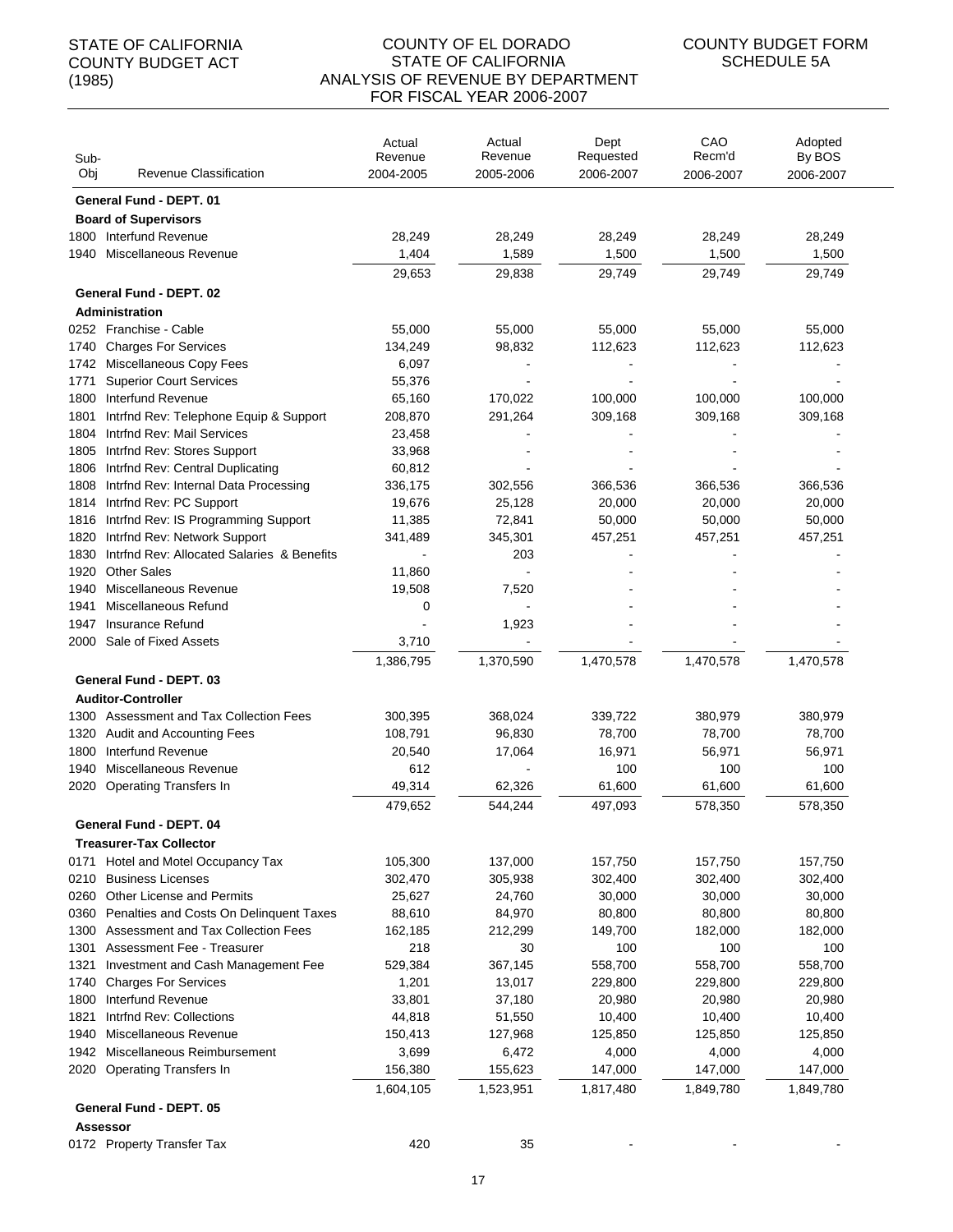#### COUNTY OF EL DORADO STATE OF CALIFORNIA ANALYSIS OF REVENUE BY DEPARTMENT FOR FISCAL YEAR 2006-2007

| Sub-<br>Obj  | <b>Revenue Classification</b>                                       | Actual<br>Revenue<br>2004-2005 | Actual<br>Revenue<br>2005-2006 | Dept<br>Requested<br>2006-2007 | CAO<br>Recm'd<br>2006-2007 | Adopted<br>By BOS<br>2006-2007 |
|--------------|---------------------------------------------------------------------|--------------------------------|--------------------------------|--------------------------------|----------------------------|--------------------------------|
| 1300         | Assessment and Tax Collection Fees                                  | 568,872                        | 863,886                        | 550,000                        | 907,000                    | 907,000                        |
| 1940         | Miscellaneous Revenue                                               | 135                            | 580                            | 3,000                          | 3,000                      | 3,000                          |
| 2020         | <b>Operating Transfers In</b>                                       | 578,268                        | 533,453                        | 172,000                        | 172,000                    | 172,000                        |
|              |                                                                     | 1,147,695                      | 1,397,955                      | 725,000                        | 1,082,000                  | 1,082,000                      |
|              | General Fund - DEPT. 07                                             |                                |                                |                                |                            |                                |
|              | <b>County Counsel</b>                                               |                                |                                |                                |                            |                                |
| 1380         | <b>Legal Services</b>                                               | 69,486                         | 110,787                        | 78,000                         | 78,000                     | 78,000                         |
| 1810         | Intrfnd Rev: County Counsel                                         | 268,368                        | 381,919                        | 372,920                        | 372,920                    | 372,920                        |
| 1940         | Miscellaneous Revenue                                               | 48                             |                                |                                |                            |                                |
|              |                                                                     | 337,903                        | 492,706                        | 450,920                        | 450,920                    | 450,920                        |
|              | General Fund - DEPT. 12                                             |                                |                                |                                |                            |                                |
|              | <b>Surveyor</b><br>1408 Parcel Map Inspection Fee                   | 117,233                        | 118,632                        | 120,770                        | 120,770                    | 120,770                        |
| 1740         | <b>Charges For Services</b>                                         | 63,463                         | 69,371                         | 50,500                         | 50,500                     | 50,500                         |
| 1800         | Interfund Revenue                                                   | 20,123                         | 20,214                         | 35,600                         | 30,400                     | 30,400                         |
| 1940         | Miscellaneous Revenue                                               | 8,164                          |                                |                                |                            |                                |
|              |                                                                     | 208,984                        | 208,217                        | 206,870                        | 201,670                    | 201,670                        |
|              | <b>Tobacco Settlement - DEPT. 13</b><br><b>Tobacco Settlement</b>   |                                |                                |                                |                            |                                |
|              | 0400 Interest                                                       | 220                            | 469                            |                                |                            |                                |
|              |                                                                     | 220                            | 469                            | $\Omega$                       | $\Omega$                   | $\Omega$                       |
|              | Federal Forest Reserve - DEPT. 13                                   |                                |                                |                                |                            |                                |
|              | <b>Federal Forest Reserve</b>                                       |                                |                                |                                |                            |                                |
| 0400         | Interest                                                            | 9,998                          | 19,549                         |                                |                            |                                |
| 1070         | Federal - Forest Reserve Revenue                                    | 606,218                        | 620,161                        | 626,363                        | 626,363                    | 626,363                        |
| 1941         | Miscellaneous Refund                                                | 12,069                         |                                |                                |                            |                                |
|              |                                                                     | 628,284                        | 639,709                        | 626,363                        | 626,363                    | 626,363                        |
| 13           | <b>Community Enhancement - DEPT.</b>                                |                                |                                |                                |                            |                                |
|              | <b>Community Enhancement</b>                                        |                                |                                |                                |                            |                                |
|              | 0400 Interest                                                       | 63,206                         | 56,371                         |                                |                            |                                |
|              | 2020 Operating Transfers In                                         |                                | 9,971                          |                                |                            |                                |
|              |                                                                     | 63,206                         | 66,342                         | $\mathbf 0$                    | $\mathbf 0$                | 0                              |
|              | General Fund - DEPT. 14                                             |                                |                                |                                |                            |                                |
|              | <b>General Services</b>                                             |                                |                                |                                |                            |                                |
| 0880         | 0420 Rent - Land and Buildings<br>State - Other                     | 27,087<br>220,031              | 35,962<br>49,630               | 35,346<br>70,000               | 35,346<br>70,000           | 35,346<br>70,000               |
| 1200         | Other - Governmental Agencies                                       | 12,385                         | 7,931                          |                                |                            |                                |
| 1740         | <b>Charges For Services</b>                                         | 489,301                        | 734,917                        | 1,146,395                      | 1,144,045                  | 1,144,045                      |
| 1742         | Miscellaneous Copy Fees                                             |                                | 4,569                          | 7,500                          | 7,500                      | 7,500                          |
| 1763         | Capital Improvement Project                                         |                                |                                | 1,000                          | 1,000                      | 1,000                          |
| 1771         | <b>Superior Court Services</b>                                      | 161,289                        | 251,572                        | 251,504                        | 251,504                    | 251,504                        |
| 1800         | Interfund Revenue                                                   | 115,538                        | 71,545                         | 152,427                        | 152,427                    | 152,427                        |
| 1804         | Intrfnd Rev: Mail Services                                          |                                | 29,405                         | 45,593                         | 45,593                     | 45,593                         |
| 1805         | Intrind Rev: Stores Support                                         |                                | 36,386                         | 41,727                         | 41,727                     | 41,727                         |
| 1806         | Intrfnd Rev: Central Duplicating                                    |                                | 67,849                         | 70,000                         | 70,000                     | 70,000                         |
| 1807         | Intrind Rev: Lease Administration Fee                               | 13,917                         | 14,168                         | 18,749                         | 18,749                     | 18,749                         |
| 1818         | Intrfnd Rev: Maint Buildg & Improvmnt                               | 147,495                        | 216,489                        | 209,000                        | 209,000                    | 209,000                        |
| 1850<br>1852 | Intrfnd Rev: Parks and Recreation<br>Intrind Rev: Special Districts | $\overline{\phantom{a}}$       | 32,839<br>8,388                | 9,000<br>6,000                 | 9,000<br>6,000             | 9,000<br>6,000                 |
| 1854         | Intrind Rev: Spec Dst Road Maintenance                              | 92                             |                                |                                |                            |                                |
| 1920         | <b>Other Sales</b>                                                  | 500                            | 18,556                         | 12,700                         | 12,700                     | 12,700                         |
| 1940         | Miscellaneous Revenue                                               | 552                            | 3,988                          | 3,600                          | 3,600                      | 3,600                          |
| 1941         | Miscellaneous Refund                                                | $\blacksquare$                 | 188                            |                                |                            |                                |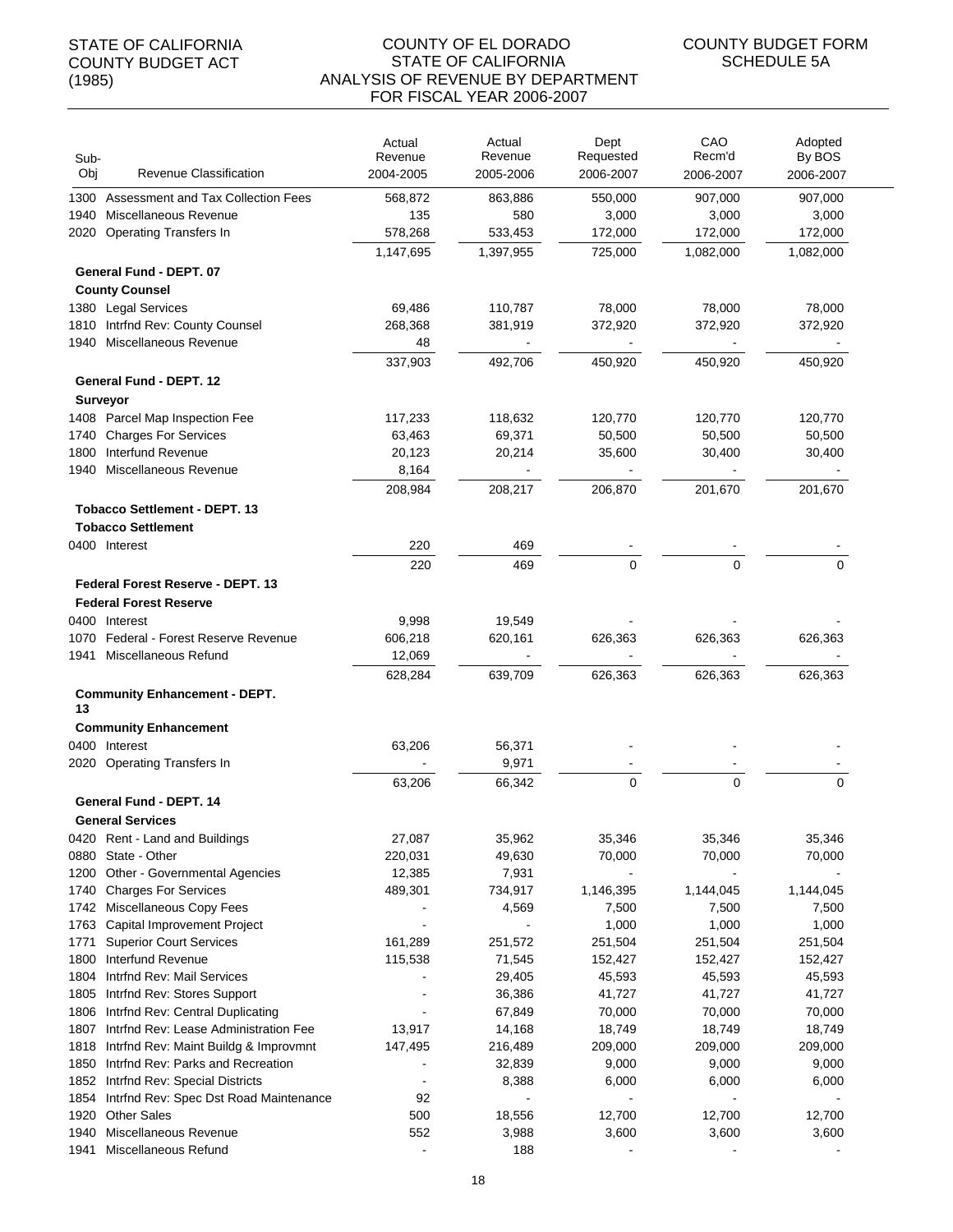#### COUNTY OF EL DORADO STATE OF CALIFORNIA ANALYSIS OF REVENUE BY DEPARTMENT FOR FISCAL YEAR 2006-2007

| Sub-<br>Obj | Revenue Classification                                 | Actual<br>Revenue<br>2004-2005 | Actual<br>Revenue<br>2005-2006 | Dept<br>Requested<br>2006-2007 | CAO<br>Recm'd<br>2006-2007 | Adopted<br>By BOS<br>2006-2007 |
|-------------|--------------------------------------------------------|--------------------------------|--------------------------------|--------------------------------|----------------------------|--------------------------------|
| 1942        | Miscellaneous Reimbursement                            | 7,153                          | 284                            | 1,500                          | 1,500                      | 1,500                          |
| 1943        | <b>Miscellaneous Donation</b>                          | 1,983                          | 175                            |                                |                            |                                |
| 2000        | Sale of Fixed Assets                                   | 2,227                          | 1,586                          | 950                            | 950                        | 950                            |
| 2020        | <b>Operating Transfers In</b>                          | 118,046                        | 123,270                        | 230,509                        | 230,509                    | 230,509                        |
| 2036        | Operating Transfers In: FEMA                           |                                | 8,024                          |                                |                            |                                |
| 2037        | Operating Transfers In: OES                            |                                | 2,122                          |                                |                            |                                |
|             |                                                        | 1,317,596                      | 1,719,845                      | 2,313,500                      | 2,311,150                  | 2,311,150                      |
|             | <b>Special Aviation - DEPT. 14</b>                     |                                |                                |                                |                            |                                |
|             | <b>Special Aviation</b>                                |                                |                                |                                |                            |                                |
|             | 0400 Interest                                          | 52                             | 91                             |                                |                            |                                |
|             | 0500 State - Aviation                                  | 20,000                         | 20,000                         | 20,000                         | 20,000                     | 20,000                         |
|             |                                                        | 20,052                         | 20,091                         | 20,000                         | 20,000                     | 20,000                         |
|             | <b>Placerville Union Cemetery -</b><br><b>DEPT. 14</b> |                                |                                |                                |                            |                                |
|             | <b>Placerville Union Cemetery</b>                      |                                |                                |                                |                            |                                |
|             | 0400 Interest                                          |                                | 1,096                          |                                |                            |                                |
|             | 1940 Miscellaneous Revenue                             |                                | 100,960                        | 10,000                         | 10,000                     | 10,000                         |
|             |                                                        | $\mathbf 0$                    | 102,056                        | 10,000                         | 10,000                     | 10,000                         |
|             | Accum. Capital Outlay - DEPT. 14                       |                                |                                |                                |                            |                                |
|             | <b>Accumulative Capital Outlay</b>                     |                                |                                |                                |                            |                                |
|             | 0100 Property Taxes - Current Secured                  | 827,296                        | 944,222                        | 1,099,652                      | 1,099,652                  | 1,099,652                      |
|             | 0110 Property Taxes - Current Unsecured                | 19,290                         | 20,600                         | 22,585                         | 22,585                     | 22,585                         |
|             | 0120 Property Taxes - Prior Secured                    | 381                            | 661                            |                                |                            |                                |
| 0130        | Property Taxes - Prior Unsecured                       | 147                            | 563                            |                                |                            |                                |
| 0140        | Supplemental Property Taxes - Current                  | 36,391                         | 51,994                         | 46,617                         | 46,617                     | 46,617                         |
| 0150        | Supplemental Property Taxes - Prior                    | 26,705                         | 44,041                         | 29,499                         | 29,499                     | 29,499                         |
| 0174        | Timber Yield Tax                                       | 8,078                          | 6,032                          |                                |                            |                                |
| 0360        | Penalties and Costs On Delinquent Taxes                | 428                            | 478                            |                                |                            |                                |
|             | 0400 Interest                                          | 87,497                         | 140,203                        | 144,549                        | 144,549                    | 144,549                        |
| 0740        | State - Construction                                   | $-47,111$                      |                                |                                |                            |                                |
|             | 0800 State - Veterans' Affairs                         |                                | 90,000                         |                                |                            |                                |
| 0820        | State - Homeowners' Property Tax Relief                | 13,002                         | 12,966                         |                                |                            |                                |
| 0880        | State - Other<br>1050 Federal - Construction           | 2,210,657                      | $-90,000$                      | 1,206,000                      | 1,206,000                  | 1,206,000                      |
|             | 1057 Federal - Trans Enhancement Activ (TEA)           | 12,375                         |                                | 1,264,550                      | 1,264,550                  | 1,264,550                      |
|             | 1101 Federal - Block Grant Revenues                    |                                |                                | 11,230                         | 11,230                     | 11,230                         |
|             | 1200 Other - Governmental Agencies                     | 1,222,790                      | 3,198                          |                                |                            |                                |
| 1800        | Interfund Revenue                                      |                                | 119,518                        | 228,450                        | 228,450                    | 228,450                        |
| 1920        | <b>Other Sales</b>                                     | 31,559                         |                                |                                |                            |                                |
| 1940        | Miscellaneous Revenue                                  | 700                            | 934                            |                                |                            |                                |
| 1942        | Miscellaneous Reimbursement                            | 811,737                        | $-750,091$                     |                                |                            |                                |
|             | 1943 Miscellaneous Donation                            |                                |                                | 100,000                        | 100,000                    | 100,000                        |
|             | 2000 Sale of Fixed Assets                              | 2,025,000                      |                                | $\blacksquare$                 |                            |                                |
| 2020        | <b>Operating Transfers In</b>                          | 2,339,056                      | 736,536                        | 15,489,147                     | 15,089,705                 | 15,089,705                     |
|             | 2043 Long Term Notes                                   |                                | 145,169                        |                                |                            |                                |
|             |                                                        | 9,625,980                      | 1,477,024                      | 19,642,279                     | 19,242,837                 | 19,242,837                     |
|             | General Fund - DEPT. 15                                |                                |                                |                                |                            |                                |
|             | <b>Gen Fund Other Operations</b>                       |                                |                                |                                |                            |                                |
|             | 0100 Property Taxes - Current Secured                  | 37,521,793                     | 42,880,311                     | 47,730,000                     | 47,730,000                 | 47,730,000                     |
|             | 0110 Property Taxes - Current Unsecured                | 870,898                        | 910,347                        | 924,681                        | 924,681                    | 924,681                        |
|             | 0120 Property Taxes - Prior Secured                    | 20,335                         | 30,423                         |                                |                            |                                |
| 0130        | <b>Property Taxes - Prior Unsecured</b>                | 9,962                          | 39,081                         | 5,000                          | 5,000                      | 5,000                          |
|             | 0140 Supplemental Property Taxes - Current             | 2,105,437                      | 3,149,369                      | 3,150,000                      | 3,150,000                  | 3,150,000                      |
|             | 0150 Supplemental Property Taxes - Prior               | 1,229,168                      | 2,572,516                      | 2,100,000                      | 2,100,000                  | 2,100,000                      |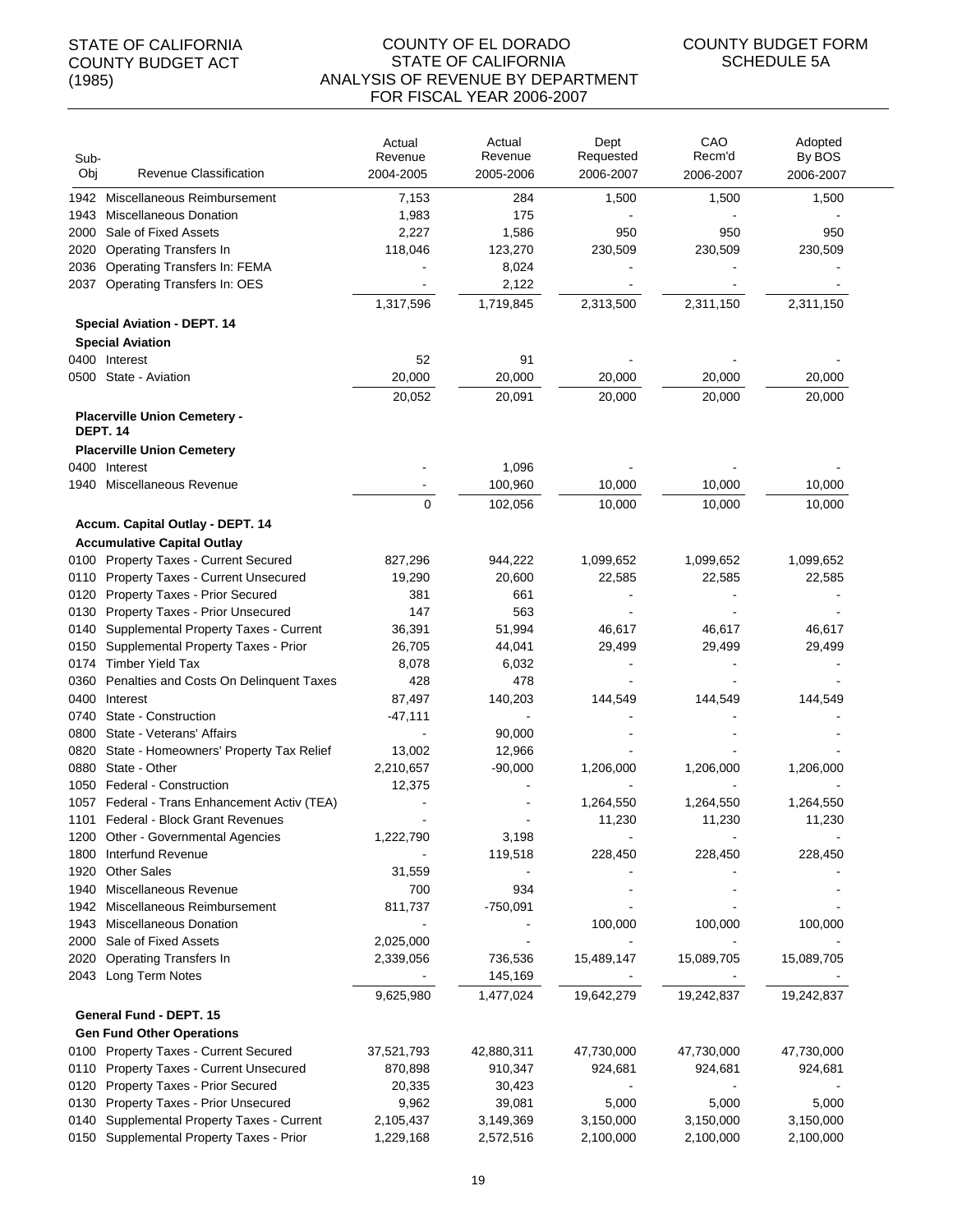| Sub-<br>Obj  | Revenue Classification                                           | Actual<br>Revenue      | Actual<br>Revenue           | Dept<br>Requested                     | CAO<br>Recm'd               | Adopted<br>By BOS |
|--------------|------------------------------------------------------------------|------------------------|-----------------------------|---------------------------------------|-----------------------------|-------------------|
|              |                                                                  | 2004-2005              | 2005-2006                   | 2006-2007                             | 2006-2007                   | 2006-2007         |
| 0160         | Sales and Use Tax                                                | 7,009,005              | 7,687,520                   | 7,958,456                             | 7,958,456                   | 7,958,456         |
| 0162         | In-Lieu Local Sales and Use Tax                                  | 1,957,186              | 2,148,606                   | 2,344,964                             | 2,344,964                   | 2,344,964         |
| 0170         | <b>Other Taxes</b>                                               |                        | 4,060                       |                                       |                             |                   |
| 0171         | Hotel and Motel Occupancy Tax                                    | 1,203,291              | 1,302,540                   | 1,474,472                             | 1,474,472                   | 1,474,472         |
| 0172<br>0173 | <b>Property Transfer Tax</b><br>Race Horse Tax                   | 111                    | 13,055<br>122               | 100                                   | 2,115,000<br>100            | 2,115,000<br>100  |
| 0174         | <b>Timber Yield Tax</b>                                          | 192,269                | 143,581                     | 160,000                               | 160,000                     | 160,000           |
| 0175         | <b>Direct Assessment</b>                                         | 12,720                 |                             |                                       |                             |                   |
| 0178         | <b>Tax Loss Reserve</b>                                          | 2,001,597              | 1,801,175                   | 2,000,000                             | 2,000,000                   | 2,000,000         |
| 0179         | Property Tax In-Lieu of Vehicle License Fee                      | 11,133,926             | 14,849,509                  | 15,439,555                            | 15,439,555                  | 15,439,555        |
| 0251         | Franchise - Garbage                                              | 240,000                | 250,000                     | 250,000                               |                             |                   |
|              | 0252 Franchise - Cable                                           | 318,595                | 364,757                     | 350,000                               | 350,000                     | 350,000           |
| 0360         | Penalties and Costs On Delinquent Taxes                          | 440,556                | 554,226                     | 497,729                               | 497,729                     | 497,729           |
| 0400         | Interest                                                         | 905,081                | 2,932,573                   | 1,800,000                             | 2,500,000                   | 2,500,000         |
| 0420         | Rent - Land and Buildings                                        | 24,837                 | 1                           |                                       |                             |                   |
| 0540         | State - Motor Vehicle In-lieu Tax                                | 18,114                 |                             |                                       |                             |                   |
| 0543         | State - Vehicle License Collection                               | 66,131                 | 66,131                      | 66,131                                | 66,131                      | 66,131            |
| 0544         | State - Veh Lic Realignment - MentHlth                           | 976,618                | 1,054,805                   | 1,100,000                             | 1,100,000                   | 1,100,000         |
| 0545         | State - Veh Lic Realignment - Health                             | 5,915,193              | 6,139,735                   | 6,262,000                             | 6,262,000                   | 6,262,000         |
| 0546         | State - Veh Lic Realignment - Soc Serv                           | 261,471                | 277,474                     | 287,000                               | 287,000                     | 287,000           |
| 0547         | State - Vehicle License SB1457 VLF Gap                           |                        | 3,405,749                   |                                       |                             |                   |
| 0820         | State - Homeowners' Property Tax Relief                          | 598,093                | 600,842                     | 603,179                               | 603,179                     | 603,179           |
| 0881         | State - Mandated Reimbursements                                  | 210,101                | 891,324                     | 500,000                               | 1,306,403                   | 1,306,403         |
| 0882         | State - Open Space Subvention                                    | 41,994                 | 41,732                      | 54,415                                | 54,415                      | 54,415            |
| 0897         | State - Off Highway Motor Veh License                            | 2,948                  | 7,234                       | 2,789                                 | 2,789                       | 2,789             |
| 0908         | State - Tobacco Settlement Fund                                  |                        | 1,395,536                   | 1,440,000                             |                             |                   |
| 1080         | Federal - Grazing Fee                                            | 89                     | 160                         | 100                                   | 100                         | 100               |
| 1090         | Federal - In-lieu Taxes                                          | 109,216                | 111,534                     | 107,384                               | 107,384                     | 107,384           |
| 1200         | Other - Governmental Agencies                                    | 149,487                | 154,278                     | 154,278                               | 154,278                     | 154,278           |
| 1300<br>1310 | Assessment and Tax Collection Fees<br><b>Special Assessments</b> | 1,276,526<br>$-15,568$ | 1,347,177<br>$\blacksquare$ | 1,396,587<br>$\overline{\phantom{a}}$ | 1,396,587<br>$\blacksquare$ | 1,396,587         |
| 1600         | <b>Recording Fees</b>                                            | 445,105                | 389,133                     | 420,749                               | 420,749                     | 420,749           |
| 1800         | Interfund Revenue                                                | 1,280,005              | 1,815,807                   | 1,638,963                             | 1,638,963                   | 1,638,963         |
| 1940         | Miscellaneous Revenue                                            | 24,000                 |                             | 8,119                                 | 8,119                       | 8,119             |
| 1941         | Miscellaneous Refund                                             |                        | 276,943                     |                                       |                             |                   |
|              | 1945 Staled Dated Check                                          | 2,894                  |                             |                                       |                             |                   |
|              | 1952 Unclaimed Cash                                              |                        | 8,119                       |                                       |                             |                   |
|              | 2020 Operating Transfers In                                      | 4,353                  | 243,686                     |                                       |                             |                   |
|              | 2100 Residual Equity Transfers In                                |                        | 3,350                       |                                       |                             |                   |
|              |                                                                  | 78,563,537             | 99,864,523                  | 100,226,651                           | 102,158,054                 | 102,158,054       |
|              | General Fund - DEPT. 20                                          |                        |                             |                                       |                             |                   |
|              | <b>Superior Court MOE</b>                                        |                        |                             |                                       |                             |                   |
|              | 0300 Vehicle Code Fines                                          | 12,029                 | 11,004                      | 6,000                                 | 6,000                       | 6,000             |
|              | 0301 Vehicle Code Fines - Court                                  | 320,129                | 319,691                     | 320,000                               | 320,000                     | 320,000           |
|              | 0320 Other Court Fines                                           | 22,017                 | 25,455                      | 22,000                                | 22,000                      | 22,000            |
|              | 1500 Court Fees and Costs                                        | 5,098                  | 6,628                       | 7,000                                 | 7,000                       | 7,000             |
| 1504         | Summary Judgment                                                 | 4,704                  | 2,940                       | 4,000                                 | 4,000                       | 4,000             |
| 1507         | <b>Motion Fee</b>                                                | 42,089                 | 21,292                      | 28,000                                | 28,000                      | 28,000            |
| 1509         | <b>Traffic Civil Fee</b>                                         | 356,223                |                             | $\blacksquare$                        |                             |                   |
|              | 1510 Traffic School Bail - VC42007                               | 435,741                | 589,222                     | 550,000                               | 550,000                     | 550,000           |
| 1511         | Traffic School Fees - VC42007.1                                  | 132,234                | 134,461                     | 140,000                               | 140,000                     | 140,000           |
|              | 1512 Cite Fees - PC1463.07 GC29550                               | 4,871                  | 5,464                       | 7,000                                 | 7,000                       | 7,000             |
|              | 1513 AB233 - County Share State Penalty                          | 289,066                | 314,090                     | 315,000                               | 315,000                     | 315,000           |
|              | 1517 Conflict Attorney Reimbursement                             | 383                    | 1,633                       | 2,000                                 | 2,000                       | 2,000             |
|              | 1742 Miscellaneous Copy Fees                                     | 4,056                  | 2,182                       | 2,500                                 | 2,500                       | 2,500             |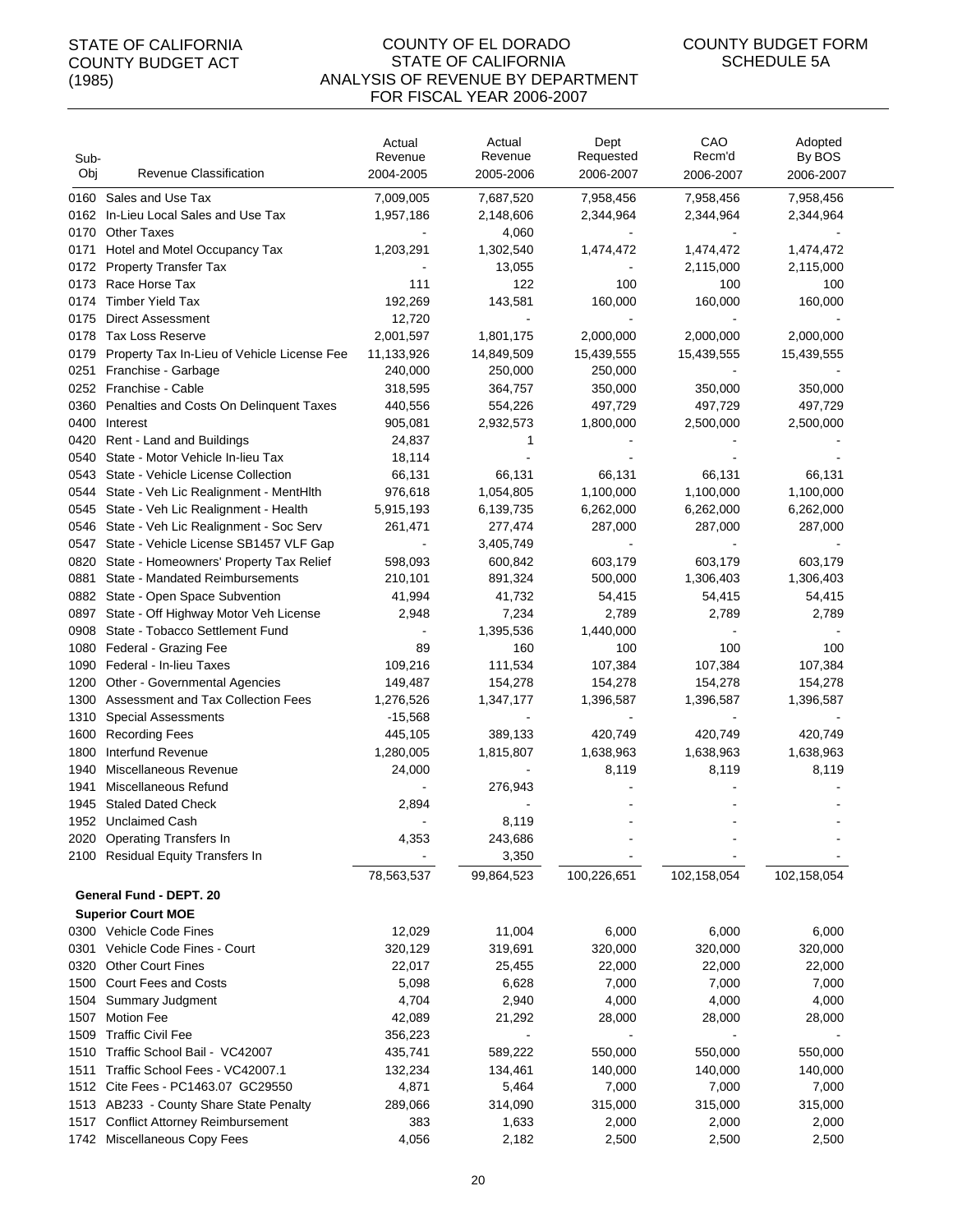| Sub-<br>Obj    | Revenue Classification                                                     | Actual<br>Revenue<br>2004-2005 | Actual<br>Revenue<br>2005-2006 | Dept<br>Requested<br>2006-2007 | CAO<br>Recm'd<br>2006-2007 | Adopted<br>By BOS<br>2006-2007 |
|----------------|----------------------------------------------------------------------------|--------------------------------|--------------------------------|--------------------------------|----------------------------|--------------------------------|
|                | 1942 Miscellaneous Reimbursement                                           | 257                            | 2,305                          |                                |                            |                                |
|                |                                                                            |                                |                                |                                |                            |                                |
|                |                                                                            | 1,628,897                      | 1,436,367                      | 1,403,500                      | 1,403,500                  | 1,403,500                      |
|                | General Fund - DEPT. 22                                                    |                                |                                |                                |                            |                                |
|                | <b>District Attorney</b>                                                   |                                |                                |                                |                            |                                |
|                | 0342 Bad Check Restitution Fee                                             | 4,596                          | 4,132                          | 21,300                         | 21,300                     | 21,300                         |
|                | 0343 Consumer Fraud                                                        | 5,049                          | 50,000                         | 54,617                         | 54,617                     | 54,617                         |
| 0860           | State - Public Safety Sales Tax<br>State - Public Safety Carry Forward Sal | 758,108                        | 859,911                        | 960,107                        | 960,107                    | 960,107                        |
| 0861<br>0880   | State - Other                                                              | 62,566                         | 78,556<br>151,860              | 20,000                         | 20,000                     | 20,000                         |
| 0891           | State - Spousal Abuser Prosecution Grant                                   | 33,261                         | 33,261                         | 30,170                         | 30,170                     | 30,170                         |
| 0896           | State - Vehicle Theft Alloc - VC9250.14                                    | 187,447                        | 191,917                        | 187,446                        | 187,446                    | 187,446                        |
| 0898           | State - Office of Emergency Serv (OES)                                     |                                | 54,641                         | 251,740                        | 251,740                    | 251,740                        |
| 0899           | State - Office of Crim Justice (OCJP)                                      | 133,530                        | 42,465                         |                                |                            |                                |
| 1100           | Federal - Other                                                            | 5,234                          |                                | $\blacksquare$                 |                            |                                |
|                | 1118 Federal - Office Crim Justice Planning                                | 544,648                        | 11,738                         | 11,230                         | 11,230                     | 11,230                         |
|                | 1123 Federal - Board of Corrections (BOC)                                  | 24,197                         | 5,130                          |                                |                            |                                |
|                | 1124 Federal - OES                                                         |                                | 309,471                        | 90,000                         | 90,000                     | 90,000                         |
| 1200           | Other - Governmental Agencies                                              | 161,278                        | 0                              | 162,584                        | 162,584                    | 162,584                        |
| 1501           | <b>Court Fee</b>                                                           | 827                            | 1,333                          | 600                            | 600                        | 600                            |
| 1742           | Miscellaneous Copy Fees                                                    | 352                            | 215                            | 625                            | 625                        | 625                            |
| 1746           | <b>Blood Draws</b>                                                         | 3,453                          | 40,227                         | 32,820                         | 32,820                     | 32,820                         |
| 1940           | Miscellaneous Revenue                                                      | 9,452                          | 9,581                          | 8,000                          | 8,000                      | 8,000                          |
| 2020           | <b>Operating Transfers In</b>                                              | 101,116                        | 152,245                        | 74,000                         | 74,000                     | 74,000                         |
|                |                                                                            | 2,035,116                      | 1,996,684                      | 1,905,239                      | 1,905,239                  | 1,905,239                      |
|                | General Fund - DEPT. 23                                                    |                                |                                |                                |                            |                                |
|                | <b>Public Defender</b>                                                     |                                |                                |                                |                            |                                |
|                | 0860 State - Public Safety Sales Tax                                       | 278,117                        | 290,910                        | 324,850                        | 324,850                    | 324,850                        |
|                | 0861 State - Public Safety Carry Forward Sal                               | 23,695                         | 29,766                         |                                |                            |                                |
|                | 1381 Public Defender: Indigents                                            | 31,907                         | 18,388                         | 30,000                         | 30,000                     | 30,000                         |
|                |                                                                            | 333,719                        | 339,064                        | 354,850                        | 354,850                    | 354,850                        |
|                | <b>General Fund - DEPT. 24</b>                                             |                                |                                |                                |                            |                                |
| <b>Sheriff</b> |                                                                            |                                |                                |                                |                            |                                |
|                | 0110 Property Taxes - Current Unsecured                                    | 72,788                         | 103,211                        | 114,412                        | 114,412                    | 114,412                        |
|                | 0260 Other License and Permits                                             | 1,347                          | 1,359                          | 1,300                          | 1,300                      | 1,300                          |
|                | 0274 Alarm Permit                                                          | 91,025                         | 102,400                        | 122,000                        | 122,000                    | 122,000                        |
|                | 0275 Carry Consealed Weapon Permit                                         | 10,410                         | 11,100                         | 9,000                          | 9,000                      | 9,000                          |
|                | 0300 Vehicle Code Fines                                                    | 63,171                         | 64,936                         | 45,000                         | 45,000                     | 45,000                         |
|                | 0320 Other Court Fines                                                     |                                |                                | 10,170                         | 10,170                     | 10,170                         |
|                | 0400 Interest                                                              |                                | 31                             |                                |                            |                                |
|                | 0542 State - Vehicle Abatement Surcharge                                   | 124,842                        | 152,908                        | 90,000                         | 90,000                     | 90,000                         |
|                | 0860 State - Public Safety Sales Tax                                       | 5,492,671                      | 6,641,602                      | 6,813,282                      | 7,420,254                  | 7,420,254                      |
|                | 0861 State - Public Safety Carry Forward Sal                               | 489,432                        | 614,933                        |                                |                            |                                |
|                | 0880 State - Other                                                         | 173,248                        | 254,577                        | 1,193,700                      | 1,193,700                  | 1,193,700                      |
|                | 0883 State - Peace Officers Training Program                               | 64,185                         | 50,000                         | 95,000                         | 120,000                    | 120,000                        |
|                | 0900 State - Boating and Waterways                                         | 261,766                        | 261,766                        | 261,766                        | 261,766                    | 261,766                        |
|                | 1100 Federal - Other                                                       | 493,566                        | 518,845                        | 464,818                        | 464,818                    | 464,818                        |
|                | 1118 Federal - Office Crim Justice Planning                                | 86,882                         | 27,248                         | 18,000                         | 18,000                     | 18,000                         |
| 1121           | Federal - SCAAP - ST Criminal Alien Asst P                                 | $\blacksquare$                 | 114,379                        | 114,379                        | 114,379                    | 114,379                        |
|                | 1200 Other - Governmental Agencies                                         | 102,335                        | 157,183                        | 245,672                        | 320,672                    | 320,672                        |
|                | 1340 Communication Services                                                | 18,060                         | 24,058                         | 31,910                         | 31,910                     | 31,910                         |
| 1380           | <b>Legal Services</b>                                                      |                                | 45                             |                                |                            |                                |
|                | 1490 Civil Process Services                                                | 42,626                         | 55,931                         | 40,000                         | 40,000                     | 40,000                         |
| 1508           | <b>Booking Fee</b>                                                         | 274,507                        | 152,295                        | 129,500                        | 129,500                    | 129,500                        |
| 1540           | <b>Estate Fees</b>                                                         | 14,367                         | 58,859                         | 10,000                         | 10,000                     | 10,000                         |
|                | 1580 Law Enforcement Services                                              | 24,733                         | 27,534                         | 11,000                         | 11,000                     | 11,000                         |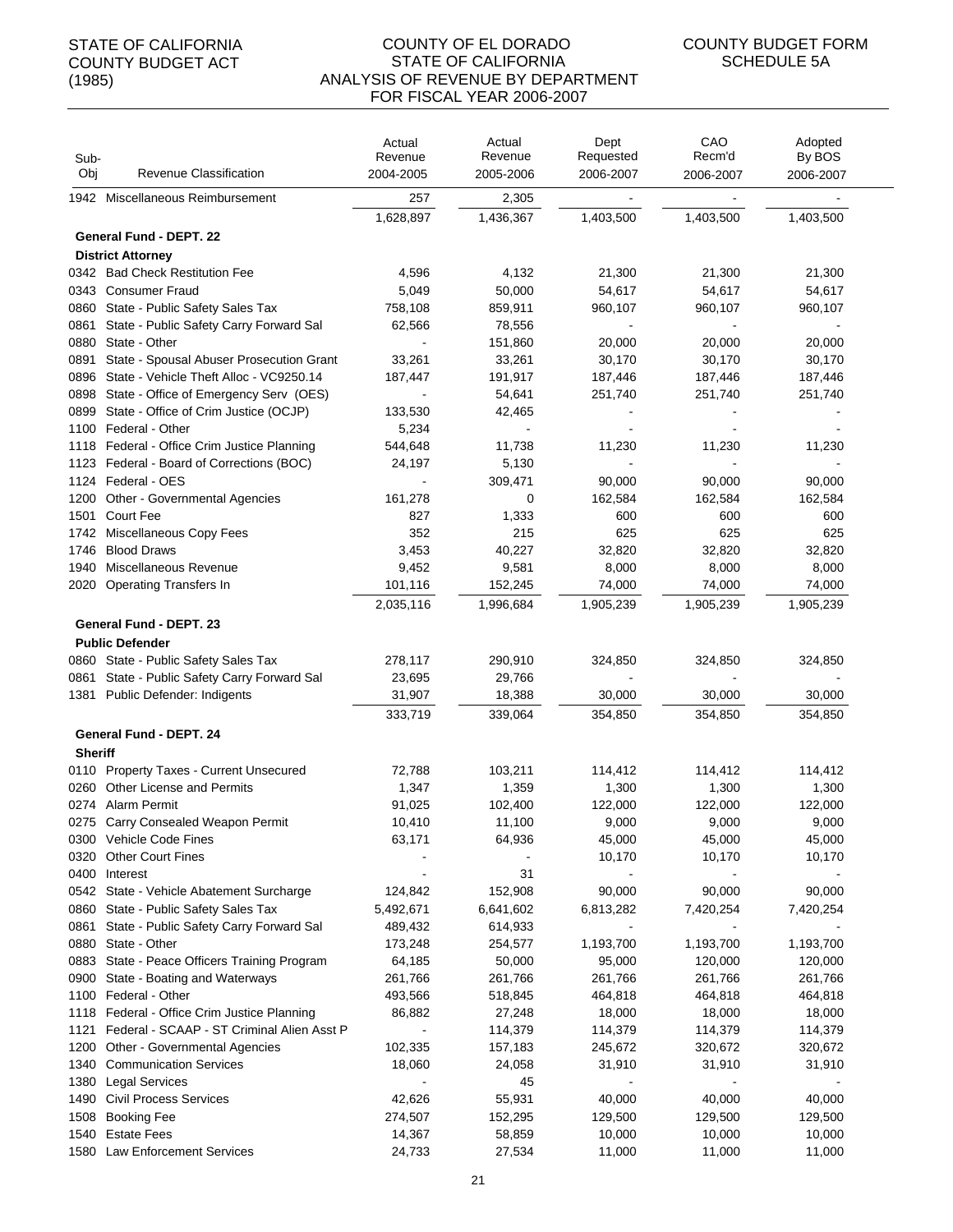#### COUNTY OF EL DORADO STATE OF CALIFORNIA ANALYSIS OF REVENUE BY DEPARTMENT FOR FISCAL YEAR 2006-2007

| Sub-<br>Obj    | Revenue Classification                                | Actual<br>Revenue<br>2004-2005 | Actual<br>Revenue<br>2005-2006 | Dept<br>Requested<br>2006-2007 | CAO<br>Recm'd<br>2006-2007 | Adopted<br>By BOS<br>2006-2007 |
|----------------|-------------------------------------------------------|--------------------------------|--------------------------------|--------------------------------|----------------------------|--------------------------------|
| 1581           | United States Forest Service (USFS)                   | 29,308                         | 20,490                         |                                |                            |                                |
| 1582           | Law Enforcement: Fingerprinting Services              | 44,336                         | 60,003                         | 50,000                         | 50,000                     | 50,000                         |
| 1583           | Law Enforcement: Vehicle Abatement                    | 20,334                         | 23,675                         | 20,000                         | 20,000                     | 20,000                         |
| 1680           | Institutional Care and Services                       | 2,466                          | 2,609                          | 2,500                          | 2,500                      | 2,500                          |
| 1681           | State and Federal Prisoner Holds                      | 9,676                          | 66,685                         | 45,000                         | 45,000                     | 45,000                         |
| 1682           | <b>Federal Prisoner Jailed</b>                        |                                |                                | 2,300                          | 2,300                      | 2,300                          |
| 1740           | <b>Charges For Services</b>                           | 55,787                         | 46,310                         | 33,120                         | 33,120                     | 33,120                         |
| 1742           | Miscellaneous Copy Fees                               | 16,560                         | 13,062                         | 11,000                         | 11,000                     | 11,000                         |
| 1747           | Home Electronic Monitoring Prog (HEMP)                | 115,516                        | 90,673                         | $\blacksquare$                 | $\overline{\phantom{a}}$   |                                |
| 1748           | In Custody Weekender Work Program                     | 18,045                         | 21,875                         | 22,300                         | 22,300                     | 22,300                         |
| 1749           | Weekender Work Program                                | 78,259                         | 88,572                         | 83,500                         | 83,500                     | 83,500                         |
| 1771           | <b>Superior Court Services</b>                        | 1,301,962                      | 1,602,530                      | 1,768,283                      | 1,768,283                  | 1,768,283                      |
| 1800           | Interfund Revenue                                     | 612                            | 1,080                          | 600                            | 600                        | 600                            |
| 1802           | Intrfnd Rev: Radio Equip & Support                    | 36,684                         | 38,265                         | 42,100                         | 42,100                     | 42,100                         |
| 1920           | <b>Other Sales</b>                                    |                                | 1,844                          |                                |                            |                                |
| 1940           | Miscellaneous Revenue                                 | 7,237                          | 5,703                          | 4,000                          | 4,000                      | 4,000                          |
| 1943           | Miscellaneous Donation                                | 10,595                         | 4,995                          | 5,500                          | 5,500                      | 5,500                          |
| 1949           | Auto Physical Damage                                  | 415                            |                                |                                |                            |                                |
| 1951           | Advertising                                           | 13,920                         | 24,240                         | 25,000                         | 25,000                     | 25,000                         |
| 1952           | <b>Unclaimed Cash</b>                                 | 1,176                          | 2,281                          |                                |                            |                                |
| 2020           | <b>Operating Transfers In</b>                         | 1,819,823                      | 2,795,807                      | 2,470,050                      | 2,473,286                  | 2,473,286                      |
| 2036           | Operating Transfers In: FEMA                          |                                | 28,353                         |                                |                            |                                |
| 2037           | Operating Transfers In: OES                           |                                | 7,497                          |                                |                            |                                |
|                |                                                       | 11,484,674                     | 14,341,751                     | 14,406,162                     | 15,116,370                 | 15,116,370                     |
|                | Jail Commissary - DEPT. 24                            |                                |                                |                                |                            |                                |
| <b>Sheriff</b> |                                                       |                                |                                |                                |                            |                                |
|                | 0400 Interest                                         | 1,771                          | 1,180                          |                                |                            |                                |
|                | 1944 Inmate Welfare Trust                             | 509,450                        | 437,681                        | 274,372                        | 274,372                    | 274,372                        |
|                |                                                       | 511,221                        | 438,861                        | 274,372                        | 274,372                    | 274,372                        |
|                | General Fund - DEPT. 25                               |                                |                                |                                |                            |                                |
|                | Probation                                             |                                |                                |                                |                            |                                |
| 0341           | <b>Restitution Fee</b>                                | 25,915                         | 23,673                         | 10,000                         | 10,000                     | 10,000                         |
|                | 0860 State - Public Safety Sales Tax                  | 928,203                        | 1,138,298                      | 1,268,960                      | 1,268,960                  | 1,268,960                      |
| 0861           | State - Public Safety Carry Forward Sal               | 77,211                         | 96,924                         |                                |                            |                                |
| 0880           | State - Other                                         | 18,724                         | 553,638                        | 568,807                        | 568,807                    | 568,807                        |
|                | 1100 Federal - Other                                  |                                |                                | 84,887                         | 84,887                     | 84,887                         |
|                | 1116 Federal - Dept of Agricultural (USDA)            | 50,177                         |                                |                                |                            |                                |
|                | 1202 Community Action-Responsive Educ                 | 18,986                         | 21,101                         | 10,000                         | 10,000                     | 10,000                         |
|                | 1502 Court Administration Fee - PC1205.d              | 10,938                         | 13,202                         |                                |                            |                                |
| 1680           | <b>Institutional Care and Services</b>                | 9,218                          | 82,735                         | 70,000                         | 70,000                     | 70,000                         |
| 1683           | Probation - Adult Defendant                           | 109,818                        | 126,041                        | 30,000                         | 30,000                     | 30,000                         |
| 1684           | Care In Juvenile Hall                                 | 133,523                        | 110,960                        | 100,000                        | 100,000                    | 100,000                        |
| 1685           | <b>Urinalysis Testing</b>                             | 3,977                          | 4,394                          | 1,000                          | 1,000                      | 1,000                          |
| 1747           | Home Electronic Monitoring Prog (HEMP)                |                                |                                | 4,000                          | 4,000                      | 4,000                          |
| 1751           | Probation - Present Report Fee                        | 30,371                         | 28,589                         | 10,500                         | 10,500                     | 10,500                         |
| 1800           | Interfund Revenue                                     | 200,464                        | 250,955                        | 175,000                        | 175,000                    | 175,000                        |
| 1940           | Miscellaneous Revenue                                 | 34,349                         | 38,310                         | 750                            | 750                        | 750                            |
| 2020           | <b>Operating Transfers In</b>                         | 651,317                        | 509,356                        | 753,933                        | 753,933                    | 753,933                        |
|                | 2027 Operating Transfers In: Sales Tax<br>Realingment | 156,756                        | 156,756                        | 156,756                        | 156,756                    | 156,756                        |
|                | 2032 Operating Transfers In: Title IVE                | 387,692                        | 410,118                        | 220,000                        | 220,000                    | 220,000                        |
|                | 2033 Operating Transfers In: TANF                     | 447,457                        | 62,894                         |                                |                            |                                |
|                | 2034 Operating Transfers In: SB933                    | 40,600                         | 98,877                         | 21,000                         | 21,000                     | 21,000                         |
|                |                                                       | 3,335,696                      | 3,726,822                      | 3,485,593                      | 3,485,593                  | 3,485,593                      |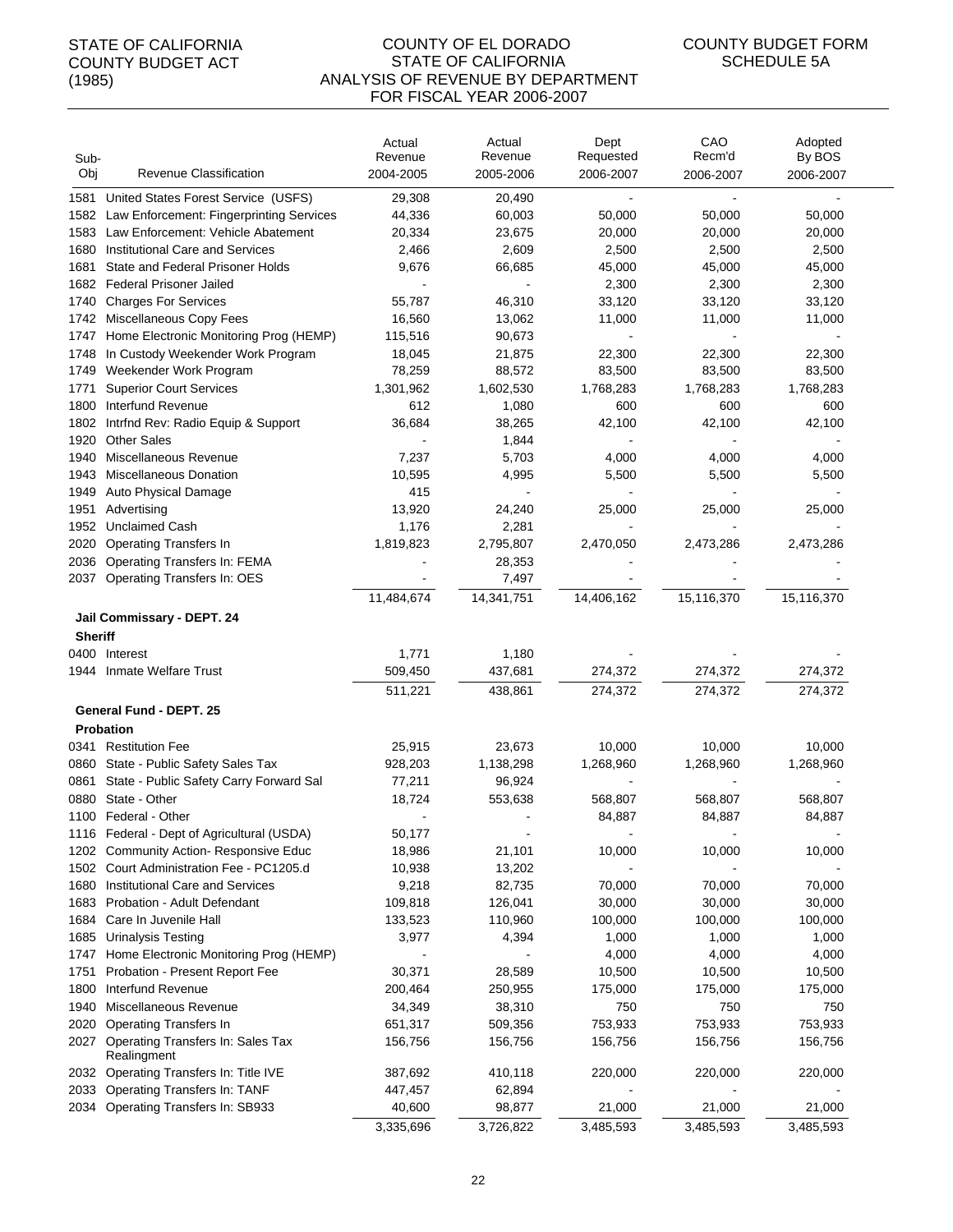| Sub-<br>Obj  | Revenue Classification                                     | Actual<br>Revenue<br>2004-2005 | Actual<br>Revenue<br>2005-2006 | Dept<br>Requested<br>2006-2007 | CAO<br>Recm'd<br>2006-2007 | Adopted<br>By BOS<br>2006-2007 |
|--------------|------------------------------------------------------------|--------------------------------|--------------------------------|--------------------------------|----------------------------|--------------------------------|
|              | <b>General Fund - DEPT. 26</b>                             |                                |                                |                                |                            |                                |
|              | <b>Agricultural Commissioner</b>                           |                                |                                |                                |                            |                                |
|              | 0210 Business Licenses                                     | 5,829                          | 4,655                          | 5,800                          | 5,800                      | 5,800                          |
|              | 0250 Franchise - Public Utility                            |                                | 7,500                          |                                |                            |                                |
| 0260         | <b>Other License and Permits</b>                           | 57,645                         | 57,367                         | 88,044                         | 88,044                     | 88,044                         |
| 0421         | Rent - Equipment                                           | 2,390                          | 2,293                          | 4,750                          | 4,750                      | 4,750                          |
| 0720         | State - Agriculture                                        | 253,184                        | 205,635                        | 212,329                        | 212,329                    | 212,329                        |
| 0721         | State - Aid For Agriculture                                | 13,200                         | 13,200                         | 13,200                         | 13,200                     | 13,200                         |
|              | 0722 State - Pesticide Use Enforcement                     | 100,312                        | 120,801                        | 116,462                        | 116,462                    | 116,462                        |
| 0723         | State - Seed Inspection                                    | 200                            | 200                            | 200                            | 200                        | 200                            |
| 0724         | State - Nursery Inspection                                 | 500                            | 18,248                         | 500                            | 500                        | 500                            |
| 0727         | State - Weights and Measures                               | 4,846                          | 5,198                          | 5,350                          | 5,350                      | 5,350                          |
| 0728         | State - Fruit and Vegetable Certificate                    | 135                            | 405                            | 200                            | 200                        | 200                            |
| 0729         | State - Unclaimed Gas Tax Refund                           | 367,141                        | 321,764                        | 321,764                        | 321,764                    | 321,764                        |
| 0730         | State - High Risk Pest Excl. Prog.                         | 5,164                          |                                |                                |                            |                                |
|              | 1100 Federal - Other                                       | 13,300                         |                                |                                |                            |                                |
| 1200         | Other - Governmental Agencies                              | 11,294                         | 11,859                         | 12,450                         | 12,450                     | 12,450                         |
| 1480         | <b>Agricultural Services</b>                               | 4,918                          | 4,487                          | 3,000                          | 3,000                      | 3,000                          |
| 1742         | Miscellaneous Copy Fees                                    | 10                             |                                | 100                            | 100                        | 100                            |
| 1744<br>1800 | Miscellaneous Inspections Or Services<br>Interfund Revenue | 2,850<br>260                   | 3,654<br>220                   | 2,500<br>220                   | 2,500<br>220               | 2,500<br>220                   |
| 1920         | <b>Other Sales</b>                                         | 1,378                          | 1,943                          | 1,500                          | 1,500                      | 1,500                          |
| 1940         | Miscellaneous Revenue                                      | 393                            | 254                            |                                |                            |                                |
|              | 2020 Operating Transfers In                                |                                |                                | 10,000                         | 10,000                     | 10,000                         |
|              |                                                            | 844,948                        | 779,683                        | 798,369                        | 798,369                    | 798,369                        |
|              | <b>General Fund - DEPT. 27</b>                             |                                |                                |                                |                            |                                |
|              | <b>Building Department</b>                                 |                                |                                |                                |                            |                                |
|              | 0220 Construction Permits                                  | 5,494,357                      | 4,737,356                      |                                |                            |                                |
| 0880         | State - Other                                              | $-76,659$                      |                                |                                |                            |                                |
| 1320         | Audit and Accounting Fees                                  | 21,624                         | 16,017                         |                                |                            |                                |
| 1740         | <b>Charges For Services</b>                                | 244,600                        | 164,954                        |                                |                            |                                |
| 1752         | <b>Building Investigation Fee</b>                          | 9,997                          | 3,309                          |                                |                            |                                |
| 1768         | Tahoe Regional Planning Agency (TRPA)                      | 8,485                          | $-1,703$                       |                                |                            |                                |
| 1774         | <b>Code Enforcement</b>                                    |                                | 600                            |                                |                            |                                |
| 1800         | Interfund Revenue                                          | 396                            |                                |                                |                            |                                |
| 1940         | Miscellaneous Revenue                                      | 99,656                         | 212,475                        |                                |                            |                                |
|              | 2020 Operating Transfers In                                | 469,787                        | 170,209                        |                                |                            |                                |
|              |                                                            | 6,272,243                      | 5,303,217                      | 0                              | $\Omega$                   | $\Omega$                       |
|              | General Fund - DEPT. 28                                    |                                |                                |                                |                            |                                |
|              | Recorder/Clerk                                             |                                |                                |                                |                            |                                |
|              | 0172 Property Transfer Tax                                 | 3,944,291                      | 3,008,303                      |                                |                            |                                |
| 0261         | Marriage License                                           | 120,577                        | 113,386                        | 100,000                        | 100,000                    | 100,000                        |
|              | 0880 State - Other                                         | 17,938                         | $\blacksquare$                 |                                |                            |                                |
| 0881         | State - Mandated Reimbursements                            | 9,727                          | 39,106                         | 6,500                          | 6,500                      | 6,500                          |
|              | 0913 State - Prop 41                                       |                                | $\blacksquare$                 | 1,095,675                      | 1,095,675                  | 1,095,675                      |
|              | 1125 Federal - HAVA                                        |                                | 150,049                        | 1,759,657                      | 1,759,657                  | 1,759,657                      |
|              | 1126 Federal - HAVA (Sec 261)                              |                                | 4,890                          |                                |                            |                                |
| 1360         | <b>Election Services</b>                                   | 297,415                        | 102,849                        | 185,000                        | 185,000                    | 185,000                        |
| 1361         | <b>Candidate Filing Fee</b>                                |                                | 18,990                         |                                |                            |                                |
| 1600         | <b>Recording Fees</b>                                      | 974,547                        | 884,692                        | 960,000                        | 960,000                    | 960,000                        |
| 1604         | Recording Fees CD Reproduction<br>Interfund Revenue        | 51,428<br>440                  | 38,510                         | 30,000                         | 30,000                     | 30,000                         |
| 1800<br>1940 | Miscellaneous Revenue                                      | 446,646                        | 439,074                        | 365,000                        | 365,000                    | 365,000                        |
| 2028         | <b>Operating Transfers In: Computer Recording</b>          | 660,000                        | 723,192                        | 306,510                        | 320,760                    | 320,760                        |
| 2029         | Operating Transfers In: Micrographics                      | 294,384                        | 197,568                        | 86,000                         | 86,000                     | 86,000                         |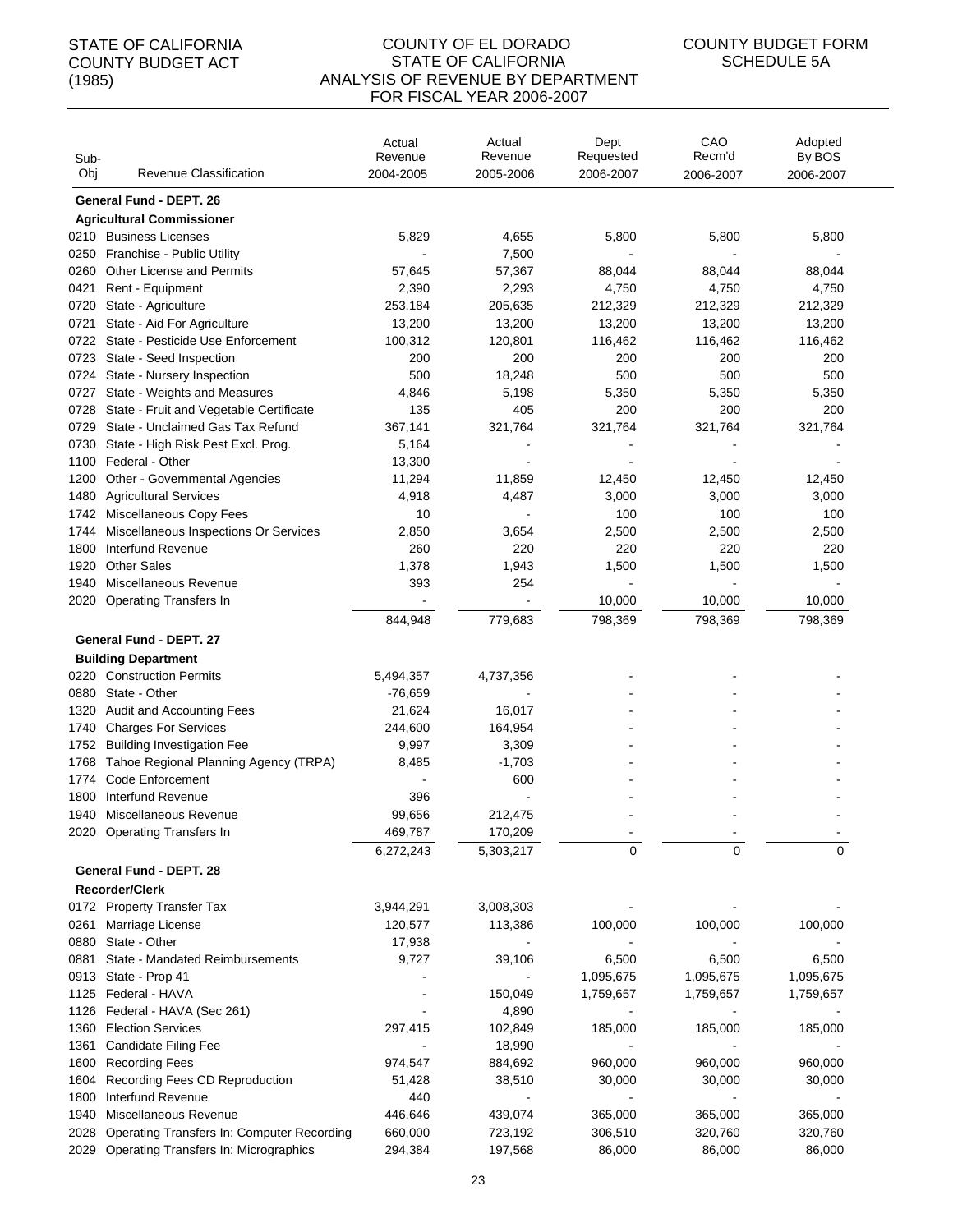| Sub-<br>Obj  | Revenue Classification                                                           | Actual<br>Revenue<br>2004-2005 | Actual<br>Revenue<br>2005-2006 | Dept<br>Requested<br>2006-2007 | CAO<br>Recm'd<br>2006-2007 | Adopted<br>By BOS<br>2006-2007 |
|--------------|----------------------------------------------------------------------------------|--------------------------------|--------------------------------|--------------------------------|----------------------------|--------------------------------|
|              |                                                                                  |                                |                                |                                |                            |                                |
| 2030         | <b>Operating Transfers In: Vital Statistics</b>                                  | 30,000                         | 30,000                         | 30,000                         | 30,000                     | 30,000                         |
| 2031         | Operating Transfers In: License Notary                                           | 5,000                          | 1,500                          | 1,500                          | 1,500                      | 1,500                          |
|              |                                                                                  | 6,852,393                      | 5,752,109                      | 4,925,842                      | 4,940,092                  | 4,940,092                      |
|              | General Fund - DEPT. 29                                                          |                                |                                |                                |                            |                                |
|              | <b>Planning</b>                                                                  |                                |                                |                                |                            |                                |
|              | 0240 Zoning Permits Administration                                               | 186,941                        | 154,429                        |                                |                            |                                |
| 0266         | Septic Permit                                                                    |                                | 9,040                          |                                |                            |                                |
| 1409         | Subdiv Tentative / Final Map Plan Check                                          | 118,450                        | 194,470                        |                                |                            |                                |
| 1741<br>1800 | Special Project Staff Hours<br>Interfund Revenue                                 | 6,780<br>164,878               | 20,688                         |                                |                            |                                |
| 1940         | Miscellaneous Revenue                                                            | 26,513                         | 110,290<br>30,096              |                                |                            |                                |
| 2020         | <b>Operating Transfers In</b>                                                    | 13,414                         | 9,308                          |                                |                            |                                |
|              |                                                                                  |                                |                                |                                |                            |                                |
|              |                                                                                  | 516,976                        | 528,320                        | 0                              | $\mathbf 0$                | 0                              |
|              | EIR Developemnt Fee - DEPT. 29                                                   |                                |                                |                                |                            |                                |
|              | <b>EIR Development Fee</b>                                                       |                                |                                |                                |                            |                                |
|              | 0400 Interest                                                                    | 1                              | 495                            |                                |                            |                                |
| 1940         | Miscellaneous Revenue                                                            | 17,726                         | 57.287                         |                                |                            |                                |
|              |                                                                                  | 17,727                         | 57,782                         | $\Omega$                       | $\Omega$                   | $\Omega$                       |
|              | General Fund - DEPT. 30                                                          |                                |                                |                                |                            |                                |
|              | <b>County Engineer</b>                                                           |                                |                                |                                |                            |                                |
|              | 1402 Planning and Engineering Penalty Fees                                       | 591                            | 1,000                          |                                |                            |                                |
| 1406         | Abandonment of Easement                                                          | 14,784                         | 9,240                          | 14,000                         | 14,000                     | 14,000                         |
|              | 1407 Residential Parcel Map                                                      | 3,189                          | 20,132                         | 20,000                         | 20,000                     | 20,000                         |
| 1409         | Subdiv Tentative / Final Map Plan Check                                          | 16,029                         | 25,667                         | 24,000                         | 24,000                     | 24,000                         |
| 1410         | <b>Grading Application Fee</b>                                                   | 9,832                          | 6,274                          | 9,000                          | 9,000                      | 9,000                          |
| 1411         | Grading Inspection Plan Check (PC) Fee                                           | 18,382                         | 11,826                         | 20,000                         | 20,000                     | 20,000                         |
| 1412         | Development Projects (T&M)                                                       | 1,489,319                      | 977,981                        | 1,300,000                      | 1,300,000                  | 1,300,000                      |
| 2020         | <b>Operating Transfers In</b>                                                    | 794,936                        | 1,236,639                      | 2,081,200                      | 2,081,200                  | 2,081,200                      |
|              |                                                                                  | 2,347,064                      | 2,288,759                      | 3,468,200                      | 3,468,200                  | 3,468,200                      |
|              | <b>Erosion Control - DEPT. 30</b>                                                |                                |                                |                                |                            |                                |
|              | <b>Erosion Control</b>                                                           |                                |                                |                                |                            |                                |
|              | 0400 Interest                                                                    | $-6,326$                       | $-21,957$                      |                                |                            |                                |
|              | 0742 State - California Tahoe Conservancy                                        | 3,963,479                      | 6,142,973                      | 6,814,505                      | 6,814,505                  | 6,814,505                      |
| 0904         | State - Cal Trans                                                                |                                |                                | 59,500                         | 59,500                     | 59,500                         |
|              | 1054 Federal - U.S. Forest Serv - B. Santini                                     | 401,859                        | 740,204                        | 4,372,369                      | 4,372,369                  | 4,372,369                      |
|              | 1100 Federal - Other                                                             |                                | 757,275                        | 292,654                        | 292,654                    | 292,654                        |
| 1200         | Other - Governmental Agencies                                                    | 73,922                         |                                |                                |                            |                                |
| 1768         | Tahoe Regional Planning Agency (TRPA)                                            | 745,050                        | 991,896                        | 1,923,790                      | 1,923,790                  | 1,923,790                      |
| 1920         | <b>Other Sales</b>                                                               | 2,600                          | 1,280                          |                                |                            |                                |
|              | 1942 Miscellaneous Reimbursement                                                 | 10,004                         | 63,047                         | 8,200                          | 8,200                      | 8,200                          |
|              |                                                                                  | 5,190,587                      | 8,674,718                      | 13,471,018                     | 13,471,018                 | 13,471,018                     |
|              | Road Fund - DEPT. 30                                                             |                                |                                |                                |                            |                                |
|              | <b>Department of Transportation</b>                                              |                                |                                |                                |                            |                                |
|              | 0174 Timber Yield Tax                                                            | 20,670                         | 15,436                         | 16,720                         | 16,720                     | 16,720                         |
| 0230         | Road Privileges and Permits                                                      | 159,038                        | 167,302                        | 339,250                        | 339,250                    | 339,250                        |
| 0250         | Franchise - Public Utility                                                       | 904,306                        |                                |                                |                            |                                |
|              | 0400 Interest                                                                    | 64,329                         | 95,437                         | 75,000                         | 75,000                     | 75,000                         |
|              | 0420 Rent - Land and Buildings                                                   | 24,700                         | 26,301                         | 22,621                         | 22,621                     | 22,621                         |
| 0520         | State - Hwy Tax - 2104a Adm / Eng                                                | 20,004                         | 20,004                         | 20,004                         | 20,004                     | 20,004                         |
| 0521         | State - Hwy Tax - 2104b Snow Removal                                             | 965,391                        | 965,572                        | 998,000                        | 998,000                    | 998,000                        |
|              | 0522 State - Hwy Tax - 2104d, e, f, Unrestric                                    | 2,395,050                      | 2,457,679                      | 2,585,000                      | 2,585,000                  | 2,585,000                      |
|              | 0523 State - Hwy Tax - 2105 Prop 111<br>0524 State - Hwy Tax - 2106 Unrestricted | 1,856,881<br>844,625           | 1,885,999<br>850,228           | 1,962,000<br>873,000           | 1,962,000<br>873,000       | 1,962,000<br>873,000           |
|              | 0744 State - Regional Surface Trans 182.6d1                                      | 802,000                        | 145,150                        | 341,000                        | 341,000                    | 341,000                        |
|              |                                                                                  |                                |                                |                                |                            |                                |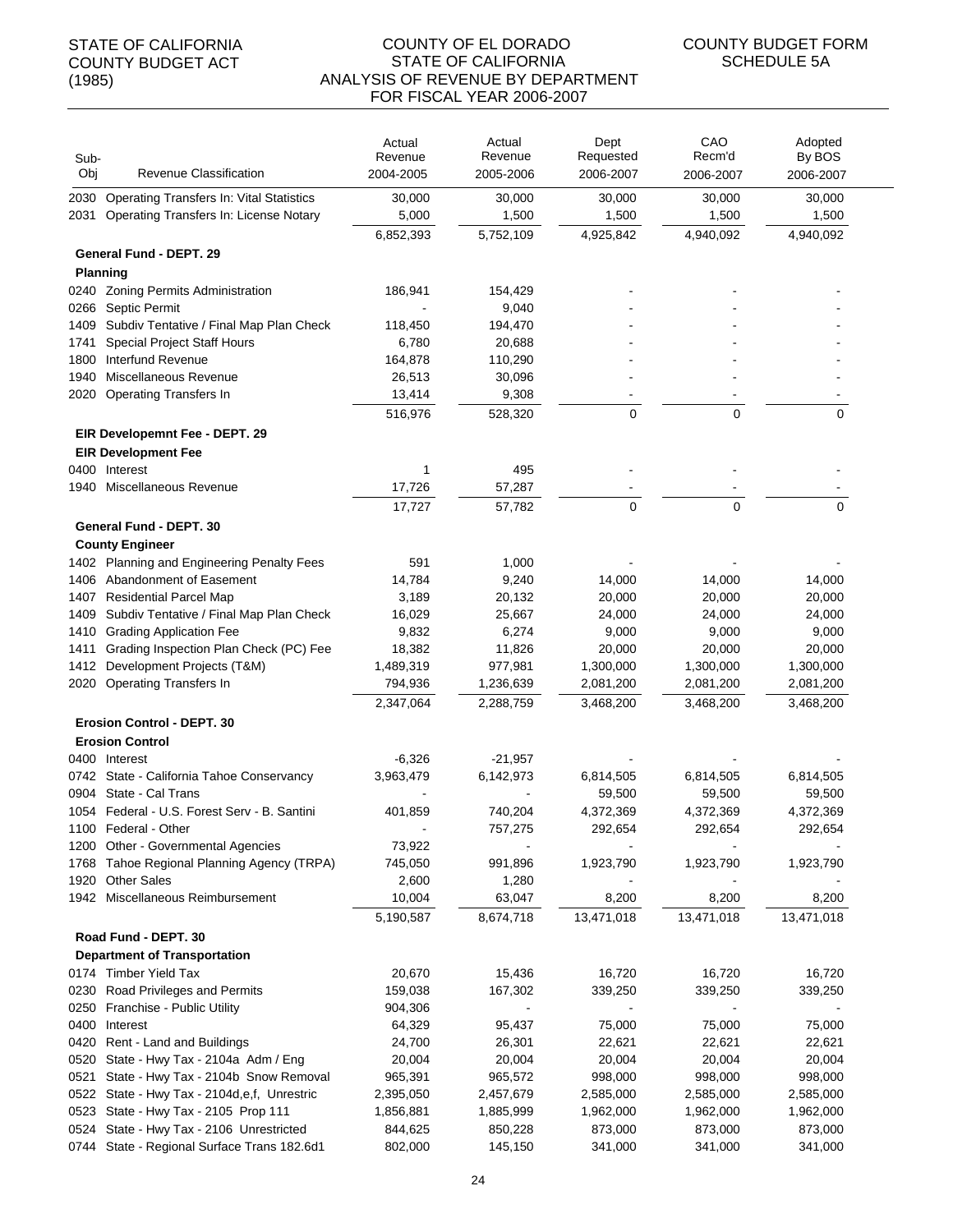| Sub-<br>Obj  | Revenue Classification                                               | Actual<br>Revenue<br>2004-2005 | Actual<br>Revenue<br>2005-2006 | Dept<br>Requested<br>2006-2007 | CAO<br>Recm'd<br>2006-2007 | Adopted<br>By BOS<br>2006-2007 |
|--------------|----------------------------------------------------------------------|--------------------------------|--------------------------------|--------------------------------|----------------------------|--------------------------------|
| 0745         | State - Regional Surface Trans 182.6g                                |                                | 252,915                        |                                |                            |                                |
| 0746         | State - Regional Surface Trans 185.6h                                | 359,164                        | 359,164                        | 359,164                        | 359,164                    | 359,164                        |
| 0747         | State - Regional Surface Trans 182.9                                 | 100,000                        | 100,000                        | 100,000                        | 100,000                    | 100,000                        |
| 0880         | State - Other                                                        |                                |                                | 30,000                         | 30,000                     | 30,000                         |
| 0904         | State - Cal Trans                                                    |                                | 135,000                        |                                |                            |                                |
| 0910         | State - Traffic Congestion Relief                                    |                                | 1,286,057                      |                                |                            |                                |
| 1052         | Federal - Highway Bridges (HBRD)                                     | 839,740                        | 374,177                        | 333,091                        | 333,091                    | 333,091                        |
| 1055         | Federal - Hazard Elimination                                         |                                | 17,789                         | 657,000                        | 657,000                    | 657,000                        |
|              | 1057 Federal - Trans Enhancement Activ (TEA)                         | -6,193                         |                                |                                |                            |                                |
| 1070         | Federal - Forest Reserve Revenue                                     | 1,717,616                      | 1,757,122                      | 1,775,000                      | 1,775,000                  | 1,775,000                      |
| 1406         | Abandonment of Easement                                              | 7,226                          | 6,752                          | 6,846                          | 6,846                      | 6,846                          |
| 1740         | <b>Charges For Services</b>                                          | 65,064                         | 32,185                         | 72,772                         | 72,772                     | 72,772                         |
| 1744         | Miscellaneous Inspections Or Services                                | 51,077                         | 791,383                        | 516,198                        | 516,198                    | 516,198                        |
| 1745         | <b>Public Utility Inspections</b>                                    | 104,469                        | 253,719                        | 247,023                        | 247,023                    | 247,023                        |
| 1768         | Tahoe Regional Planning Agency (TRPA)                                | 197,039                        | 6,790                          | 15,000                         | 15,000                     | 15,000                         |
| 1800         | Interfund Revenue                                                    | 130,169                        | 278,349                        | 381,543                        | 381,543                    | 381,543                        |
| 1851         | Intrfnd Rev: County Engineer                                         | 2,324,883                      | 2,464,235                      | 3,224,991                      | 3,224,991                  | 3,224,991                      |
| 1852         | Intrfnd Rev: Special Districts                                       | 69,621                         |                                |                                |                            |                                |
| 1854         | Intrfnd Rev: Spec Dst Road Maintenance                               |                                | 3,008                          |                                |                            |                                |
| 1856         | Intrfnd Rev: Road Dst Tax Fund                                       |                                | 215,614                        | 246,552                        | 246,552                    | 246,552                        |
| 1920         | <b>Other Sales</b><br>Miscellaneous Revenue                          | 10,611                         | 8,198                          | 6,000                          | 6,000                      | 6,000                          |
| 1940         | Miscellaneous Reimbursement                                          | 2,066                          | 18,226                         | 179,149                        | 179,149                    | 179,149                        |
| 1942<br>1947 | Insurance Refund                                                     | 773,458<br>1,601               | 238,143<br>63,906              | 376,000                        | 376,000                    | 376,000                        |
| 2001         | Sale of Fixed Assets - Roads                                         |                                | 17,432                         | 11,000                         | 11,000                     | 11,000                         |
|              | 2010 Operating Transfers In: Silva Valley                            | 376,356                        | 62,460                         | 1,050,188                      | 1,050,188                  | 1,050,188                      |
|              | Interchange                                                          |                                |                                |                                |                            |                                |
| 2011         | <b>Operating Transfers In: RIF Misc</b>                              | 89                             |                                | 203,000                        | 203,000                    | 203,000                        |
| 2012         | Operating Transfers In: County TIM                                   | 2,626,523                      | 3,758,220                      | 15,717,426                     | 15,717,426                 | 15,717,426                     |
| 2013         | Operating Transfers In: State TIM                                    | 1,776,355                      | 4,900,140                      | 16,210,000                     | 16,210,000                 | 16,210,000                     |
| 2014         | Operating Transfers In: Interim HWY 50 TIM                           | 102,767                        | 2,067,599                      | 3,432,340                      | 3,432,340                  | 3,432,340                      |
| 2015         | Operating Transfers In: Utility Inspections                          | 16,542                         | 62,932                         | 22,957                         | 22,957                     | 22,957                         |
| 2016         | Operating Transfers In: TDA                                          | 108                            |                                | 293,730                        | 293,730                    | 293,730                        |
| 2020         | <b>Operating Transfers In</b>                                        | 1,955,195                      | 2,135,607                      | 1,922,277                      | 2,922,277                  | 2,922,277                      |
| 2021         | Operating Transfers In: Veh Lic Fee                                  | 66,822                         |                                |                                |                            |                                |
| 2023         | Operating Transfers In: RIF Advances                                 | 9,355,225                      | 8,475,730                      | 10,740,141                     | 10,740,141                 | 10,740,141                     |
|              | 2024 Operating Transfers In: RDT                                     | 3,088,909                      | 4,797,946                      | 4,635,777                      | 4,635,777                  | 4,635,777                      |
|              | 2035 Operating Transfers In: Public Utilitiy<br><b>Franchise Fee</b> |                                | 942,000                        | 970,260                        | 970,260                    | 970,260                        |
|              | 2036 Operating Transfers In: FEMA                                    |                                | 1,515,931                      |                                |                            |                                |
|              | 2037 Operating Transfers In: OES                                     |                                | 384,056                        |                                |                            |                                |
|              | 2062 Capital Lease                                                   | 889,483                        | $-158,730$                     |                                |                            |                                |
|              |                                                                      | 35,058,980                     | 44,253,161                     | 70,968,020                     | 71,968,020                 | 71,968,020                     |
|              | Road District Tax Fund - DEPT. 30                                    |                                |                                |                                |                            |                                |
|              | <b>Road District Tax</b>                                             |                                |                                |                                |                            |                                |
|              | 0100 Property Taxes - Current Secured                                | 3,287,962                      | 3,893,491                      | 4,210,016                      | 4,210,016                  | 4,210,016                      |
|              | 0110 Property Taxes - Current Unsecured                              | 74,249                         | 82,372                         | 84,370                         | 84,370                     | 84,370                         |
| 0120         | <b>Property Taxes - Prior Secured</b>                                | 1,137                          | 2,479                          |                                |                            |                                |
| 0130         | Property Taxes - Prior Unsecured                                     | 549                            | 2,167                          | 1,500                          | 1,500                      | 1,500                          |
| 0140         | Supplemental Property Taxes - Current                                | 140,071                        | 207,904                        | 91,877                         | 91,877                     | 91,877                         |
| 0150         | Supplemental Property Taxes - Prior                                  | 99,443                         | 169,515                        | 126,300                        | 126,300                    | 126,300                        |
| 0360         | Penalties and Costs On Delinquent Taxes                              | 1,544                          | 1,838                          | 1,000                          | 1,000                      | 1,000                          |
| 0400         | Interest                                                             | 21,839                         | 44,899                         | 27,000                         | 27,000                     | 27,000                         |
| 0820         | State - Homeowners' Property Tax Relief                              | 49,994                         | 51,768                         | 52,767                         | 52,767                     | 52,767                         |
|              |                                                                      | 3,676,788                      | 4,456,432                      | 4,594,830                      | 4,594,830                  | 4,594,830                      |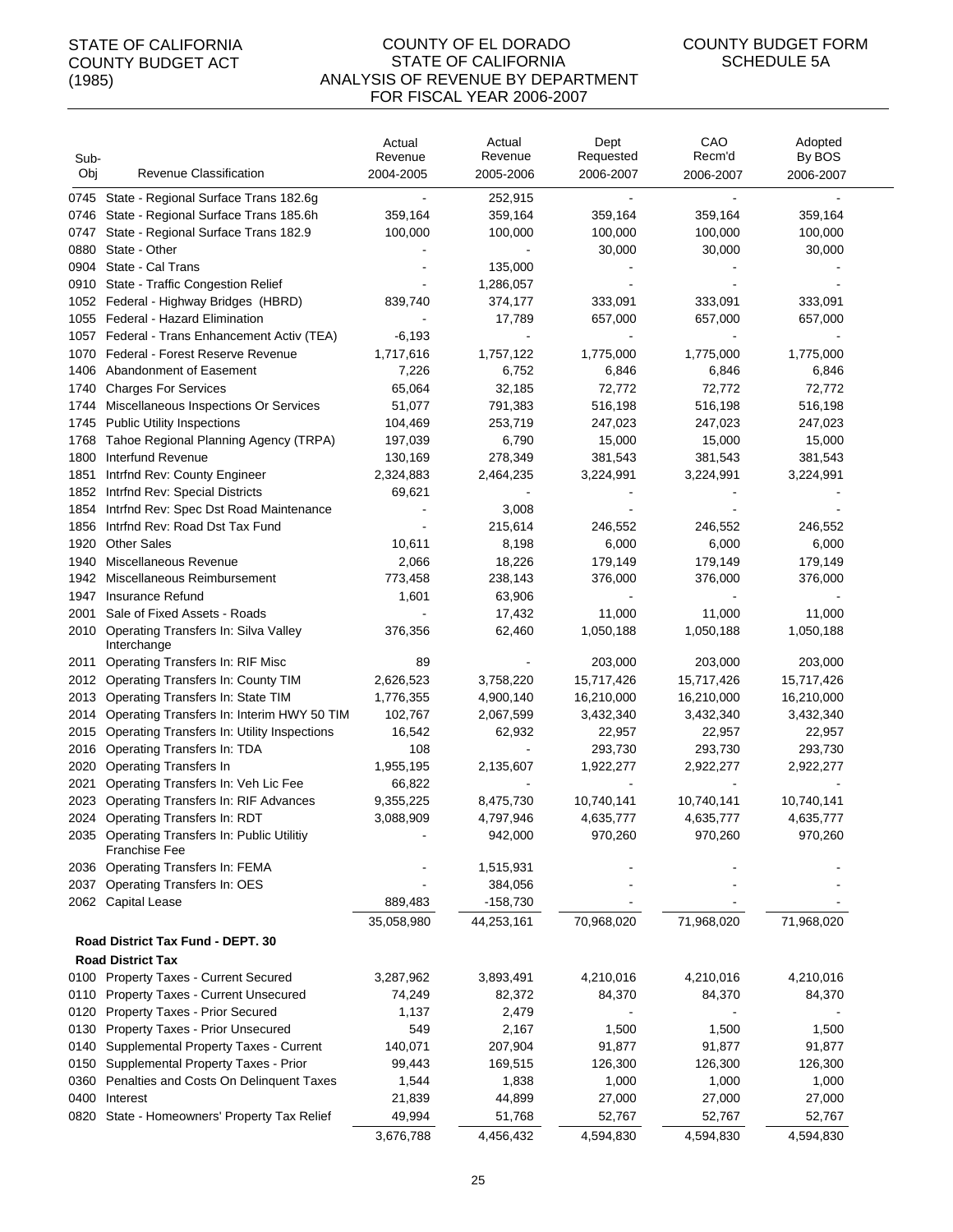#### COUNTY OF EL DORADO STATE OF CALIFORNIA ANALYSIS OF REVENUE BY DEPARTMENT FOR FISCAL YEAR 2006-2007

| Sub-         |                                                                  | Actual<br>Revenue | Actual<br>Revenue | Dept<br>Requested | CAO<br>Recm'd     | Adopted<br>By BOS |  |
|--------------|------------------------------------------------------------------|-------------------|-------------------|-------------------|-------------------|-------------------|--|
| Obj          | Revenue Classification                                           | 2004-2005         | 2005-2006         | 2006-2007         | 2006-2007         | 2006-2007         |  |
|              | General Fund - DEPT. 34                                          |                   |                   |                   |                   |                   |  |
|              | <b>Development Services</b>                                      |                   |                   |                   |                   |                   |  |
|              | 0220 Construction Permits                                        |                   |                   | 7,525,509         | 7,525,509         | 7,525,509         |  |
| 0240         | Zoning Permits Administration                                    |                   |                   | 882,850           |                   |                   |  |
| 0266         | Septic Permit                                                    |                   |                   | 35,000            | 35,000            | 35,000            |  |
| 1320         | <b>Audit and Accounting Fees</b>                                 |                   |                   | 29,894            | 29,894            | 29,894            |  |
| 1409         | Subdiv Tentative / Final Map Plan Check                          |                   |                   | 755,216           |                   |                   |  |
| 1740         | <b>Charges For Services</b>                                      |                   |                   | 745,466           | 248,738           | 248,738           |  |
| 1741<br>1752 | Special Project Staff Hours<br><b>Building Investigation Fee</b> |                   |                   | 5,000<br>7,214    | 5,000<br>7,214    | 5,000<br>7,214    |  |
| 1768         | Tahoe Regional Planning Agency (TRPA)                            |                   |                   | 22,678            | 22,678            | 22,678            |  |
| 1774         | Code Enforcement                                                 |                   |                   | 5,000             | 5,000             | 5,000             |  |
| 1800         | Interfund Revenue                                                |                   |                   | 261,659           | 261,659           | 261,659           |  |
| 1940         | Miscellaneous Revenue                                            |                   |                   | 225,544           | 225,544           | 225,544           |  |
| 2020         | <b>Operating Transfers In</b>                                    |                   |                   | 168,990           | 2,303,784         | 2,303,784         |  |
|              |                                                                  | 0                 | 0                 | 10,670,020        | 10,670,020        | 10,670,020        |  |
|              | EIR Developemnt Fee - DEPT. 34                                   |                   |                   |                   |                   |                   |  |
|              | <b>Development Services</b>                                      |                   |                   |                   |                   |                   |  |
|              | 1940 Miscellaneous Revenue                                       |                   |                   | 1,000,000         | 1,000,000         | 1,000,000         |  |
|              |                                                                  | $\mathbf 0$       | $\mathbf 0$       | 1,000,000         | 1,000,000         | 1,000,000         |  |
|              | General Fund - DEPT. 40                                          |                   |                   |                   |                   |                   |  |
|              | <b>Animal Control</b>                                            |                   |                   |                   |                   |                   |  |
|              | 0200 Animal Licenses                                             | 150,029           | 230,514           | 175,000           | 175,000           | 175,000           |  |
| 0201         | Viscious/Dangerous Dog                                           |                   | 1,570             | 3,000             | 3,000             | 3,000             |  |
|              | 0202 Kennel Permits                                              |                   | 6,225             | 5,250             | 5,250             | 5,250             |  |
| 0210         | <b>Business Licenses</b>                                         | 4,950             |                   |                   |                   |                   |  |
| 0220         | <b>Construction Permits</b>                                      |                   | 160               |                   |                   |                   |  |
| 0320         | <b>Other Court Fines</b>                                         | 21,083            | 18,780            | 23,200            | 23,200            | 23,200            |  |
| 1200         | Other - Governmental Agencies                                    | 177,530           | 173,659           | 240,457           | 240,457           | 240,457           |  |
| 1206         | <b>SLT Surcharge</b>                                             | 4,164             | 10,912            | $\blacksquare$    | $\overline{a}$    |                   |  |
| 1561         | Impounds                                                         | 79,283            | 78,423            | 87,000            | 87,000            | 87,000            |  |
| 1562         | Adoptions                                                        |                   | 69,366            | 68,000            | 68,000            | 68,000            |  |
| 1563         | Microchip                                                        |                   |                   | 100               | 100               | 100               |  |
| 1564         | Restitution                                                      |                   | 5,552             | 2,500             | 2,500             | 2,500             |  |
|              | 1740 Charges For Services                                        | 1,675             | 3,013             | 2,000             | 2,000             | 2,000             |  |
|              | 1800 Interfund Revenue                                           | 46,888            | 51,975            | 57,000            | 57,000            | 57,000            |  |
| 1940         | Miscellaneous Revenue                                            | 932               | 3,824             | 2,700             | 2,700             | 2,700             |  |
| 2026         | Operating Transfers In: PHD SRF                                  | 66,490            | 19,754            | 8,500             | 8,500             | 8,500             |  |
| 2027         | Operating Transfers In: Sales Tax<br>Realingment                 | 226,296           | 209,664           | 243,488           | 243,488           | 243,488           |  |
|              |                                                                  | 779,320           | 883,391           | 918,195           | 918,195           | 918,195           |  |
|              | <b>Public Health - DEPT. 40</b>                                  |                   |                   |                   |                   |                   |  |
|              | <b>Public Health</b>                                             |                   |                   |                   |                   |                   |  |
|              | 0324 Emergency Med Serv (EMS) - County                           | 22,078            |                   |                   |                   |                   |  |
|              | 0325 Emergency Med Serv (EMS) - Admin                            | 14,430            |                   |                   |                   |                   |  |
|              | 0326 Emergency Med Serv (EMS) - Physicial                        | 75,324            |                   |                   |                   |                   |  |
| 0327         | Emergency Med Serv (EMS) - Hospital                              | 42,678            |                   |                   |                   |                   |  |
| 0400         | Interest                                                         | 33,330            | 92,262            |                   |                   |                   |  |
|              | 0640 State - Calif Children Services (CCS)                       | 148,581           | 240,631           | 279,711           | 279,711           | 279,711           |  |
| 0670         | State - Tuberculosis Control                                     | 1,740             | 1,800             | 3,000             | 3,000             | 3,000             |  |
| 0680         | State - Health                                                   | 259,761           | 302,695           | 165,267           | 165,267           | 165,267           |  |
| 0681         | State - Child Hlth & Disab Prev (CHDP)                           | 55,187            | 72,154            | 47,975            | 47,975            | 47,975            |  |
| 0682         | State - Health Training Programs                                 | 17,698            | 10,562            | 9,257             | 9,257             | 9,257             |  |
| 0683<br>0687 | State - Family Planning<br>State - Discretionary General Fund    | 269,817<br>78,342 | 556,337<br>85,916 | 665,000<br>63,420 | 665,000<br>63,420 | 665,000<br>63,420 |  |
|              |                                                                  |                   |                   |                   |                   |                   |  |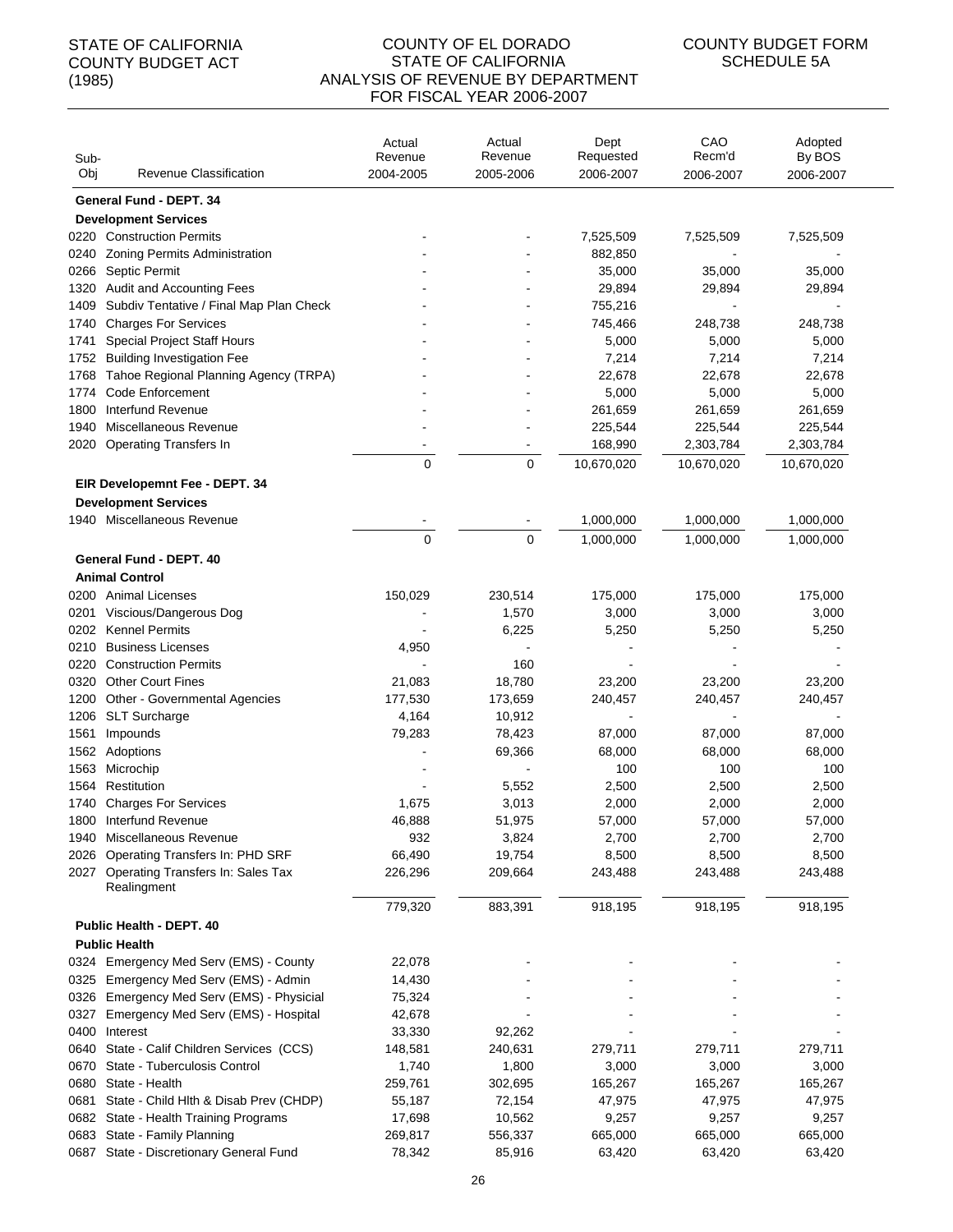#### COUNTY OF EL DORADO STATE OF CALIFORNIA ANALYSIS OF REVENUE BY DEPARTMENT FOR FISCAL YEAR 2006-2007

| Sub-         |                                                                          | Actual<br>Revenue    | Actual<br>Revenue      | Dept<br>Requested      | CAO<br>Recm'd          | Adopted<br>By BOS      |
|--------------|--------------------------------------------------------------------------|----------------------|------------------------|------------------------|------------------------|------------------------|
| Obj          | Revenue Classification                                                   | 2004-2005            | 2005-2006              | 2006-2007              | 2006-2007              | 2006-2007              |
| 0688         | State - Medi Cal General Fund                                            | 189,890              | 388,993                | 515,822                | 515,822                | 515,822                |
| 0689         | State - Perinatal General Fund                                           | 75,746               | 72,811                 | 75,746                 | 75,746                 | 75,746                 |
| 0690         | State - Perinatal Medi Cal General Fund                                  | 163,086              | 196,928                | 116,595                | 116,595                | 116,595                |
| 0692         | State - Medi Cal Suspense                                                |                      | 46                     |                        |                        |                        |
| 0760         | State - Corrections                                                      | 33,727               | 15,230                 | 16,250                 | 16,250                 | 16,250                 |
| 0880         | State - Other                                                            | 51                   |                        |                        |                        |                        |
| 0908         | State - Tobacco Settlement Fund                                          | 1,689,438            | 155,060                | 160,000                | 160,000                | 160,000                |
| 1100         | Federal - Other                                                          | 1,759,638            | 1,584,631              | 1,070,575              | 1,833,770              | 1,833,770              |
| 1101         | <b>Federal - Block Grant Revenues</b>                                    | 861,364              | 1,109,991              | 1,207,343              | 1,207,343              | 1,207,343              |
| 1107         | Federal - Medi Cal                                                       | 546,680              | 536,908                | 835,186                | 835,186                | 835,186                |
|              | 1108 Federal - Perinatal Medi Cal                                        | 165,262              | 196,881                | 116,595                | 116,595                | 116,595                |
| 1200         | Other - Governmental Agencies                                            | 41,313               | 61,040                 | 80,656                 | 80,656                 | 80,656                 |
| 1603         | Vital Health Statistic Fee                                               | 41,432               | 40,975                 | 39,800                 | 39,800                 | 39,800                 |
| 1620         | <b>Health Fees</b>                                                       | 70,244               | 90,996                 | 100,600                | 100,600                | 100,600                |
| 1621         | Family Planning Co Pay                                                   | 3,216                | 4,434                  |                        |                        |                        |
| 1650         | California Children Services (CCS)                                       | 423                  | 301                    | 800                    | 800                    | 800                    |
| 1740         | <b>Charges For Services</b>                                              | 400                  | 158                    |                        |                        |                        |
| 1800<br>1817 | Interfund Revenue<br>Intrfnd Rev: Detention Medical                      | 958,627<br>1,622,892 | 1,018,229<br>1,625,510 | 862,447                | 862,447<br>1,890,917   | 862,447                |
| 1822         |                                                                          |                      |                        |                        | 96,253                 | 1,890,917              |
| 1920         | Intrfnd Rev: Privacy/Compliance Program<br><b>Other Sales</b>            | 32                   |                        | 96,253                 |                        | 96,253                 |
| 1940         | Miscellaneous Revenue                                                    | 483,837              | 397,092                | 722,656                | 722,656                | 722,656                |
| 1942         | Miscellaneous Reimbursement                                              | 373                  |                        |                        |                        |                        |
| 1952         | <b>Unclaimed Cash</b>                                                    |                      | 7                      |                        |                        |                        |
| 2020         | <b>Operating Transfers In</b>                                            | 455,139              | 2,616,095              | 3,514,206              | 3,514,206              | 3,514,206              |
| 2021         | Operating Transfers In: Veh Lic Fee                                      | 5,564,409            | 6,628,227              | 6,262,000              | 6,262,000              | 6,262,000              |
| 2026         | Operating Transfers In: PHD SRF                                          | 1,290,317            | 1,259,379              | 1,415,688              | 1,415,688              | 1,415,688              |
| 2027         | Operating Transfers In: Sales Tax                                        | 1,559,558            | 1,499,225              | 1,758,105              | 1,758,105              | 1,758,105              |
|              | Realingment                                                              |                      |                        |                        |                        |                        |
|              |                                                                          | 18,596,059           | 20,861,505             | 20,200,953             | 22,855,065             | 22,855,065             |
|              | Mental Health - DEPT. 41                                                 |                      |                        |                        |                        |                        |
|              | <b>Mental Health Services</b>                                            |                      |                        |                        |                        |                        |
|              | 0400 Interest                                                            | 68,249               | 79,997                 | 80,000                 | 80,000                 | 80,000                 |
| 0660         | State - Mental Health                                                    | 36,884               | 754,776                | 1,433,440              | 1,433,440              | 1,433,440              |
| 0661         | State - Sales Tax Realignment MentHith                                   | $-2,230$             |                        |                        |                        |                        |
|              | 0662 State - Mental Health Medi Cal                                      | 4,281,117            | 3,900,385              | 6,041,323              | 6,041,323              | 6,041,323              |
|              | 0663 State - Mental Health Proposition 63                                | 57,339               | 257,644                | 2,124,798              | 2,124,798              | 2,124,798              |
|              | 0881 State - Mandated Reimbursements                                     |                      |                        | 590,000                |                        |                        |
|              | 1100 Federal - Other                                                     | 316,223              | 310,381                | 308,500                | 308,500                | 308,500                |
|              | 1640 Mental Health Services                                              | 692,791              | 856,077                | 578,500                | 578,500                | 578,500                |
| 1686         | <b>Ambulance Services</b>                                                | 116                  |                        |                        |                        |                        |
| 1740         | <b>Charges For Services</b>                                              | 44,342               | 32,195                 | 23,535                 | 23,535                 | 23,535                 |
| 1742         | Miscellaneous Copy Fees                                                  | 1,257                | 921                    | 1,000                  | 1,000                  | 1,000                  |
| 1800         | Interfund Revenue                                                        | 124                  |                        |                        |                        |                        |
| 1819         | Intrfnd Rev: Mental Health Sevices                                       | 69,232               | 49,862                 | 104,946                | 104,946                | 104,946                |
| 1940         | Miscellaneous Revenue                                                    | 4,072                | 1,090                  | 500                    | 500                    | 500                    |
| 1941         | Miscellaneous Refund                                                     |                      | 44                     |                        |                        |                        |
| 1942         | Miscellaneous Reimbursement                                              |                      | 150                    |                        |                        |                        |
| 1943         | Miscellaneous Donation                                                   |                      | 500                    |                        |                        |                        |
| 2020<br>2021 | <b>Operating Transfers In</b>                                            | 45,592               | 439,119                | 106,510                | 671,510                | 671,510                |
| 2027         | Operating Transfers In: Veh Lic Fee<br>Operating Transfers In: Sales Tax | 859,961<br>1,593,757 | 1,120,936<br>3,384,659 | 1,166,131<br>2,660,824 | 1,166,131<br>2,660,824 | 1,166,131<br>2,660,824 |
|              | Realingment                                                              |                      |                        |                        |                        |                        |
|              |                                                                          | 8,068,826            | 11,188,734             | 15,220,007             | 15,195,007             | 15,195,007             |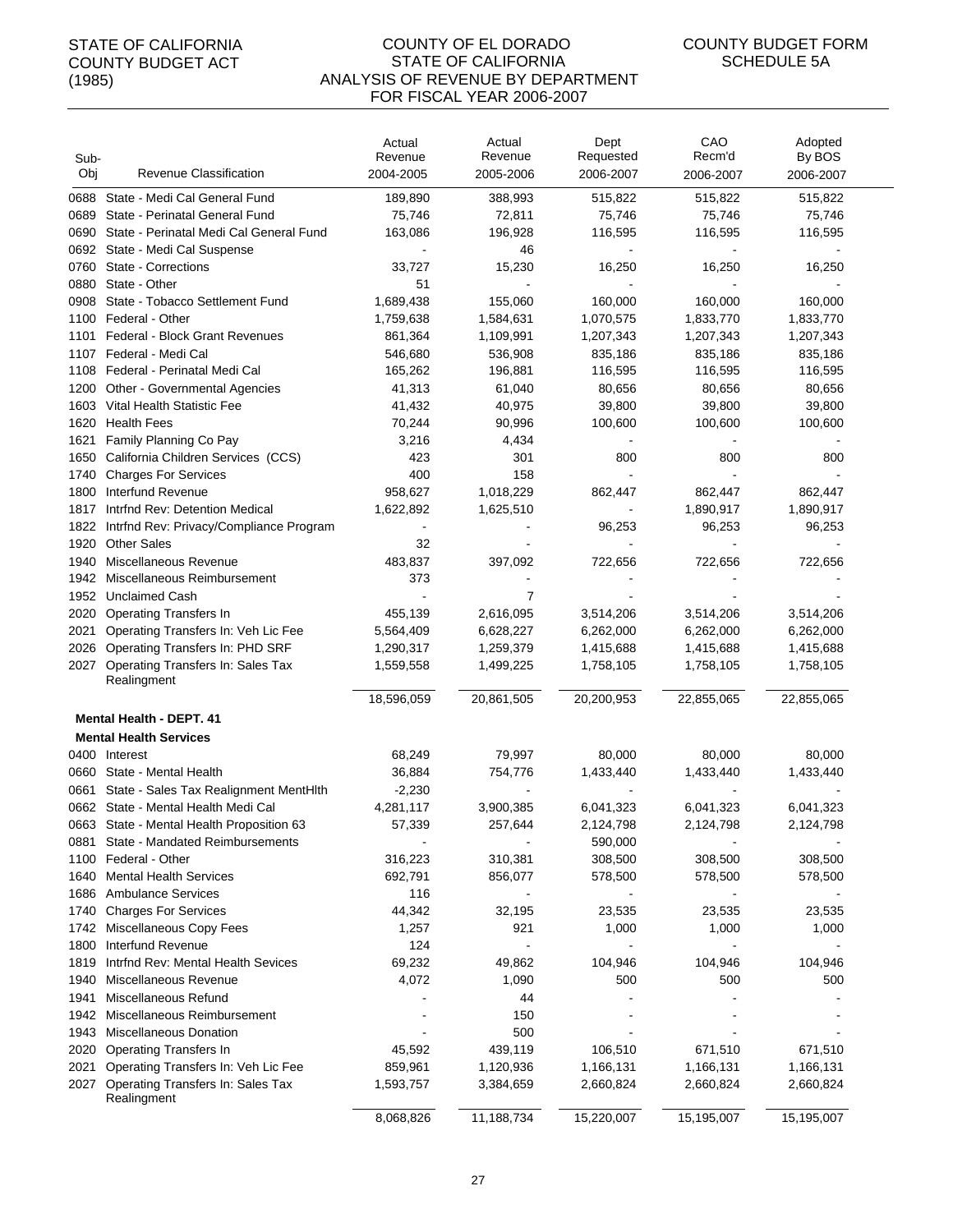| Sub-<br>Obj | Revenue Classification                           | Actual<br>Revenue<br>2004-2005 | Actual<br>Revenue<br>2005-2006 | Dept<br>Requested<br>2006-2007 | CAO<br>Recm'd<br>2006-2007 | Adopted<br>By BOS<br>2006-2007 |
|-------------|--------------------------------------------------|--------------------------------|--------------------------------|--------------------------------|----------------------------|--------------------------------|
|             | General Fund - DEPT. 42                          |                                |                                |                                |                            |                                |
|             | <b>Environmental Management</b>                  |                                |                                |                                |                            |                                |
|             | 0200 Animal Licenses                             | $-500$                         |                                |                                |                            |                                |
| 0220        | <b>Construction Permits</b>                      | 378,391                        | 445,059                        | 430,104                        | 430,104                    | 430,104                        |
| 0251        | Franchise - Garbage                              | 93,403                         | 59,963                         | 640,755                        | 640,755                    | 640,755                        |
| 0260        | Other License and Permits                        | 4,600                          | 4,640                          | 7,218                          | 7,218                      | 7,218                          |
| 0263        | Under Ground Storage Tank Permit                 | 83,543                         | 113,540                        | 122,999                        | 122,999                    | 122,999                        |
| 0265        | <b>Health Permit</b>                             | 4,500                          | 6,652                          | 5,954                          | 5,954                      | 5,954                          |
| 0267        | <b>Food Facility Permit</b>                      | 278,821                        | 334,746                        | 330,299                        | 330,299                    | 330,299                        |
| 0268        | Pool and Spa Permit                              | 93,394                         | 93,566                         | 99,120                         | 99,120                     | 99,120                         |
| 0269        | Water System Permit                              | 52,109                         | 57,361                         | 58,104                         | 58,104                     | 58,104                         |
| 0270        | <b>Well Permit</b>                               | 101,248                        | 89,278                         | 102,429                        | 102,429                    | 102,429                        |
| 0272        | <b>Infectious Waste Permit</b>                   | 823                            | 2,030                          | 962                            | 962                        | 962                            |
| 0400        | Interest                                         | 0                              |                                |                                |                            |                                |
| 0680        | State - Health                                   | 27,938                         | 27,938                         |                                |                            |                                |
| 0880        | State - Other                                    |                                | 52,499                         |                                |                            |                                |
| 1401        | Planning and Engineering Fees                    | 32,843                         | 59,741                         | 48,704                         | 48,704                     | 48,704                         |
| 1661        | <b>Water Sampling</b>                            | 3,103                          | 1,900                          | 1,963                          | 1,963                      | 1,963                          |
| 1662        | <b>Loan Certification</b>                        | 3,481                          | 6,148                          | 3,609                          | 3,609                      | 3,609                          |
| 1663        | <b>Business Plans</b>                            | 94,201                         | 119,434                        | 126,968                        | 126,968                    | 126,968                        |
| 1740        | <b>Charges For Services</b>                      | 30,414                         | 38,044                         | 25,749                         | 25,749                     | 25,749                         |
| 1753        | Emergency Response Recovery (ERR)                |                                | 522                            | 300                            | 300                        | 300                            |
| 1800        | Interfund Revenue                                | 506,193                        | 665,786                        | 589,681                        | 589,681                    | 589,681                        |
| 1806        | Intrfnd Rev: Central Duplicating                 | 931                            |                                |                                |                            |                                |
| 1816        | Intrfnd Rev: IS Programming Support              | 150                            |                                |                                |                            |                                |
| 1940        | Miscellaneous Revenue                            | 679                            | 4,688                          | 650                            | 650                        | 650                            |
| 2020        | <b>Operating Transfers In</b>                    | 150                            | 567                            | 567                            | 567                        | 567                            |
| 2027        | Operating Transfers In: Sales Tax                | 229,513                        | 205,605                        | 205,605                        | 205,605                    | 205,605                        |
|             | Realingment                                      |                                |                                |                                |                            |                                |
|             |                                                  | 2,019,926                      | 2,389,706                      | 2,801,740                      | 2,801,740                  | 2,801,740                      |
|             | <b>General Fund - DEPT, 51</b>                   |                                |                                |                                |                            |                                |
|             | <b>Veteran Services</b>                          |                                |                                |                                |                            |                                |
|             | 0800 State - Veterans' Affairs                   | 28,149                         | 25,432                         | 26,000                         | 26,000                     | 26,000                         |
|             | 1107 Federal - Medi Cal                          | 5,584                          | 6,268                          | 6,000                          | 6,000                      | 6,000                          |
|             |                                                  | 33,733                         | 31,700                         | 32,000                         | 32,000                     | 32,000                         |
|             | <b>Community Services - DEPT. 52</b>             |                                |                                |                                |                            |                                |
|             | <b>Community Services</b>                        |                                |                                |                                |                            |                                |
|             | 0400 Interest                                    |                                |                                |                                |                            |                                |
|             |                                                  | 6<br>6                         | $\mathbf 0$                    | $\Omega$                       | $\Omega$                   | $\Omega$                       |
|             |                                                  |                                |                                |                                |                            |                                |
|             | General Fund - DEPT. 53                          |                                |                                |                                |                            |                                |
|             | <b>Human Services</b>                            |                                |                                |                                |                            |                                |
| 0580        | State - Public Assistance Administratio          | 5,176,080                      | 5,472,059                      | 5,519,908                      | 5,519,908                  | 5,519,908                      |
| 0581        | State - Food Stamp Administration                | 983,152                        | 898,137                        | 718,457                        | 718,457                    | 718,457                        |
| 0601        | State - Cw Two Parent Families                   | 696,168                        | 656,819                        | 686,069                        | 686,069                    | 686,069                        |
| 0602        | State - Cw Zero Parent/All Other Families        | 2,206,922                      | 2,311,748                      | 2,172,553                      | 2,172,553                  | 2,172,553                      |
| 0603        | State - Foster Care                              | 1,181,649                      | 1,334,051                      | 1,343,000                      | 1,343,000                  | 1,343,000                      |
| 0604        | State - Adoption                                 | 845,057                        | 872,362                        | 859,275                        | 859,275                    | 859,275                        |
| 0605        | State - Boarding Home License                    | 12,209                         | 6,567                          | 10,560                         | 10,560                     | 10,560                         |
| 0607        | State - Kinship Guardian                         | 6,568                          | 5,464                          | 5,000                          | 5,000                      | 5,000                          |
| 0890        | State - Ab1733 Child Abuse                       | 75,000                         | 75,230                         | 67,500                         | 67,500                     | 67,500                         |
| 1000        | Federal - Public Assistance Admin.               | 5,634,140                      | 5,745,222                      | 6,232,003                      | 6,232,003                  | 6,232,003                      |
| 1001        | Federal - Food Stamps                            | 750,281                        | 730,151                        | 876,258                        | 876,258                    | 876,258                        |
| 1003        | Federal - Cal Works Incentive                    | 136,842                        | 262,450                        | 172,000                        | 172,000                    | 172,000                        |
| 1021        | <b>Federal - Cw Two Parent Families</b>          | $-263$                         |                                |                                |                            |                                |
|             | 1022 Federal - Cw Zero Parent/All Other Families | 3,306,726                      | 3,026,300                      | 3,223,553                      | 3,223,553                  | 3,223,553                      |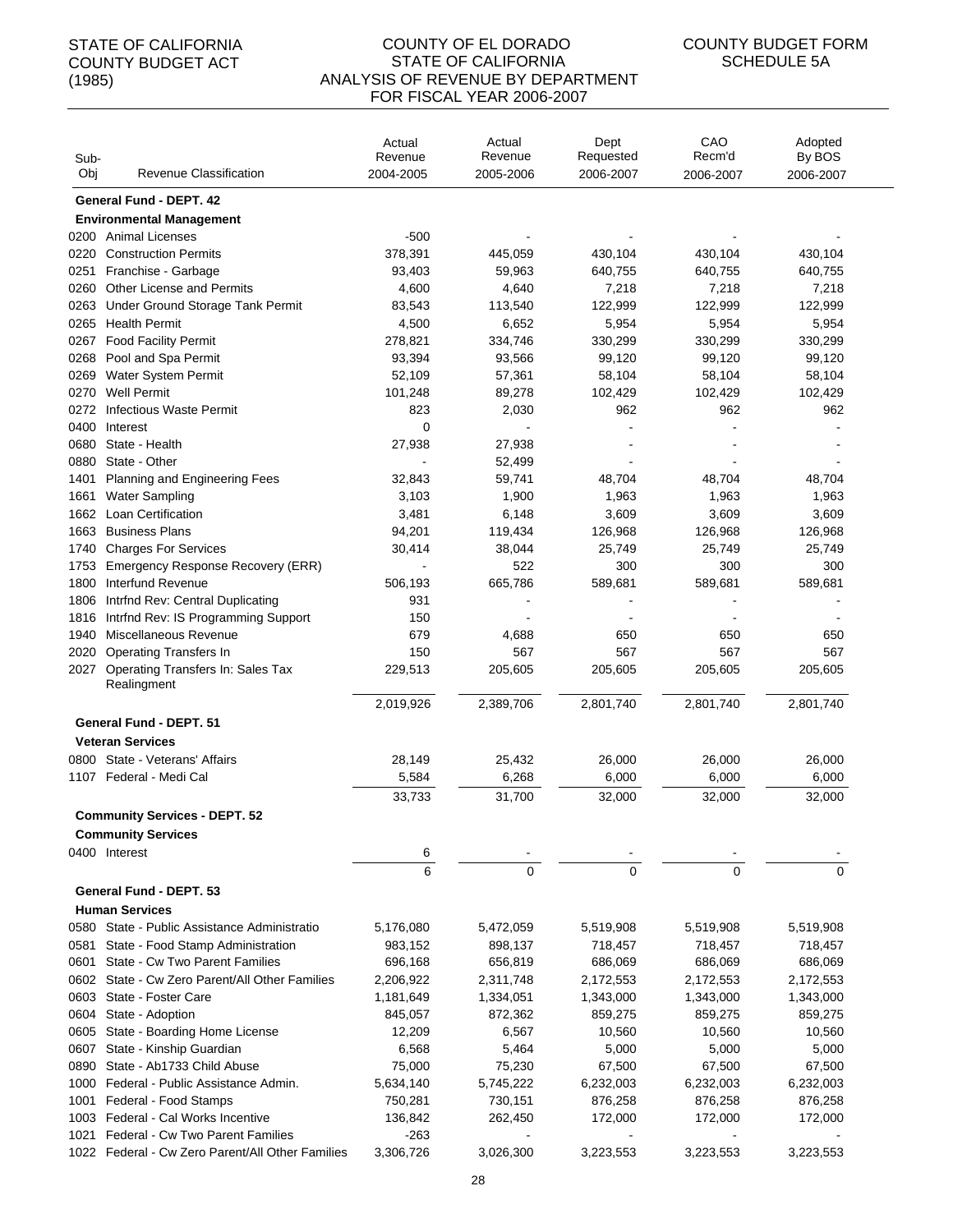#### COUNTY OF EL DORADO STATE OF CALIFORNIA ANALYSIS OF REVENUE BY DEPARTMENT FOR FISCAL YEAR 2006-2007

| Sub-<br>Obj  | Revenue Classification                               | Actual<br>Revenue<br>2004-2005 | Actual<br>Revenue<br>2005-2006 | Dept<br>Requested<br>2006-2007 | CAO<br>Recm'd<br>2006-2007 | Adopted<br>By BOS<br>2006-2007 |
|--------------|------------------------------------------------------|--------------------------------|--------------------------------|--------------------------------|----------------------------|--------------------------------|
|              |                                                      |                                |                                |                                |                            |                                |
| 1023         | Federal - Foster Care<br>1024 Federal - Adoption     | 1,250,333<br>806,010           | 1,342,369<br>834,447           | 1,404,800<br>859,275           | 1,404,800<br>859,275       | 1,404,800<br>859,275           |
|              | 1025 Federal - Kinship Guardian                      | 24,317                         | 20,890                         | 16,000                         | 16,000                     | 16,000                         |
|              |                                                      |                                |                                |                                |                            |                                |
| 1026<br>1100 | Federal - Refugee Cash Assistance<br>Federal - Other | 223,255                        | 7,205<br>114,644               | 2,500<br>153,000               | 2,500<br>153,000           | 2,500<br>153,000               |
| 1107         | Federal - Medi Cal                                   | 2,485,263                      | 2,499,299                      | 2,939,349                      | 2,939,349                  | 2,939,349                      |
| 1200         | Other - Governmental Agencies                        | 3,433                          |                                |                                |                            |                                |
| 1541         | Public Guardian                                      | 183,541                        | 165,763                        | 230,000                        | 230,000                    | 230,000                        |
| 1687         | <b>Hospital Contract Service</b>                     | 120,515                        | 134,663                        | 130,000                        | 130,000                    | 130,000                        |
| 1740         | <b>Charges For Services</b>                          | 27,957                         | 26,478                         | 30,600                         | 30,600                     | 30,600                         |
| 1800         | Interfund Revenue                                    | 107,761                        | 129,424                        |                                |                            |                                |
| 1801         | Intrfnd Rev: Telephone Equip & Support               | 7,688                          |                                |                                |                            |                                |
| 1814         | Intrfnd Rev: PC Support                              | 90                             |                                |                                |                            |                                |
| 1830         | Intrind Rev: Allocated Salaries & Benefits           | 36,729                         | 102,692                        | 370,162                        | 370,162                    | 370,162                        |
| 1831         | Intrfnd Rev: Allocated Services & Supplies           |                                | 38,259                         | 69,283                         | 69,283                     | 69,283                         |
| 1900         | <b>Welfare Repayments</b>                            | 184,597                        | 288,159                        | 292,500                        | 292,500                    | 292,500                        |
| 1901         | Recoup Cw Two Parent/All Other Families              | 5,374                          | 4,422                          | 4,500                          | 4,500                      | 4,500                          |
| 1902         | Recoup Cw Zero Parent/All Other Families             | 80,866                         | 71,860                         | 76,400                         | 76,400                     | 76,400                         |
| 1903         | Recoup Cw Foster Care                                | 235,270                        | 245,427                        | 225,000                        | 225,000                    | 225,000                        |
| 1940         | Miscellaneous Revenue                                | 355                            | 27,847                         | 25,000                         | 25,000                     | 25,000                         |
| 1941         | Miscellaneous Refund                                 | 25,934                         | 402                            |                                |                            |                                |
| 1942         | Miscellaneous Reimbursement                          |                                | 15                             |                                |                            |                                |
| 1945         | <b>Staled Dated Check</b>                            | 8,256                          | 2,767                          | 3,500                          | 3,500                      | 3,500                          |
| 2020         | <b>Operating Transfers In</b>                        | 30,000                         | 30,000                         | 30,000                         | 30,000                     | 30,000                         |
| 2021         | Operating Transfers In: Veh Lic Fee                  | 265,562                        | 277,474                        | 287,000                        | 287,000                    | 287,000                        |
| 2027         | Operating Transfers In: Sales Tax<br>Realingment     | 4,127,209                      | 4,197,883                      | 4,161,685                      | 4,161,685                  | 4,161,685                      |
|              |                                                      | 31,250,845                     | 31,958,948                     | 33,196,690                     | 33,196,690                 | 33,196,690                     |
|              | <b>Community Services - DEPT. 53</b>                 |                                |                                |                                |                            |                                |
|              | <b>Human Services</b>                                |                                |                                |                                |                            |                                |
|              | 0400 Interest                                        | 21,047                         | 54,702                         | 19,200                         | 19,200                     | 19,200                         |
| 0401         | <b>Community Dev Block Grant Note</b>                | 81,273                         | 21,331                         | 16,750                         | 16,750                     | 16,750                         |
| 0800         | State - Veterans' Affairs                            |                                |                                | 135,682                        | 135,682                    | 135,682                        |
| 0880         | State - Other                                        | 611,816                        | 614,662                        | 486,534                        | 486,534                    | 486,534                        |
| 1100         | Federal - Other                                      | 2,223,950                      | 2,443,628                      | 4,104,821                      | 4,104,821                  | 4,104,821                      |
|              | 1107 Federal - Medi Cal                              | 112,970                        | 132,193                        | 141,221                        | 141,221                    | 141,221                        |
|              | 1109 Federal - C1 Senior Nutrition                   | 142,621                        | 253,185                        | 250,354                        | 250,354                    | 250,354                        |
|              | 1110 Federal - C2 Senior Nutrition                   | 112,644                        | 116,426                        | 113,633                        | 113,633                    | 113,633                        |
| 1111         | Federal - IIIB Social Programs                       | 271,441                        | 163,465                        | 208,496                        | 208,496                    | 208,496                        |
|              | 1113 Federal - Title 7B Elder Abuse                  | 6,170                          | 3,054                          | 3,054                          | 3,054                      | 3,054                          |
|              | 1114 Federal - 7A Ombudsman Supplement               | 6,711                          | 6,300                          | 18,449                         | 18,449                     | 18,449                         |
|              | 1116 Federal - Dept of Agricultural (USDA)           | 110,963                        | 96,036                         | 94,032                         | 94,032                     | 94,032                         |
|              | 1120 Federal - IIIF Disease Prevention- Aging        | 5,101                          | 18,449                         | 6,431                          | 6,431                      | 6,431                          |
|              | 1122 Federal - IIIE Family Caregiver Support<br>Prgm | 92,294                         | 97,756                         | 118,170                        | 118,170                    | 118,170                        |
|              | 1200 Other - Governmental Agencies                   | 7,500                          | 5,000                          |                                |                            |                                |
| 1740         | <b>Charges For Services</b>                          | 398,829                        | 369,177                        | 420,647                        | 420,647                    | 420,647                        |
| 1759         | <b>Senior Nutrition Services</b>                     | 208,092                        | 302,519                        | 299,232                        | 299,232                    | 299,232                        |
| 1800         | Interfund Revenue                                    | 53,257                         | 33,360                         | 13,000                         | 13,000                     | 13,000                         |
| 1801         | Intrind Rev: Telephone Equip & Support               | 1,538                          | 821                            |                                |                            |                                |
| 1814         | Intrind Rev: PC Support                              | 4,401                          | 2,100                          |                                |                            |                                |
| 1816         | Intrind Rev: IS Programming Support                  |                                | 30                             |                                |                            |                                |
| 1830         | Intrfnd Rev: Allocated Salaries & Benefits           | 506,077                        | 675,896                        | 817,271                        | 817,271                    | 817,271                        |
| 1831         | Intrind Rev: Allocated Services & Supplies           | 82,251                         | 11,763                         | 6,484                          | 6,484                      | 6,484                          |
| 1940         | Miscellaneous Revenue                                | 13,301                         | 4,100                          | 4,060                          | 4,060                      | 4,060                          |
|              | 1943 Miscellaneous Donation                          | 222,926                        | 162,109                        | 314,083                        | 314,083                    | 314,083                        |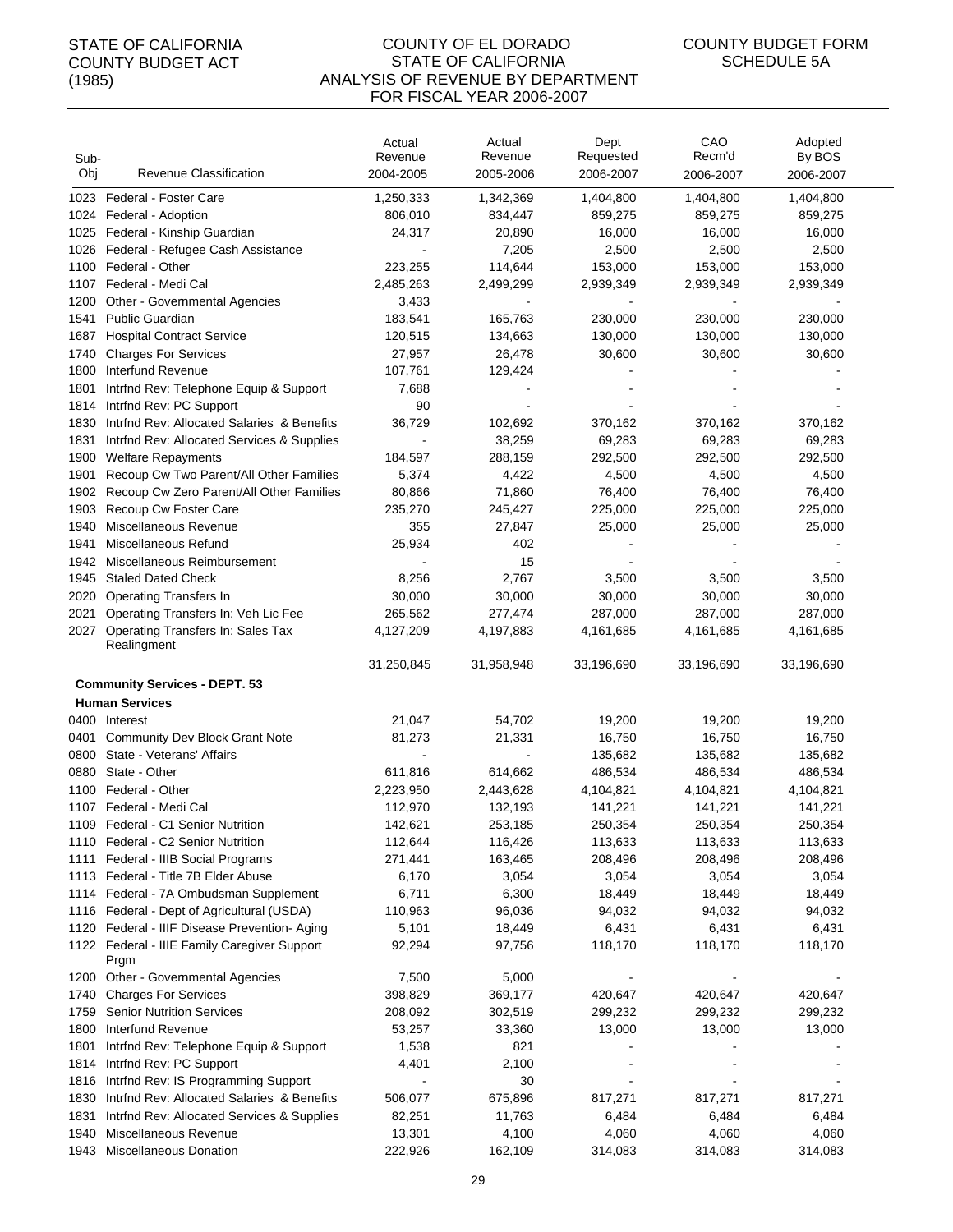#### COUNTY OF EL DORADO STATE OF CALIFORNIA ANALYSIS OF REVENUE BY DEPARTMENT FOR FISCAL YEAR 2006-2007

| Sub-<br>Obj | Revenue Classification                                | Actual<br>Revenue | Actual<br>Revenue | Dept<br>Requested        | CAO<br>Recm'd | Adopted<br>By BOS |
|-------------|-------------------------------------------------------|-------------------|-------------------|--------------------------|---------------|-------------------|
|             |                                                       | 2004-2005         | 2005-2006         | 2006-2007                | 2006-2007     | 2006-2007         |
| 2000        | Sale of Fixed Assets                                  | 1,540             |                   |                          |               |                   |
| 2020        | <b>Operating Transfers In</b>                         | 867,340           | 1,347,021         | 1,535,000                | 1,535,000     | 1,535,000         |
| 2061        | Community Dev Block Grant Loan Repay                  | 110,754           | 229,034           | 24,475                   | 24,475        | 24,475            |
|             | <b>Social Services SB163</b><br>Wraparound - DEPT. 53 | 6,276,806         | 7,164,119         | 9,151,079                | 9,151,079     | 9,151,079         |
|             | <b>Human Services</b>                                 |                   |                   |                          |               |                   |
|             | 0400 Interest                                         | 1,803             | 11,932            | 5,000                    | 5,000         | 5,000             |
| 0603        | State - Foster Care                                   | 114,256           | 105,136           | 130,000                  | 130,000       | 130,000           |
|             | 2020 Operating Transfers In                           | 171,383           | 157,704           | 195,000                  | 195,000       | 195,000           |
|             |                                                       | 287,442           | 274,772           | 330,000                  | 330,000       | 330,000           |
|             | General Fund - DEPT. 60                               |                   |                   |                          |               |                   |
| Library     |                                                       |                   |                   |                          |               |                   |
|             | 0420 Rent - Land and Buildings                        | 3,669             | 6,025             | 3,600                    | 3,600         | 3,600             |
| 0880        | State - Other                                         | 105,407           | 90,367            | 22,800                   | 52,800        | 52,800            |
| 1100        | Federal - Other                                       | 3,000             | 1,901             |                          |               |                   |
| 1700        | <b>Library Services</b>                               | 150,346           | 152,317           | 175,000                  | 180,000       | 180,000           |
| 1940        | Miscellaneous Revenue                                 | 4,500             | 5,300             | 11,000                   | 11,000        | 11,000            |
| 1943        | <b>Miscellaneous Donation</b>                         | 14,065            | 38,778            | 5,000                    | 5,000         | 5,000             |
| 1954        | Misc Donations: Friends of Library                    | 30,018            | 73,137            | $\overline{\phantom{a}}$ |               |                   |
| 2020        | <b>Operating Transfers In</b>                         | 1,206,174         | 990,859           | 1,089,000                | 1,089,000     | 1,089,000         |
|             |                                                       | 1,517,178         | 1,358,685         | 1,306,400                | 1,341,400     | 1,341,400         |
|             | General Fund - DEPT. 61                               |                   |                   |                          |               |                   |
|             | Univ of CA Cooperative Ext                            |                   |                   |                          |               |                   |
| 1200        | Other - Governmental Agencies                         | 37,188            | 37,188            | 16,086                   | 16,086        | 16,086            |
| 1740        | <b>Charges For Services</b>                           |                   |                   | 19,914                   | 19,914        | 19,914            |
| 1920        | <b>Other Sales</b>                                    | 103               | 106               | 100                      | 100           | 100               |
| 2020        | Operating Transfers In                                | 1,974             |                   | $\blacksquare$           |               |                   |
|             |                                                       | 39,265            | 37,294            | 36,100                   | 36,100        | 36,100            |
|             | Fish and Game - DEPT, 70                              |                   |                   |                          |               |                   |
|             | <b>Fish and Game Preservation</b>                     |                   |                   |                          |               |                   |
| 0320        | <b>Other Court Fines</b>                              | 2,920             | 13,779            | 2,000                    | 2,000         | 2,000             |
| 0400        | Interest                                              | 141               | 606               | 200                      | 200           | 200               |
| 2000        | Sale of Fixed Assets                                  | 470               |                   |                          |               |                   |
|             |                                                       | 3,531             | 14,385            | 2,200                    | 2,200         | 2,200             |
|             | <b>CAO - DEPT. 77</b>                                 |                   |                   |                          |               |                   |
|             | <b>Countywide Special Revenue</b>                     |                   |                   |                          |               |                   |
|             | 0322 Criminal Justice Construction                    | 294,022           | 318,480           |                          | 762,933       | 762,933           |
|             | 0323 Court Construction                               | 210,303           | 227,370           |                          |               |                   |
|             | 0400 Interest                                         | 53,325            | 125,917           |                          | 9,000         | 9,000             |
| 0908        | State - Tobacco Settlement Fund                       |                   |                   | 1,440,000                | 1,440,000     | 1,440,000         |
|             | 1100 Federal - Other                                  | 23,598            | 2,499             |                          |               |                   |
|             | 1500 Court Fees and Costs                             | 12,448            | 7,341             |                          |               |                   |
| 1501        | <b>Court Fee</b>                                      | 1,767             | 945               |                          |               |                   |
| 1506        | <b>Dispute Resolution Fee</b>                         | 34,208            | 29,782            |                          | 30,000        | 30,000            |
|             |                                                       | 629,672           | 712,335           | 1,440,000                | 2,241,933     | 2,241,933         |
|             | Auditor-Controller - DEPT. 77                         |                   |                   |                          |               |                   |
|             | <b>Countywide Special Revenue</b>                     |                   |                   |                          |               |                   |
|             | 0360 Penalties and Costs On Delinguent Taxes          | 66,958            | 69,901            | 70,300                   | 63,000        | 63,000            |
| 0400        | Interest                                              | 25,045            | 34,327            |                          |               |                   |
| 1310        | <b>Special Assessments</b>                            | 310,487           | 344,921           | 282,000                  | 282,000       | 282,000           |
| 1940        | Miscellaneous Revenue                                 | 8,763             | 6,821             |                          |               |                   |
|             |                                                       | 411,254           | 455,969           | 352,300                  | 345,000       | 345,000           |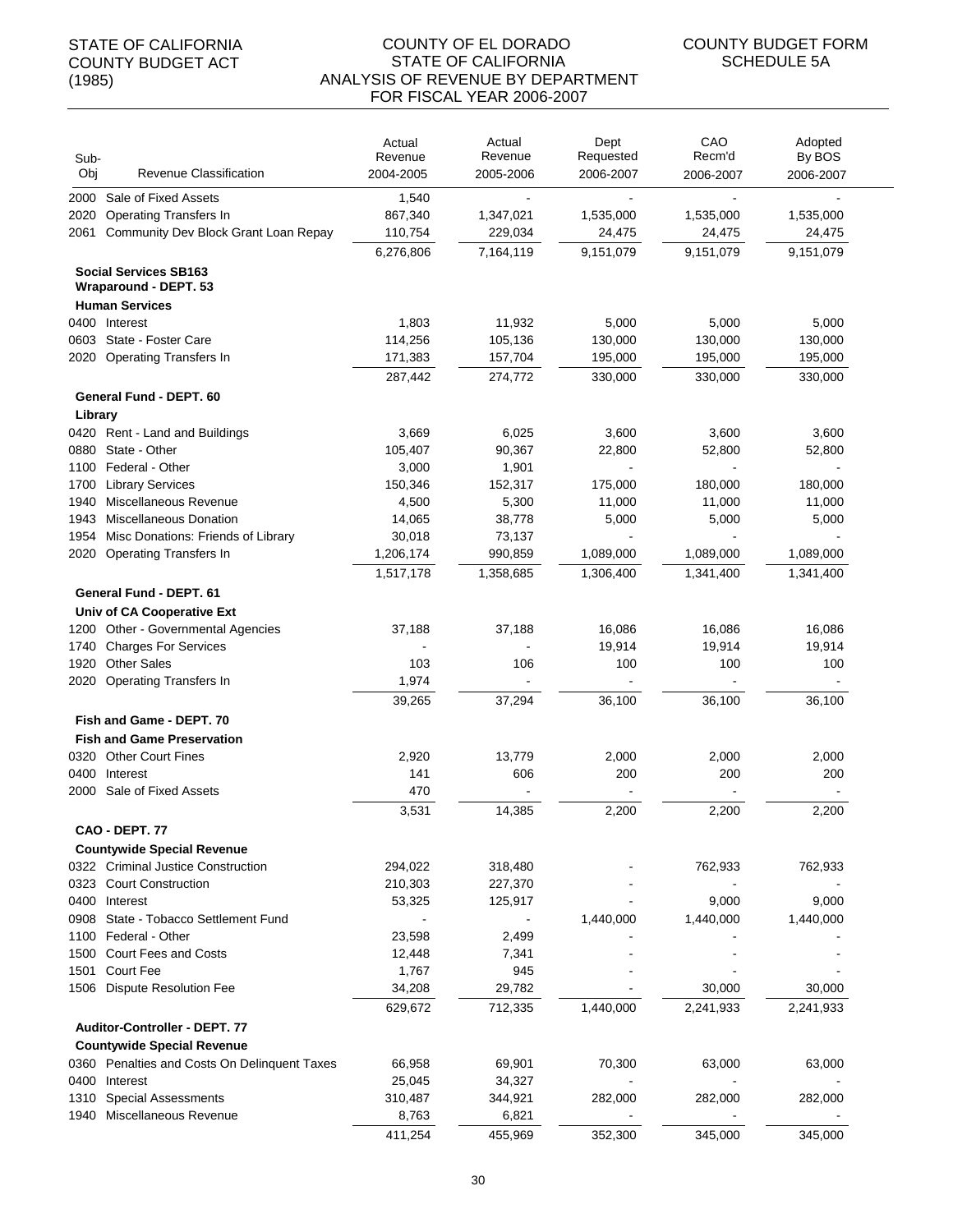#### COUNTY OF EL DORADO STATE OF CALIFORNIA ANALYSIS OF REVENUE BY DEPARTMENT FOR FISCAL YEAR 2006-2007

| Sub-<br>Obj  | Revenue Classification                               | Actual<br>Revenue<br>2004-2005 | Actual<br>Revenue<br>2005-2006 | Dept<br>Requested<br>2006-2007 | CAO<br>Recm'd<br>2006-2007 | Adopted<br>By BOS<br>2006-2007 |
|--------------|------------------------------------------------------|--------------------------------|--------------------------------|--------------------------------|----------------------------|--------------------------------|
|              | <b>Treasurer Tax Collector - DEPT. 77</b>            |                                |                                |                                |                            |                                |
|              | <b>Countywide Special Revenue</b>                    |                                |                                |                                |                            |                                |
| 0171         | Hotel and Motel Occupancy Tax                        | $-3,154$                       |                                |                                |                            |                                |
| 0400         | Interest                                             | 9,021                          | 15,288                         |                                |                            |                                |
| 1940         | Miscellaneous Revenue                                | 3,007                          | 3,233                          |                                |                            |                                |
| 2020         | <b>Operating Transfers In</b>                        | 3,561                          | 4,275                          | 4,000                          | 4,000                      | 4,000                          |
|              |                                                      | 12,435                         | 22,796                         | 4,000                          | 4,000                      | 4,000                          |
|              | Assessor - DEPT. 77                                  |                                |                                |                                |                            |                                |
|              | <b>Countywide Special Revenue</b>                    |                                |                                |                                |                            |                                |
|              | 0400 Interest                                        | 5,786                          | 10,229                         |                                |                            |                                |
| 0907         | State - AB719 Assessor Prop Tax Adm.                 | 302,795                        | 302,795                        |                                |                            |                                |
|              | 1740 Charges For Services                            | 16,680                         | 20,288                         | 5,000                          | 5,000                      | 5,000                          |
|              |                                                      | 325,261                        | 333,311                        | 5,000                          | 5,000                      | 5,000                          |
|              | <b>General Services - DEPT. 77</b>                   |                                |                                |                                |                            |                                |
|              | <b>Countywide Special Revenue</b>                    |                                |                                |                                |                            |                                |
|              | 0264 River Use Permit                                | 150,100                        | 152.556                        | 174,664                        | 174,664                    | 174,664                        |
| 0400         | Interest                                             | 8,951                          | 47,737                         |                                |                            |                                |
| 0420         | Rent - Land and Buildings                            |                                | 14,318                         | 17,000                         | 17,000                     | 17,000                         |
| 1405         | Quimby Fee                                           | 150                            |                                |                                |                            |                                |
| 1720         | Park and Recreation Fees                             | 45,686                         | 32,709                         | 78,845                         | 78,845                     | 78,845                         |
| 1940         | Miscellaneous Revenue                                | 28,221                         |                                |                                |                            |                                |
| 1943         | <b>Miscellaneous Donation</b>                        | 1,798                          | 2,084                          |                                |                            |                                |
| 2020         | <b>Operating Transfers In</b>                        | $\sim$                         | 926,264                        |                                |                            |                                |
|              |                                                      | 234,905                        | 1,175,668                      | 270,509                        | 270,509                    | 270,509                        |
|              | <b>District Attorney - DEPT. 77</b>                  |                                |                                |                                |                            |                                |
|              | <b>Countywide Special Revenue</b>                    |                                |                                |                                |                            |                                |
|              | 0343 Consumer Fraud                                  | 5,000                          |                                |                                |                            |                                |
| 0346         | <b>Asset Forfeiture - State</b>                      |                                | 775                            |                                |                            |                                |
| 0400         | Interest                                             | 2,730                          | 10,402                         |                                |                            |                                |
| 0885         | State - Auto Insurance Fraud                         | 26,428                         | 20,935                         | 46,220                         | 46,220                     | 46,220                         |
| 0886         | State - Workers' Compensation Fraud                  | 23,435                         | 44,342                         | 33,460                         | 33,460                     | 33,460                         |
| 1600<br>1940 | <b>Recording Fees</b><br>Miscellaneous Revenue       | 106,322<br>785                 | 103,733                        | 64,000                         | 64,000                     | 64,000                         |
|              |                                                      |                                |                                |                                |                            |                                |
|              |                                                      | 164,700                        | 180,187                        | 143,680                        | 143,680                    | 143,680                        |
|              | Sheriff - DEPT. 77                                   |                                |                                |                                |                            |                                |
|              | <b>Countywide Special Revenue</b>                    |                                |                                |                                |                            |                                |
|              | 0320 Other Court Fines<br>Asset Forfeiture - Federal | 14,180                         | 15,980<br>106,101              | 16,500                         | 16,500                     | 16,500                         |
| 0347<br>0400 | Interest                                             | 39,497<br>19,232               | 35,075                         | 225                            | 225                        | 225                            |
| 0880         | State - Other                                        | 187,015                        | 140,755                        | 169,430                        | 169,430                    | 169,430                        |
| 1100         | Federal - Other                                      | 2,560                          | 33,479                         |                                |                            |                                |
| 1409         | Subdiv Tentative / Final Map Plan Check              |                                | 150                            |                                |                            |                                |
| 1490         | <b>Civil Process Services</b>                        | 8,045                          | 17,580                         | 1,000                          | 1,000                      | 1,000                          |
|              | 1940 Miscellaneous Revenue                           | 1,465                          | 1,012                          |                                |                            |                                |
|              |                                                      | 271,992                        | 350,133                        | 187,155                        | 187,155                    | 187,155                        |
|              | Probation - DEPT. 77                                 |                                |                                |                                |                            |                                |
|              | <b>Countywide Special Revenue</b>                    |                                |                                |                                |                            |                                |
|              | 0320 Other Court Fines                               |                                | 16,748                         |                                |                            |                                |
| 0400         | Interest                                             | 4,384                          | 9,714                          |                                |                            |                                |
| 0600         | State - Public Assistance Programs                   | 415,389                        | 146,667                        |                                |                            |                                |
| 1000         | Federal - Public Assistance Admin.                   | 367,149                        | 425,171                        | 241,000                        | 241,000                    | 241,000                        |
| 1020         | Federal - Public Assistance Programs                 | 108,258                        | 50                             |                                |                            |                                |
| 1940         | Miscellaneous Revenue                                | 1,601                          | 683                            |                                |                            |                                |
|              |                                                      | 896,781                        | 599,032                        | 241,000                        | 241,000                    | 241,000                        |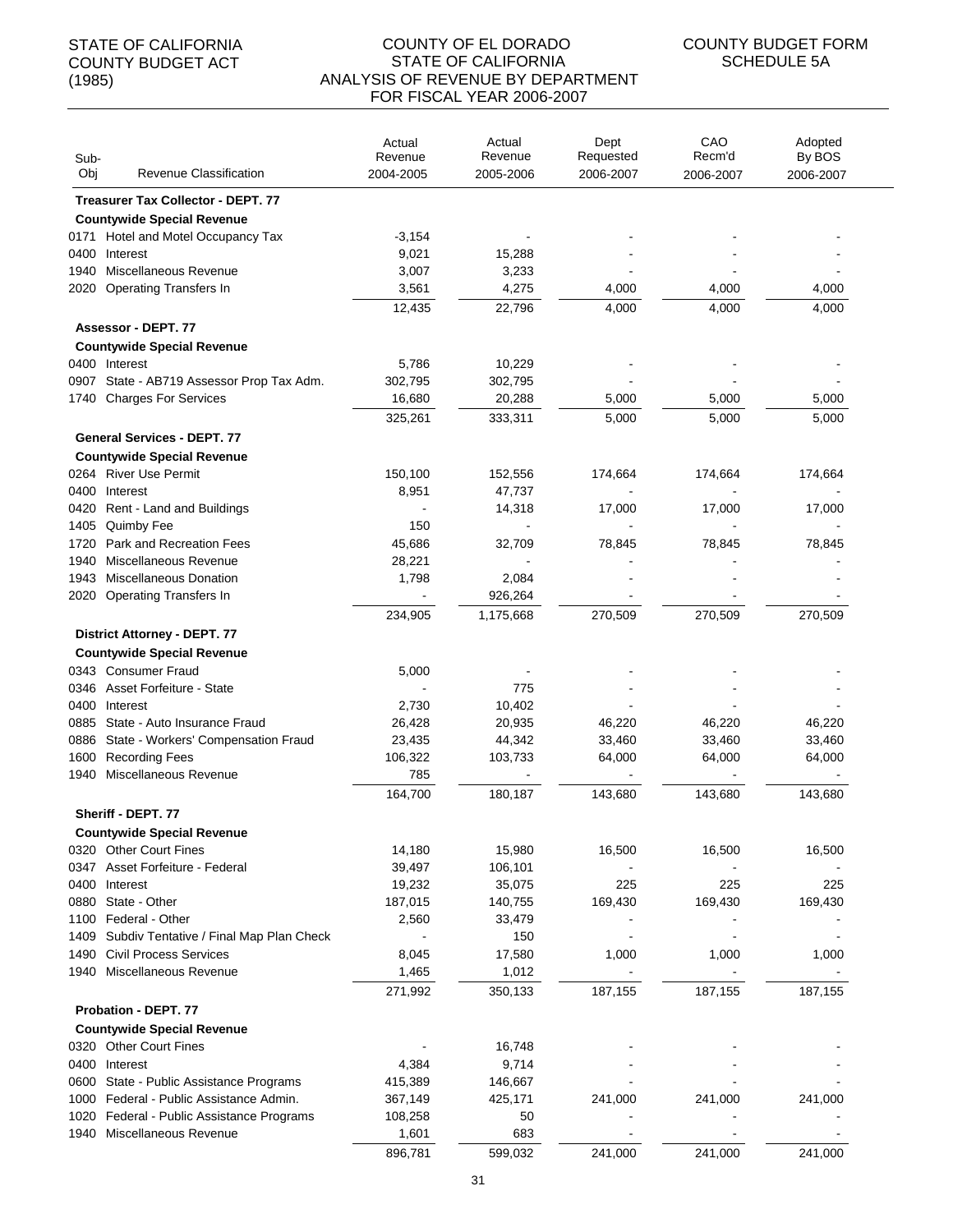| Sub-         |                                                                      | Actual<br>Revenue        | Actual<br>Revenue       | Dept<br>Requested      | CAO<br>Recm'd          | Adopted<br>By BOS      |
|--------------|----------------------------------------------------------------------|--------------------------|-------------------------|------------------------|------------------------|------------------------|
| Obj          | Revenue Classification                                               | 2004-2005                | 2005-2006               | 2006-2007              | 2006-2007              | 2006-2007              |
|              | Agriculture - DEPT. 77                                               |                          |                         |                        |                        |                        |
|              | <b>Countywide Special Revenue</b>                                    |                          |                         |                        |                        |                        |
|              | 0400 Interest                                                        | 692                      | 1,473                   |                        |                        |                        |
|              |                                                                      | 692                      | 1,473                   | 0                      | 0                      | 0                      |
|              | Building - DEPT. 77                                                  |                          |                         |                        |                        |                        |
|              | <b>Countywide Special Revenue</b>                                    |                          |                         |                        |                        |                        |
|              | 0220 Construction Permits                                            | 141,398                  | -144,246                | 100,000                | 100,000                | 100,000                |
| 0400         | Interest                                                             | 185                      | 349                     |                        |                        |                        |
| 0880         | State - Other                                                        | 171,855                  | 4,893                   | 52,490                 | 52,490                 | 52,490                 |
| 1415         | <b>Ecological Preserve Fee</b>                                       |                          | 386                     |                        |                        |                        |
| 1740<br>1744 | <b>Charges For Services</b><br>Miscellaneous Inspections Or Services | 18,745                   | 5,000                   |                        | 496,728                | 496,728                |
| 1768         | Tahoe Regional Planning Agency (TRPA)                                | 37,780                   | 17,034                  |                        |                        |                        |
| 1800         | Interfund Revenue                                                    |                          | 2,370                   |                        |                        |                        |
| 1940         | Miscellaneous Revenue                                                | 207,127                  | 135,257                 |                        |                        |                        |
| 2020         | <b>Operating Transfers In</b>                                        | 13,757                   | $-13,757$               |                        |                        |                        |
|              |                                                                      | 590,847                  | 7,286                   | 152,490                | 649,218                | 649,218                |
|              | Recorder - DEPT. 77                                                  |                          |                         |                        |                        |                        |
|              | <b>Countywide Special Revenue</b>                                    |                          |                         |                        |                        |                        |
|              | 0262 Notary Confidential Marriage License                            | 2,800                    | 2,625                   | 1,500                  | 1,500                  | 1,500                  |
| 0400         | Interest                                                             | 32,726                   | 58,132                  |                        |                        |                        |
| 1601         | <b>Computer Recording Fee</b>                                        | 572,595                  | 501,202                 | 306,510                | 306,510                | 306,510                |
| 1602         | Micrographics                                                        | 118,816                  | 109,707                 | 86,000                 | 86,000                 | 86,000                 |
|              | 1603 Vital Health Statistic Fee                                      | 21,668                   | 21,627                  | 30,000                 | 30,000                 | 30,000                 |
|              |                                                                      | 748,604                  | 693,293                 | 424,010                | 424,010                | 424,010                |
|              | Planning - DEPT. 77                                                  |                          |                         |                        |                        |                        |
|              | <b>Countywide Special Revenue</b>                                    |                          |                         |                        |                        |                        |
|              | 0240 Zoning Permits Administration                                   |                          | 122,700                 |                        | 882,850                | 882,850                |
| 0400         | Interest                                                             | 6,742                    | 26,357                  | 19,000                 | 19,000                 | 19,000                 |
| 1409         | Subdiv Tentative / Final Map Plan Check                              |                          | 104,522                 | $\blacksquare$         | 755,216                | 755,216                |
|              | 1415 Ecological Preserve Fee                                         | 891,746                  | 585,479                 | 531,000                | 531,000                | 531,000                |
|              | 1741 Special Project Staff Hours                                     |                          | 6,000                   |                        |                        |                        |
|              |                                                                      | 898,487                  | 845,058                 | 550,000                | 2,188,066              | 2,188,066              |
|              | Department of Transportation -                                       |                          |                         |                        |                        |                        |
|              | <b>DEPT. 77</b>                                                      |                          |                         |                        |                        |                        |
|              | <b>Countywide Special Revenue</b>                                    |                          |                         |                        |                        |                        |
|              | 0161 Trans Tax - Transportation Dev Act (TDA)                        | 299,447                  | 329,632                 | 617,118                | 617,118                | 617,118                |
| 0230         | Road Privileges and Permits                                          | 19,862                   | $-2,430$                | 27,000                 | 27,000                 | 27,000                 |
| 0250         | Franchise - Public Utility                                           |                          | 933,123                 | 970,260                | 970,260                | 970,260                |
| 0400         | Interest                                                             | 1,384,436                | 3,232,270               |                        |                        |                        |
| 0780         | State - Disaster Relief                                              |                          | 393,675                 |                        |                        |                        |
| 1060         | Federal - Emerg Mngt Agency (FEMA)                                   |                          | 1,552,308               |                        |                        |                        |
| 1404         | Specific Plan Project Fee                                            |                          | 22,543                  | 50,000                 | 50,000                 | 50,000                 |
| 1412         | Development Projects (T&M)                                           | 1,278,970                | $-326,304$<br>5,674,525 | 2,054,200<br>2,000,000 | 2,054,200<br>2,000,000 | 2,054,200              |
| 1440<br>1470 | Road Impact Fee<br>TIM: Traffic Impact Mitigation                    | 11,347,647<br>14,617,158 | 14,542,530              | 9,620,436              | 9,620,436              | 2,000,000<br>9,620,436 |
| 1744         | Miscellaneous Inspections Or Services                                |                          | 57,516                  |                        |                        |                        |
| 1745         | <b>Public Utility Inspections</b>                                    | 17,164                   | $-25,807$               | 22,957                 | 22,957                 | 22,957                 |
|              | 1763 Capital Improvement Project                                     | 92,492                   |                         |                        |                        |                        |
|              |                                                                      | 29,057,176               | 26,383,580              | 15,361,971             | 15,361,971             | 15,361,971             |
|              | Public Health - DEPT. 77                                             |                          |                         |                        |                        |                        |
|              | <b>Countywide Special Revenue</b>                                    |                          |                         |                        |                        |                        |
| 0261         | Marriage License                                                     | 127,407                  | 121,848                 | 130,000                | 130,000                | 130,000                |
|              | 0320 Other Court Fines                                               | 78,389                   | 107,906                 | 76,980                 | 76,980                 | 76,980                 |
|              |                                                                      |                          |                         |                        |                        |                        |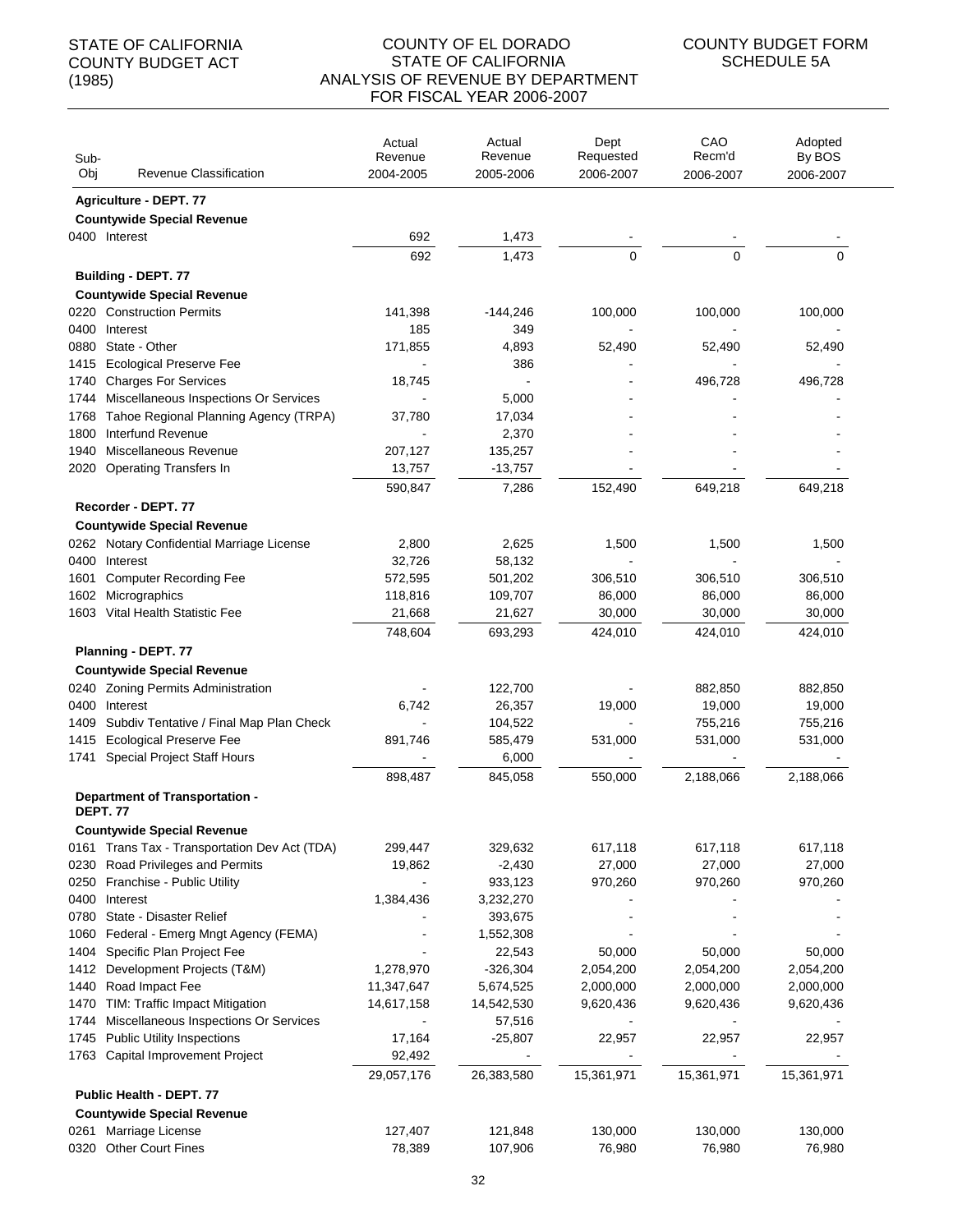| Sub-<br>Obj | Revenue Classification                                       | Actual<br>Revenue<br>2004-2005 | Actual<br>Revenue<br>2005-2006 | Dept<br>Requested<br>2006-2007 | CAO<br>Recm'd<br>2006-2007 | Adopted<br>By BOS<br>2006-2007 |
|-------------|--------------------------------------------------------------|--------------------------------|--------------------------------|--------------------------------|----------------------------|--------------------------------|
|             | 0324 Emergency Med Serv (EMS) - County                       |                                | 72,544                         | 28,953                         | 28,952                     | 28,952                         |
| 0325        | Emergency Med Serv (EMS) - Admin                             |                                | 30,460                         | 18,923                         | 18,923                     | 18,923                         |
| 0326        | Emergency Med Serv (EMS) - Physicial                         |                                | 158,274                        | 98,780                         | 98,780                     | 98,780                         |
| 0327        | Emergency Med Serv (EMS) - Hospital                          |                                | 58,760                         | 42,560                         | 42,560                     | 42,560                         |
| 0400        | Interest                                                     | 29,598                         | 69,451                         |                                |                            |                                |
| 0691        | State - Substance Abuse/Crime Prevention                     | 571,289                        | 563,629                        | 571,313                        | 571,313                    | 571,313                        |
| 0880        | State - Other                                                | 1,198                          |                                |                                |                            |                                |
| 0894        | State - Ab75 Other Health Services                           | 150,000                        | 150,000                        |                                |                            |                                |
| 0895        | State - Ab75 Tobacco                                         |                                |                                | 150,000                        | 150,000                    | 150,000                        |
| 1100        | Federal - Other                                              |                                | 29,208                         | 255,000                        | 255,000                    | 255,000                        |
| 1101        | <b>Federal - Block Grant Revenues</b>                        | 453,295                        | 311,728                        |                                |                            |                                |
|             | 1107 Federal - Medi Cal                                      | 250,988                        | 410,579                        | 200,000                        | 200,000                    | 200,000                        |
|             | 1470 TIM: Traffic Impact Mitigation                          |                                | 100                            |                                |                            |                                |
| 1603        | Vital Health Statistic Fee                                   | 950                            | 2,290                          |                                |                            |                                |
| 1740        | <b>Charges For Services</b>                                  | 40,545                         | 11,093                         | 11,900                         | 11,900                     | 11,900                         |
| 1920        | <b>Other Sales</b>                                           | 417                            |                                |                                |                            |                                |
| 1940        | Miscellaneous Revenue                                        | 13,298                         | 21,430                         | 10,465                         | 10,465                     | 10,465                         |
|             |                                                              | 1,717,374                      | 2,119,299                      | 1,594,874                      | 1,594,873                  | 1,594,873                      |
|             | <b>Environmental Management -</b><br><b>DEPT.77</b>          |                                |                                |                                |                            |                                |
|             | <b>Countywide Special Revenue</b>                            |                                |                                |                                |                            |                                |
|             | 0400 Interest                                                | 1,085                          | 464                            |                                |                            |                                |
|             | 0880 State - Other                                           | 5,760                          |                                |                                |                            |                                |
|             |                                                              | 6,845                          | 464                            | $\Omega$                       | $\Omega$                   | $\Omega$                       |
|             | <b>Veterans' Services - DEPT. 77</b>                         |                                |                                |                                |                            |                                |
|             | <b>Countywide Special Revenue</b>                            |                                |                                |                                |                            |                                |
|             | 0400 Interest                                                | 541                            | 1,582                          |                                |                            |                                |
| 1940        | Miscellaneous Revenue                                        | 9,421                          | 9,469                          |                                |                            |                                |
|             | 1943 Miscellaneous Donation                                  | 5,000                          |                                |                                |                            |                                |
|             |                                                              | 14,962                         | 11,051                         | $\Omega$                       | $\Omega$                   | 0                              |
|             | Human Services - DEPT. 77                                    |                                |                                |                                |                            |                                |
|             |                                                              |                                |                                |                                |                            |                                |
|             | <b>Countywide Special Revenue</b>                            |                                |                                |                                |                            |                                |
|             | 0400 Interest                                                | 1,623                          | 3,535                          |                                |                            |                                |
| 0880        | State - Other                                                | 1,826                          | 1,816                          |                                |                            |                                |
|             | 1600 Recording Fees                                          | 16,569                         | 17,514                         | 15,000<br>5,000                | 15,000<br>5,000            | 15,000<br>5,000                |
|             | 1603 Vital Health Statistic Fee<br>1740 Charges For Services | 5,161                          | 4,526<br>225                   |                                |                            |                                |
| 1940        | Miscellaneous Revenue                                        | 255                            | 260                            |                                |                            |                                |
| 1943        | <b>Miscellaneous Donation</b>                                | 581                            | 740                            | 465                            | 465                        | 465                            |
|             | 2020 Operating Transfers In                                  |                                | 25,000                         | 25,000                         | 25,000                     | 25,000                         |
|             |                                                              | 26,016                         | 53,616                         | 45,465                         | 45,465                     | 45,465                         |
|             |                                                              |                                |                                |                                |                            |                                |
|             | Library - DEPT. 77                                           |                                |                                |                                |                            |                                |
|             | <b>Countywide Special Revenue</b>                            |                                |                                |                                |                            |                                |
|             | 0400 Interest                                                | 1,148                          | 1,010                          |                                |                            |                                |
|             | 1740 Charges For Services                                    | 230                            |                                |                                |                            |                                |
|             | 1940 Miscellaneous Revenue                                   | 8,415                          | 10,384                         |                                |                            |                                |
|             |                                                              | 9,793                          | 11,394                         | $\mathbf 0$                    | $\mathbf 0$                | $\mathbf 0$                    |
|             | UCCE - DEPT. 77                                              |                                |                                |                                |                            |                                |
|             | <b>Countywide Special Revenue</b>                            |                                |                                |                                |                            |                                |
|             | 0400 Interest                                                | 28                             | 42                             |                                |                            |                                |
|             |                                                              | 28                             | 42                             | $\pmb{0}$                      | 0                          | $\mathbf 0$                    |
|             | Health and Welfare - DEPT. 77                                |                                |                                |                                |                            |                                |
|             | <b>Countywide Special Revenue</b>                            |                                |                                |                                |                            |                                |
|             | 0400 Interest                                                | 103,905                        | 266,892                        | 33,067                         | 73,067                     | 73,067                         |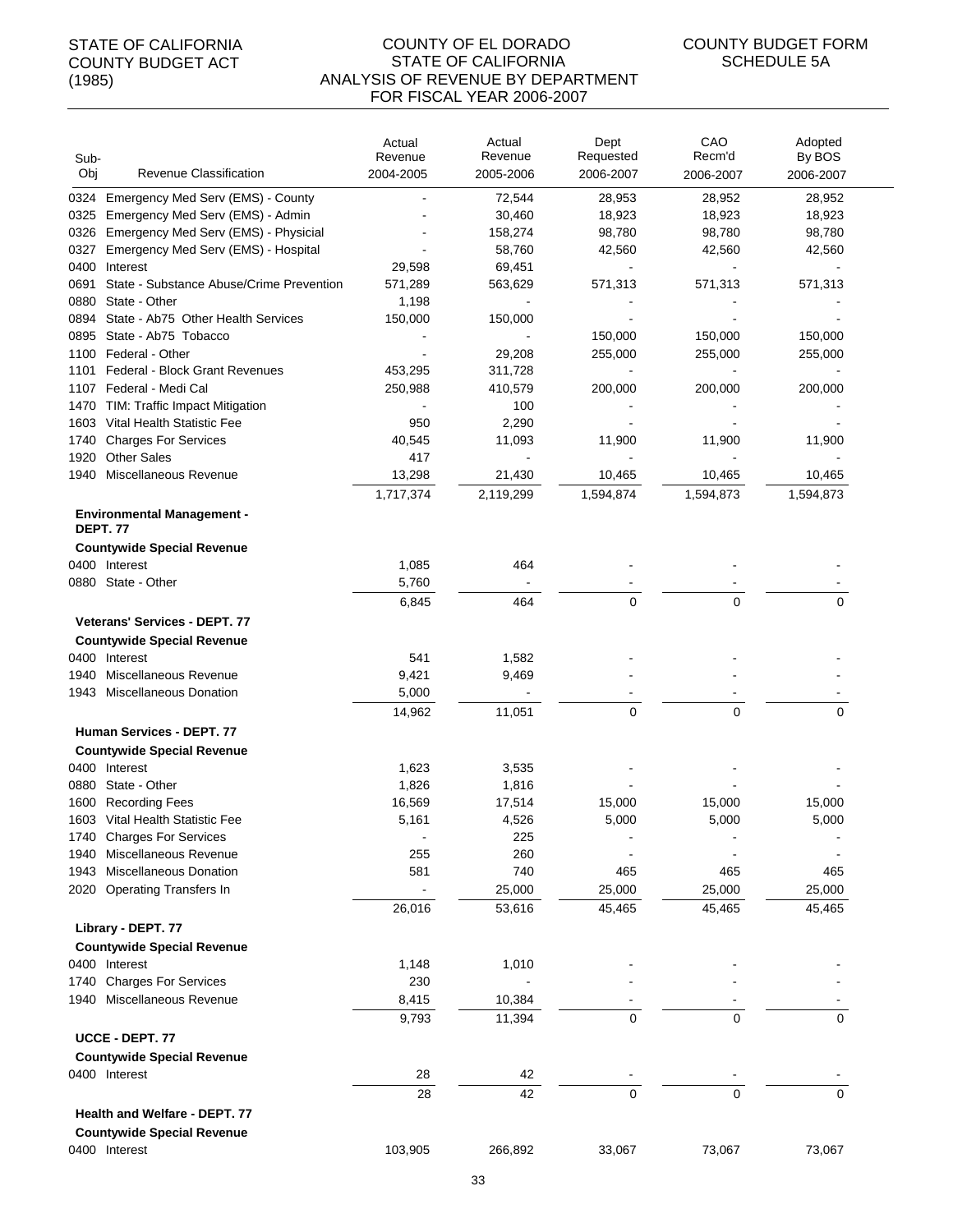| Sub- |                                                         | Actual<br>Revenue | Actual<br>Revenue | Dept<br>Requested | CAO<br>Recm'd | Adopted<br>By BOS |
|------|---------------------------------------------------------|-------------------|-------------------|-------------------|---------------|-------------------|
| Obj  | Revenue Classification                                  | 2004-2005         | 2005-2006         | 2006-2007         | 2006-2007     | 2006-2007         |
|      | 0606 State - Sales Tax Realignment                      | 4,539,001         | 4,653,651         | 4,656,000         | 4,656,000     | 4,656,000         |
| 0661 | State - Sales Tax Realignment MentHlth                  | 2,846,051         | 2,669,334         |                   | 2,660,824     | 2,660,824         |
| 0686 | State - Sales Tax Realignment Health                    | 2,058,482         | 2,058,400         | 1,869,139         | 1,869,139     | 1,869,139         |
| 2020 | <b>Operating Transfers In</b>                           | 720,702           | 720,702           | 704,192           | 720,702       | 720,702           |
| 2021 | Operating Transfers In: Veh Lic Fee                     | 4,659,685         | 4,735,725         | 6,549,000         | 7,715,131     | 7,715,131         |
|      |                                                         | 14,927,825        | 15,104,704        | 13,811,398        | 17,694,863    | 17,694,863        |
|      | <b>Supplemental Law Enforcement -</b><br><b>DEPT.77</b> |                   |                   |                   |               |                   |
|      | <b>Countywide Special Revenue</b>                       |                   |                   |                   |               |                   |
|      | 0400 Interest                                           | 16,220            | 21,679            | 9,000             | 9,000         | 9,000             |
| 0880 | State - Other                                           |                   | 585,590           | 463,933           | 463,933       | 463,933           |
| 0884 | State - Suppl Law Enforce Serv (SLESF)                  | 293,246           | 297,753           |                   |               |                   |
|      |                                                         | 309,466           | 905,022           | 472,933           | 472,933       | 472,933           |
|      | <b>Child Support Services - DEPT. 77</b>                |                   |                   |                   |               |                   |
|      | <b>Countywide Special Revenue</b>                       |                   |                   |                   |               |                   |
|      | 0400 Interest                                           | 1,827             | 3,890             |                   |               |                   |
| 0887 | State - Child Support Incentives                        | 1,265,557         | 1,266,304         | 1,714,785         | 1,714,785     | 1,714,785         |
| 1102 | Federal - Child Support Incentives                      | 310,488           | 310,944           |                   |               |                   |
| 1103 | Federal - Child Support 356 66%                         | 2,826,964         | 3,067,930         | 3,328,701         | 3,328,701     | 3,328,701         |
|      | 1105 Federal - A87 Child Support 356                    | 239,912           |                   |                   |               |                   |
|      |                                                         | 4,644,748         | 4,649,068         | 5,043,486         | 5,043,486     | 5,043,486         |
|      | <b>General Fund - DEPT. 79</b>                          |                   |                   |                   |               |                   |
|      | <b>Child Support Services</b>                           |                   |                   |                   |               |                   |
|      | 0400 Interest                                           | 15,568            | 17,302            | 15,000            | 15,000        | 15,000            |
| 0880 | State - Other                                           | 73,846            | 84,656            | 96,790            | 96,790        | 96,790            |
| 0887 | State - Child Support Incentives                        | 17,299            |                   |                   |               |                   |
| 1103 | Federal - Child Support 356 66%                         | 16,398            |                   |                   |               |                   |
| 1200 | Other - Governmental Agencies                           | 7,834             | 5,882             |                   |               |                   |
| 2020 | <b>Operating Transfers In</b>                           | 4,527,198         | 4,645,178         | 5,043,486         | 5,043,486     | 5,043,486         |
|      |                                                         | 4,658,143         | 4,753,017         | 5,155,276         | 5,155,276     | 5,155,276         |
|      | <b>Grand Totals</b>                                     | 304,951,631       | 339,362,327       | 388,213,409       | 401,409,838   | 401,409,838       |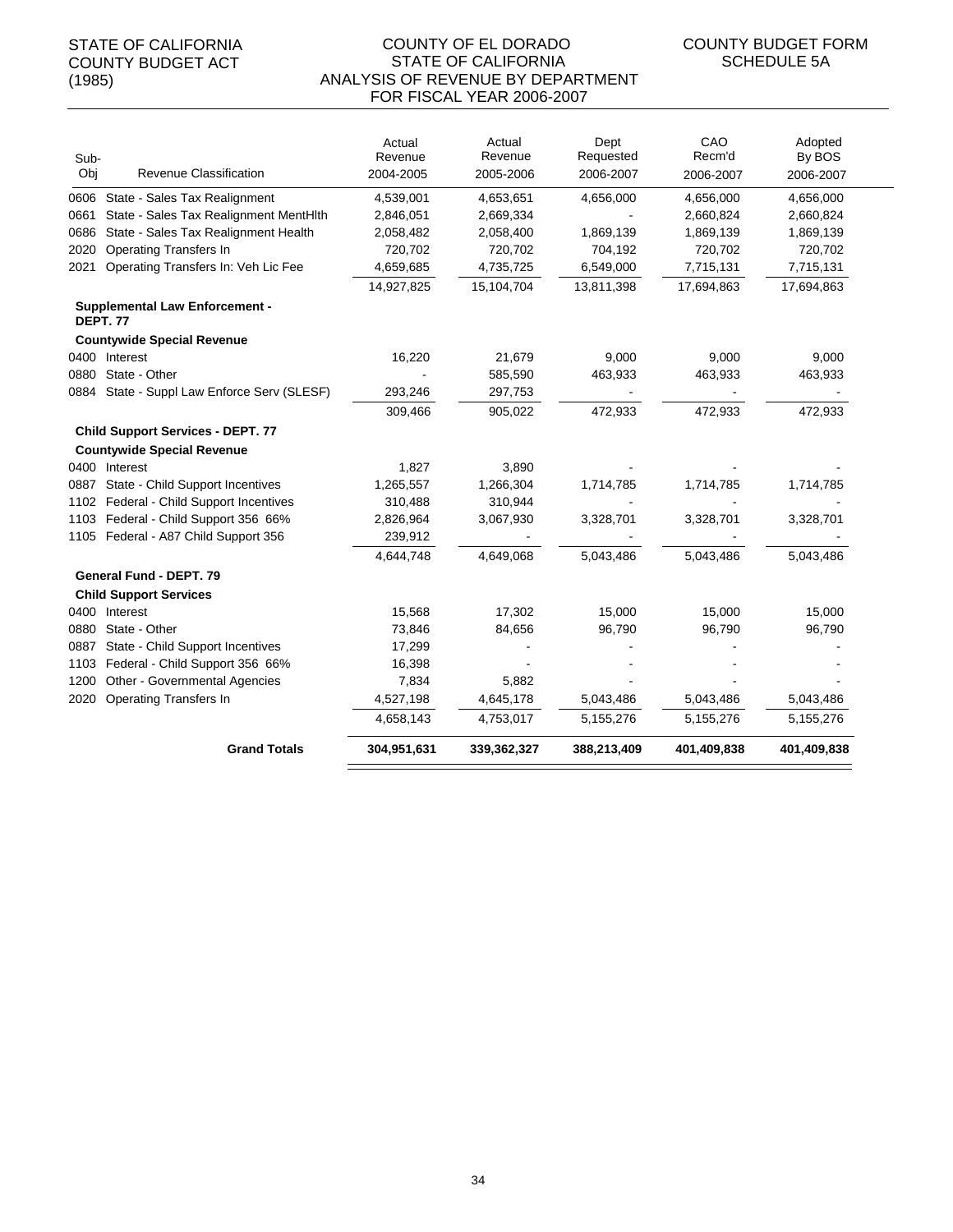## **COUNTY BUDGET ACT COUNTY OF EL DORADO (1985) STATE OF CALIFORNIA ANALYSIS OF CURRENT PROPERTY TAXES AND ASSESSED VALUATION FOR FISCAL YEAR 2006-2007**

**COUNTY-WIDE TAX BASE**

**STATE CONTROLLER COUNTY BUDGET FORMSCHEDULE 6** 

|                                | <b>FUR FISUAL TEAR 2000-2007</b><br><b>CURRENT SECURED PROPERTY TAXES</b><br><b>Voter Approved Debt</b><br>Total<br>from<br>Rate<br>County-wide<br>Secured<br>Amount<br><b>Tax Rate</b><br>(5)<br>(3)<br>(4)<br>(2)<br>47,730,000<br>1,099,652<br>4,210,016 |  |  |            | <b>CURRENT UNSECURED PROPERTY TAXES</b> |      |        |                  |  |
|--------------------------------|-------------------------------------------------------------------------------------------------------------------------------------------------------------------------------------------------------------------------------------------------------------|--|--|------------|-----------------------------------------|------|--------|------------------|--|
|                                |                                                                                                                                                                                                                                                             |  |  |            |                                         |      |        |                  |  |
|                                | Apportionment                                                                                                                                                                                                                                               |  |  |            | Apportionment<br>from                   |      |        | <b>Total</b>     |  |
|                                |                                                                                                                                                                                                                                                             |  |  |            | County-wide<br><b>Tax Rate</b>          | Rate | Amount | <b>Unsecured</b> |  |
| (1)                            |                                                                                                                                                                                                                                                             |  |  |            | (6)                                     | (7)  | (8)    | (9)              |  |
| General                        |                                                                                                                                                                                                                                                             |  |  | 47,730,000 | 1,039,093                               |      |        | 1,039,093        |  |
| <b>Accum. Capital Outlay</b>   |                                                                                                                                                                                                                                                             |  |  | 1,099,652  | 22,585                                  |      |        | 22,585           |  |
| <b>County Road District Ft</b> |                                                                                                                                                                                                                                                             |  |  | 4,210,016  | 84,370                                  |      |        | 84,370           |  |
| <b>TOTAL</b>                   | 53,039,668                                                                                                                                                                                                                                                  |  |  | 53,039,668 | 1,146,048                               |      |        | 1,146,048        |  |

| న్ల                                                        | Locally<br>Assessed        | <b>State</b><br>Assessed | <b>Total</b><br><b>Secured</b> | <b>Unsecured</b><br>Roll | <b>Total</b><br>Secured &<br><b>Unsecured</b> |
|------------------------------------------------------------|----------------------------|--------------------------|--------------------------------|--------------------------|-----------------------------------------------|
|                                                            | (11)                       | (12)                     | (13)                           | (14)                     | (15)                                          |
| Land                                                       | 8,257,067,857              | 7,383,516                | 8,264,451,373                  | 14,868,447               | 8,279,319,820                                 |
| <b>Improvements</b>                                        | 16,200,932,449             | 171,135,610              | 16,372,068,059                 | 137,002,551              | 16,509,070,610                                |
| <b>Personal Property</b>                                   | 229,441,827                | 42,932,252               | 272,374,079                    | 380,341,659              | 652,715,738                                   |
| <b>Total Assessed Valuation</b><br><b>Less Exemptions:</b> | 24,687,442,133             | 221,451,378              | 24,908,893,511                 | 532,212,657              | 25,441,106,168                                |
| <b>Homeowners</b><br><b>Others</b>                         | 271,488,935<br>367,714,363 |                          | 271,488,935<br>367,714,363     | 14,000<br>4,567,111      | 271,502,935<br>372,281,474                    |
| <b>Estimated Total Assessed Valuation</b>                  | 24,048,238,835             | 221,451,378              | 24,269,690,213                 | 527,631,546              | 24,797,321,759                                |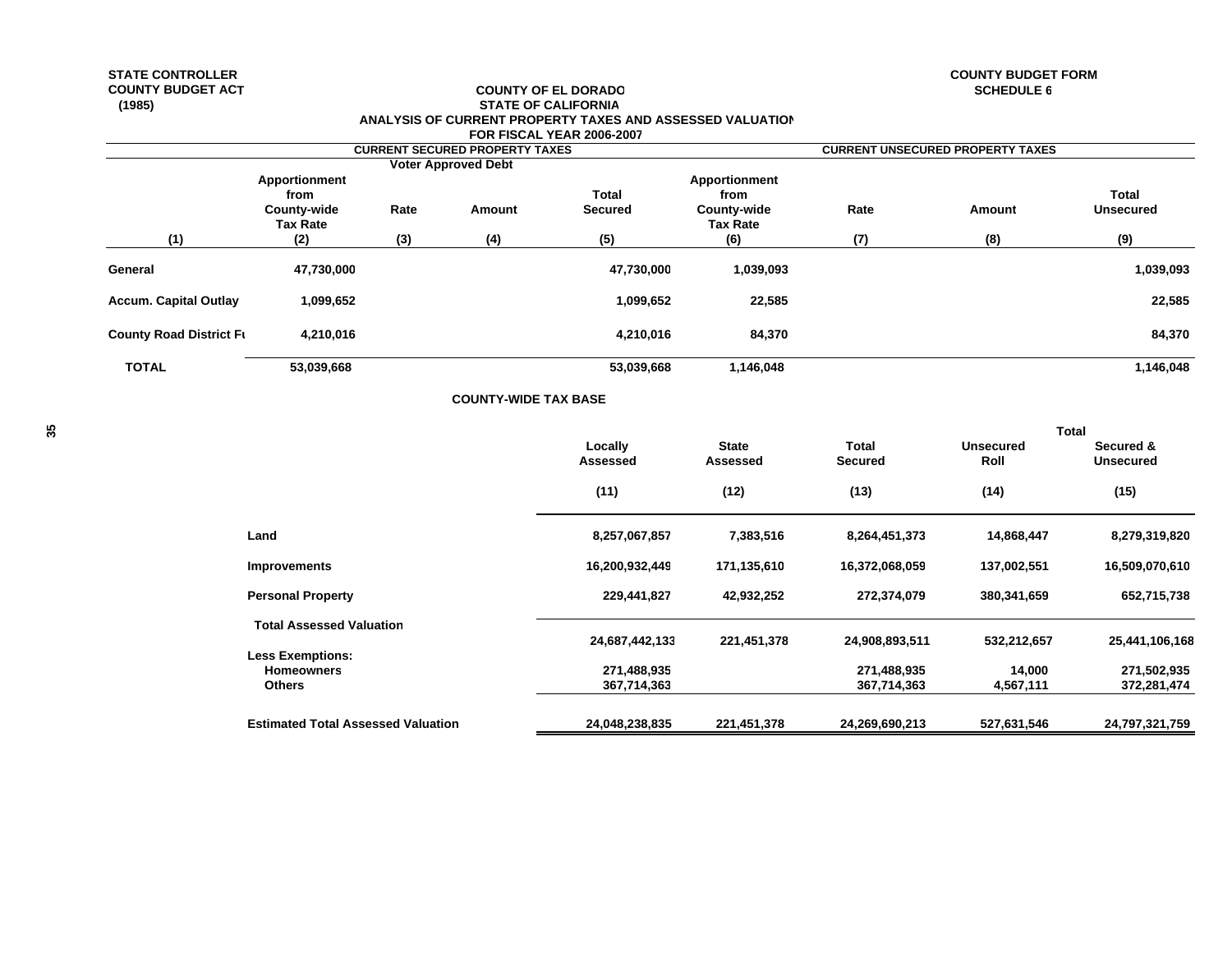#### STATE CONTROLLER **COUNTY COUNTY OF EL DORADO**<br>COUNTY BUDGET ACT COUNTY OF EL DORADO **COUNTY OF EL DORADO COUNTY BUDGET ACT** COUNTY OF EL DORADO<br>(1985) STATE OF CALIFORNIA **(1985) STATE OF CALIFORNIA SUMMARY OF COUNTY FINANCING REQUIREMENTS BY FUNCTION & FUND FOR FISCAL YEAR 2006-2007**

| <b>Analysis by Function:</b><br>(1)                                                                                                                                                                                                                                                                                                                                                                                                                                                                                                                                              | Actual<br><b>Expenditures</b><br>2004-2005<br>(2)                                                                                                                                                         | Actual<br><b>Expenditures</b><br>2005-2006<br>(3)                                                                                                                                                  | <b>Department</b><br><b>Requested</b><br>2006-2007<br>(4)                                                                                                                                                            | Adopted<br>by BOS<br>2006-2007<br>(5)                                                                                                                                                                                |
|----------------------------------------------------------------------------------------------------------------------------------------------------------------------------------------------------------------------------------------------------------------------------------------------------------------------------------------------------------------------------------------------------------------------------------------------------------------------------------------------------------------------------------------------------------------------------------|-----------------------------------------------------------------------------------------------------------------------------------------------------------------------------------------------------------|----------------------------------------------------------------------------------------------------------------------------------------------------------------------------------------------------|----------------------------------------------------------------------------------------------------------------------------------------------------------------------------------------------------------------------|----------------------------------------------------------------------------------------------------------------------------------------------------------------------------------------------------------------------|
| General                                                                                                                                                                                                                                                                                                                                                                                                                                                                                                                                                                          | 52,876,746                                                                                                                                                                                                | 59,463,121                                                                                                                                                                                         | 92,235,801                                                                                                                                                                                                           | 99,858,116                                                                                                                                                                                                           |
| <b>Public Protection</b>                                                                                                                                                                                                                                                                                                                                                                                                                                                                                                                                                         | 92,345,940                                                                                                                                                                                                | 105,196,138                                                                                                                                                                                        | 126,732,227                                                                                                                                                                                                          | 128,902,550                                                                                                                                                                                                          |
| <b>Public Ways &amp; Facilities</b>                                                                                                                                                                                                                                                                                                                                                                                                                                                                                                                                              | 53,841,255                                                                                                                                                                                                | 71,192,392                                                                                                                                                                                         | 127,225,018                                                                                                                                                                                                          | 127,728,178                                                                                                                                                                                                          |
| <b>Health &amp; Sanitation</b>                                                                                                                                                                                                                                                                                                                                                                                                                                                                                                                                                   | 38,408,502                                                                                                                                                                                                | 48,406,716                                                                                                                                                                                         | 53,484,997                                                                                                                                                                                                           | 59,997,572                                                                                                                                                                                                           |
| <b>Public Assistance</b>                                                                                                                                                                                                                                                                                                                                                                                                                                                                                                                                                         | 41,333,047                                                                                                                                                                                                | 43,481,186                                                                                                                                                                                         | 48,782,267                                                                                                                                                                                                           | 48,863,962                                                                                                                                                                                                           |
| <b>Education</b>                                                                                                                                                                                                                                                                                                                                                                                                                                                                                                                                                                 | 2,520,142                                                                                                                                                                                                 | 2,869,097                                                                                                                                                                                          | 3,283,416                                                                                                                                                                                                            | 3,245,698                                                                                                                                                                                                            |
| <b>Recreation &amp; Cultural Services</b>                                                                                                                                                                                                                                                                                                                                                                                                                                                                                                                                        | 1,094,136                                                                                                                                                                                                 | 1,020,365                                                                                                                                                                                          | 1,640,865                                                                                                                                                                                                            | 1,834,164                                                                                                                                                                                                            |
| <b>Total Specific Financing Uses</b>                                                                                                                                                                                                                                                                                                                                                                                                                                                                                                                                             | 282,419,768                                                                                                                                                                                               | 331,629,016                                                                                                                                                                                        | 453,384,590                                                                                                                                                                                                          | 470,430,240                                                                                                                                                                                                          |
| <b>Appropriations for Contingencies</b>                                                                                                                                                                                                                                                                                                                                                                                                                                                                                                                                          | 0                                                                                                                                                                                                         | 0                                                                                                                                                                                                  | 6,447,273                                                                                                                                                                                                            | 6,319,708                                                                                                                                                                                                            |
| <b>Provisions for RESERVES/DESIGNATIONS</b>                                                                                                                                                                                                                                                                                                                                                                                                                                                                                                                                      | 961,843                                                                                                                                                                                                   | 4,823,990                                                                                                                                                                                          | 330,689                                                                                                                                                                                                              | 317,474                                                                                                                                                                                                              |
| <b>TOTAL FINANCING REQUIREMENTS</b>                                                                                                                                                                                                                                                                                                                                                                                                                                                                                                                                              | 283,381,611                                                                                                                                                                                               | 336,453,006                                                                                                                                                                                        | 460,162,552                                                                                                                                                                                                          | 477,067,422                                                                                                                                                                                                          |
| <b>SUMMARIZATION BY FUND:</b>                                                                                                                                                                                                                                                                                                                                                                                                                                                                                                                                                    |                                                                                                                                                                                                           |                                                                                                                                                                                                    |                                                                                                                                                                                                                      |                                                                                                                                                                                                                      |
| General<br><b>Erosion Control</b><br>Dept. of Transportation<br><b>County Road District Fund</b><br><b>Special Aviation</b><br><b>Fish and Game</b><br><b>Community Services</b><br><b>Public Health Department</b><br><b>Mental Health Services</b><br><b>Social Services SB163 Wraparound</b><br><b>Planning: EIR Development Fees</b><br><b>Tobacco Settlement</b><br><b>Federal Forest Reserve</b><br><b>Community Enhancement</b><br><b>Jail Commissary</b><br><b>Placerville Union Cemetery</b><br><b>Countywide Special Revenue</b><br><b>Accumulative Capital Outlay</b> | 155,700,322<br>5,557,291<br>35,999,847<br>3,097,851<br>20,000<br>794<br>6,033,281<br>17,730,387<br>9,199,465<br>104,665<br>17,726<br>U<br>690,059<br>1,312,351<br>511,323<br>0<br>40,111,534<br>7,294,715 | 179,012,239<br>9,000,324<br>43,774,973<br>4,800,954<br>20,697<br>2,427<br>6,791,210<br>22,288,396<br>11,328,736<br>176,443<br>35,122<br>532,071<br>1,664,406<br>438,951<br>50,818,827<br>5,767,230 | 218,458,298<br>13,523,518<br>73,540,992<br>4,650,596<br>20,000<br>9,000<br>9,374,131<br>23,873,378<br>15,674,165<br>568,000<br>1,000,000<br>U<br>659,060<br>521,384<br>274,372<br>91,600<br>77,022,433<br>20,901,626 | 221,482,483<br>13,523,518<br>74,044,152<br>4,650,596<br>20,000<br>9,000<br>9,374,131<br>26,527,490<br>15,649,164<br>568,000<br>1,000,000<br>0<br>659,060<br>521,384<br>274,372<br>91,600<br>88,065,285<br>20,607,184 |
| <b>TOTAL FINANCING REQUIREMENTS</b>                                                                                                                                                                                                                                                                                                                                                                                                                                                                                                                                              | 283,381,611                                                                                                                                                                                               | 336,453,006                                                                                                                                                                                        | 460,162,552                                                                                                                                                                                                          | 477,067,422                                                                                                                                                                                                          |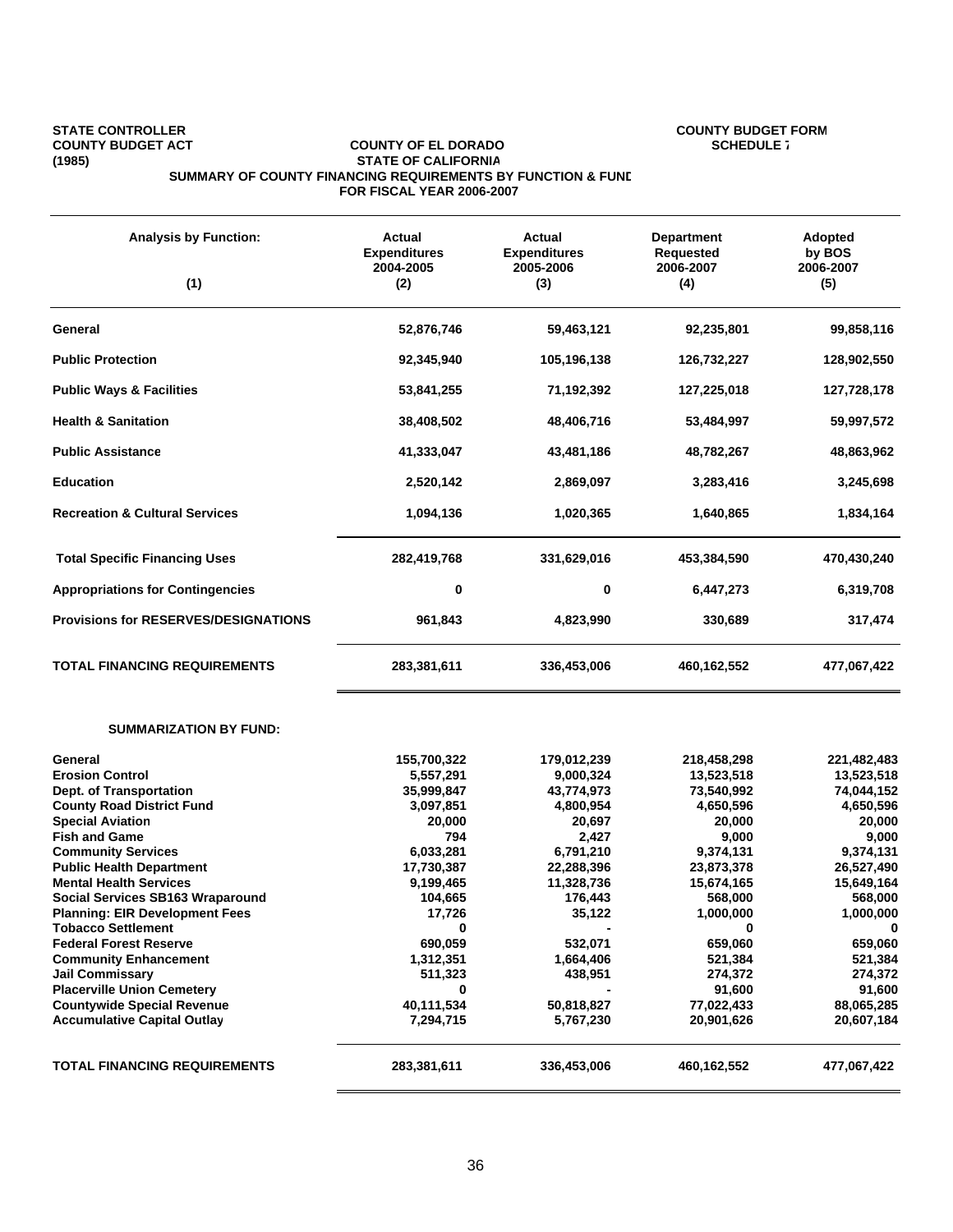# **STATE CONTROLLER COUNTY BUDGET FORM**

#### **COUNTY BUDGET ACT COUNTY OF EL DORADO SCHEDULE 8 (1985) STATE OF CALIFORNIA SUMMARY OF COUNTY FINANCING REQUIREMENTS FOR FISCAL YEAR 2006-2007**

| <b>DESCRIPTION</b><br>(1)                                                                           | <b>Actual</b><br><b>Expenditures</b><br>2004-2005<br>(2) | <b>Actual</b><br><b>Expenditures</b><br>2005-2006<br>(3) | <b>Department</b><br><b>Requested</b><br>2006-2007<br>(4) | Adopted<br>by BOS<br>2006-2007<br>(5) |
|-----------------------------------------------------------------------------------------------------|----------------------------------------------------------|----------------------------------------------------------|-----------------------------------------------------------|---------------------------------------|
|                                                                                                     |                                                          |                                                          |                                                           |                                       |
| <b>TOTAL SPECIFIC FINANCING USES BY</b><br><b>BUDGET UNIT (brought forward</b><br>from Schedule 8A) | 282,419,768                                              | 331,629,016                                              | 453,384,590                                               | 470,430,240                           |
| <b>Appropriation for Contingency:</b>                                                               |                                                          |                                                          |                                                           |                                       |
| <b>General Fund</b>                                                                                 | 0                                                        | $\bf{0}$                                                 | 5,575,000                                                 | 5,575,000                             |
| <b>Social Services SB163 Wraparound</b>                                                             | 0                                                        | 0                                                        | 127,565                                                   |                                       |
| <b>Countywide Special Revenue</b>                                                                   | 0                                                        | 0                                                        | 744,708                                                   | 744,708                               |
| <b>Total Financing Uses</b>                                                                         | 282,419,768                                              | 331,629,016                                              | 459,831,863                                               | 476,749,948                           |
| <b>Provisions for RESERVES/DESIGNATIONS</b>                                                         |                                                          |                                                          |                                                           |                                       |
| <b>General Fund</b>                                                                                 | 923,562                                                  | 4,749,360                                                | 220,394                                                   | 207,179                               |
| <b>Countywide Special Revenue</b>                                                                   | 38,281                                                   | 74,630                                                   | 110,295                                                   | 110,295                               |
| <b>TOTAL</b>                                                                                        |                                                          |                                                          |                                                           |                                       |
| <b>Provisions for RESERVES/DESIGNATIONS</b>                                                         | 961,843                                                  | 4,823,990                                                | 330,689                                                   | 317,474                               |
|                                                                                                     |                                                          |                                                          |                                                           |                                       |
| <b>TOTAL FINANCING REQUIREMENTS</b>                                                                 | 283,381,611                                              | 336,453,006                                              | 460,162,552                                               | 477,067,422                           |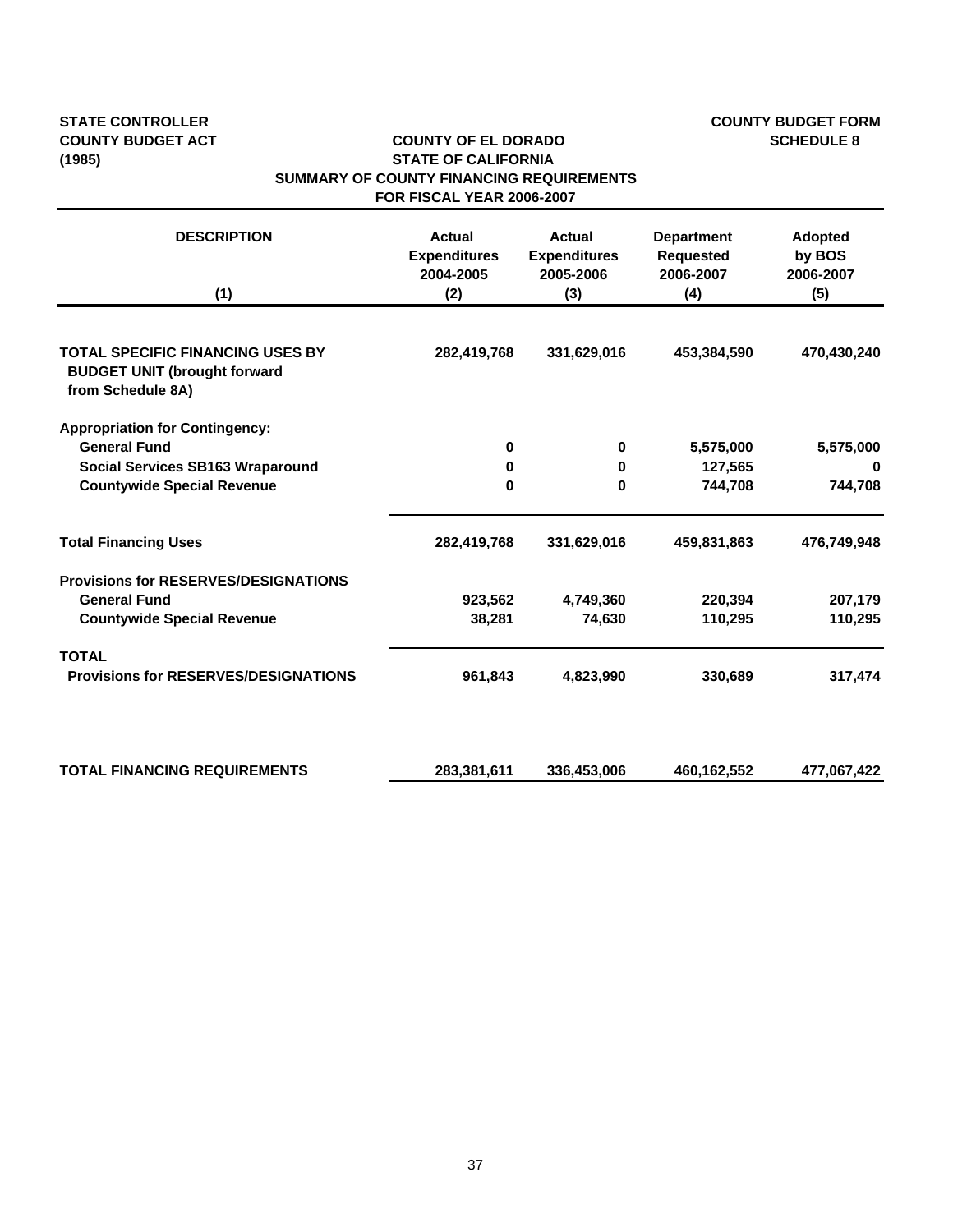| <b>Budget Units</b><br>(Grouped by          | Actual<br>Expenditures<br>2004-2005 | Actual<br>Expenditures<br>2005-2006 | Department<br>Requested<br>2006-2007 | <b>Board</b><br>Approved<br>2006-2007 | <b>FUND</b><br>(Gen'l unless<br>indicated) |
|---------------------------------------------|-------------------------------------|-------------------------------------|--------------------------------------|---------------------------------------|--------------------------------------------|
| <b>GENERAL GOVERNMENT</b>                   |                                     |                                     |                                      |                                       |                                            |
| LEGISLATIVE AND ADMINISTRATIVE              |                                     |                                     |                                      |                                       |                                            |
| 1011 BOARD OF SUPERVISORS                   | 1,134,974                           | 1,220,768                           | 1,434,820                            | 1,391,820                             |                                            |
| 1012 CHIEF ADMINISTRATIVE OFFICE            | 1,064,822                           | 1,552,167                           | 1,876,703                            | 1,876,703                             |                                            |
| 1013 ANNUAL AUDIT                           | 65,030                              | 68,280                              | 70,000                               | 70,000                                |                                            |
| <b>Total LEGISLATIVE AND ADMINISTRATIVE</b> | 2,264,826                           | 2,841,216                           | 3,381,524                            | 3,338,524                             |                                            |
| <b>FINANCE</b>                              |                                     |                                     |                                      |                                       |                                            |
| 1021 AUDITOR/CONTROLLER                     | 2,085,749                           | 2,568,151                           | 3,047,052                            | 3,085,766                             |                                            |
| 1021 AUDITOR/CONTROLLER                     | 13,976                              |                                     | 15,100                               | 15,100                                | Countywide Special<br>Revenue              |
| 1022 TREASURER/TAX COLLECTOR                | 2,227,700                           | 2,386,335                           | 3,179,426                            | 3,179,426                             |                                            |
| 1022 TREASURER/TAX COLLECTOR                | 7,048                               | 8,547                               | 4,000                                | 8,000                                 | Countywide Special<br>Revenue              |
| 1023 ASSESSOR                               | 3,612,864                           | 3,944,786                           | 4,270,438                            | 4,270,438                             |                                            |
| 1023 ASSESSOR                               | 377,948                             | 311,887                             | 16,500                               | 16,500                                | Countywide Special                         |
| 1024 PURCHASING                             | 366,351                             | 475,603                             | 611,656                              | 581,656                               | Revenue                                    |
|                                             |                                     |                                     |                                      |                                       |                                            |
| <b>Total FINANCE</b>                        | 8,691,636                           | 9,695,309                           | 11,144,173                           | 11,156,887                            |                                            |
| <b>COUNSEL</b><br>1031 COUNTY COUNSEL       | 2,632,220                           | 2,969,878                           | 3,370,405                            | 3,370,405                             |                                            |
|                                             |                                     |                                     |                                      |                                       |                                            |
| <b>Total COUNSEL</b>                        | 2,632,220                           | 2,969,878                           | 3,370,405                            | 3,370,405                             |                                            |
| <b>PERSONNEL</b>                            |                                     |                                     |                                      |                                       |                                            |
| 1041 HUMAN RESOURCES                        | 949,038                             | 1,096,083                           | 1,272,646                            | 1,192,646                             |                                            |
| <b>Total PERSONNEL</b>                      | 949,038                             | 1,096,083                           | 1,272,646                            | 1,192,646                             |                                            |
| <b>ELECTIONS</b>                            |                                     |                                     |                                      |                                       |                                            |
| 1051 ELECTIONS                              | 1,202,006                           | 1,338,711                           | 3,952,080                            | 3,952,080                             |                                            |
| <b>Total ELECTIONS</b>                      | 1,202,006                           | 1,338,711                           | 3,952,080                            | 3,952,080                             |                                            |
| <b>COMMUNICATIONS</b>                       |                                     |                                     |                                      |                                       |                                            |
| 1061 COMMUNICATIONS                         | 550,801                             | 997,194                             | 1,846,965                            | 1,703,281                             |                                            |
| 1062 COURIER                                | 22,134                              | 7,411                               | 56,165                               | 56,165                                |                                            |
| <b>Total COMMUNICATIONS</b>                 | 572,934                             | 1,004,606                           | 1,903,130                            | 1,759,446                             |                                            |
| PROPERTY MANAGEMENT                         |                                     |                                     |                                      |                                       |                                            |
| 1071 BUILDING AND GROUNDS                   | 3,286,110                           | 3,779,550                           | 4,482,580                            | 4,399,662                             |                                            |
| 1071 BUILDING AND GROUNDS                   |                                     | 31,000                              |                                      |                                       | Countywide Special<br>Revenue              |
| 1072 REAL PROPERTY                          | 92,561                              | 119,558                             | 167,916                              | 167,916                               |                                            |
| <b>Total PROPERTY MANAGEMENT</b>            | 3,378,671                           | 3,930,108                           | 4,650,497                            | 4,567,579                             |                                            |
| PLANT ACQUISITION                           |                                     |                                     |                                      |                                       |                                            |
| 1081 PLANT ACQUISITION                      | 7,294,715                           | 5,767,230                           | 20,901,626                           | 20,607,184                            | Accum. Capital                             |
| 1081 PLANT ACQUISITION                      | 412,679                             | 187,613                             |                                      | 1,134,303                             | Outlay<br>Countywide Special               |
|                                             |                                     |                                     |                                      |                                       | Revenue                                    |
| <b>Total PLANT ACQUISITION</b>              | 7,707,394                           | 5,954,843                           | 20,901,626                           | 21,741,487                            |                                            |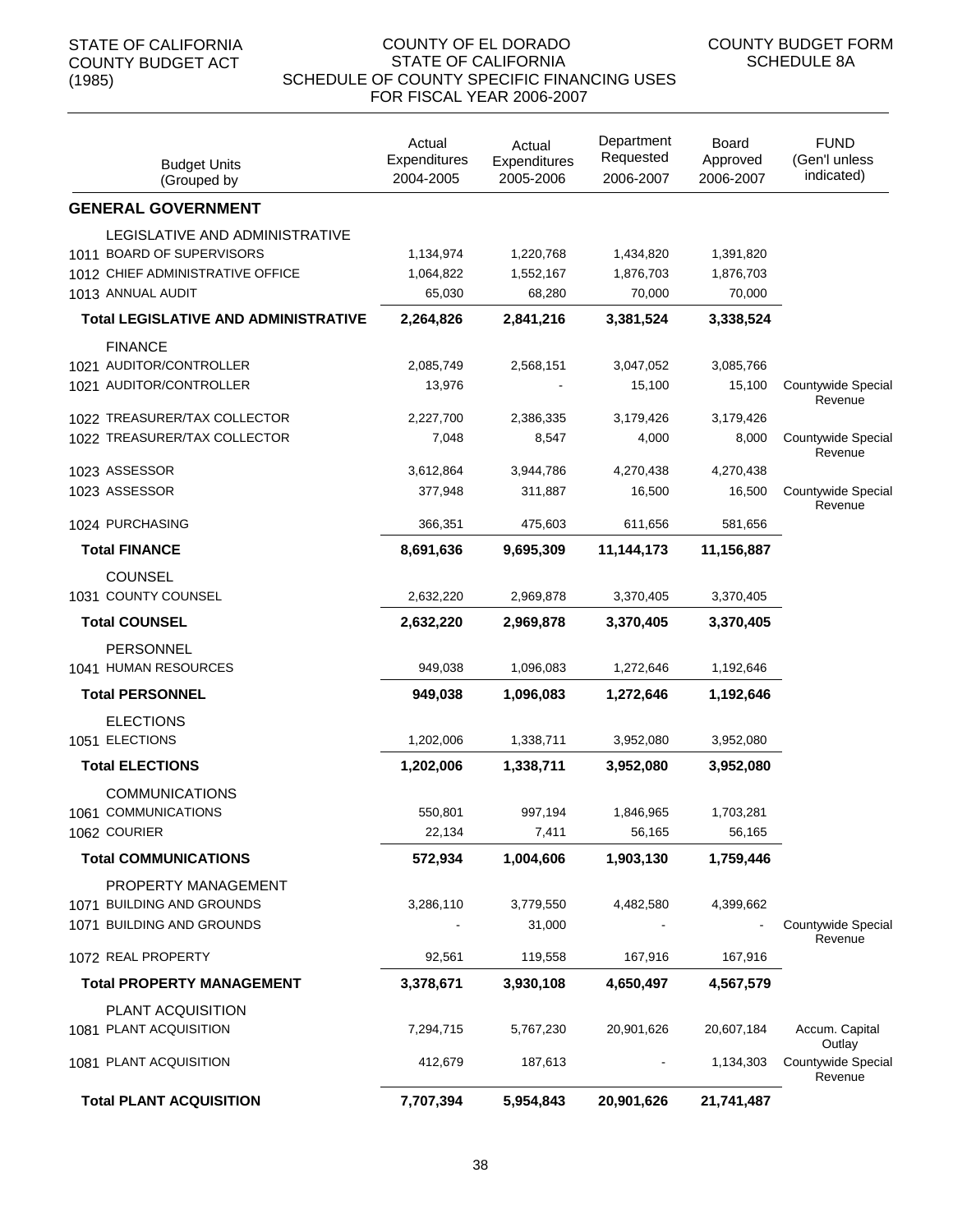| <b>Budget Units</b><br>(Grouped by        | Actual<br>Expenditures<br>2004-2005 | Actual<br>Expenditures<br>2005-2006 | Department<br>Requested<br>2006-2007 | Board<br>Approved<br>2006-2007 | <b>FUND</b><br>(Gen'l unless<br>indicated) |
|-------------------------------------------|-------------------------------------|-------------------------------------|--------------------------------------|--------------------------------|--------------------------------------------|
| <b>PROMOTION</b><br>1091 COUNTY PROMOTION |                                     |                                     |                                      |                                |                                            |
|                                           | 241,107                             | 438,604                             | 621,125                              | 621,125                        |                                            |
| <b>Total PROMOTION</b>                    | 241,107                             | 438,604                             | 621,125                              | 621,125                        |                                            |
| <b>OTHER GENERAL</b>                      |                                     |                                     |                                      |                                |                                            |
| 1101 INFORMATION SERVICES                 | 2,097,191                           | 2,662,782                           | 4,237,712                            | 3,625,090                      |                                            |
| 1102 SURVEYOR                             | 1,218,131                           | 1,483,840                           | 1,766,912                            | 1,737,710                      |                                            |
| 1103 GENERAL SERVICES                     | 560,821                             | 985,898                             | 1,198,810                            | 1,198,810                      |                                            |
| 1103 GENERAL SERVICES                     |                                     | 389,560                             | 17,000                               | 593,996                        | Countywide Special<br>Revenue              |
| 1104 EMPLOYEE BENEFITS                    |                                     | 9,108                               | 640,000                              | 640,000                        |                                            |
| 1105 ENGINEER                             | 826,286                             | 1,236,639                           | 2,081,200                            | 2,081,200                      | Countywide Special<br>Revenue              |
| 1105 ENGINEER                             | 2,623,122                           | 2,678,132                           | 4,103,991                            | 4,103,991                      |                                            |
| 1107 TAX REVENUE ANTICIPATION NOTES       | 197,354                             | 293,273                             | 300,000                              | 300,000                        |                                            |
| 1108 CONTRIBUTIONS TO OTHER FUNDS         | 13,751,980                          | 16,340,487                          | 23,342,345                           | 27,786,967                     |                                            |
| 1109 CONTRIBUTIIONS TO OTHER AGENCIES     | 1,190,132                           | 1,316,981                           | 1,473,960                            | 1,473,960                      |                                            |
| 1110 CONTRIBUTIONS TO AIRPORT             | 72,536                              | 76,577                              | 135,854                              | 135,854                        |                                            |
| 1111 OTHER GENERAL                        | 76,196                              | 88,771                              | 208,068                              | 208,068                        |                                            |
| 1111 OTHER GENERAL                        | 393,346                             | 435,240                             | 352,300                              | 3,091,845                      | Countywide Special<br>Revenue              |
| 1113 OTHER GENERAL                        | 690,059                             | 532,071                             | 659,060                              | 659,060                        | <b>Federal Forest</b><br>Reserve           |
| 1114 OTHER GENERAL                        | 1,312,351                           | 1,664,406                           | 521,384                              | 521,384                        | Community<br>Enhancement                   |
| 1115 CENTRAL SERVICES                     | 227,410                             |                                     |                                      |                                |                                            |
| <b>Total OTHER GENERAL</b>                | 25,236,915                          | 30,193,765                          | 41,038,596                           | 48, 157, 935                   |                                            |
| <b>Total GENERAL GOVERNMENT</b>           | 52,876,746                          | 59,463,121                          | 92,235,801                           | 99,858,113                     |                                            |
| <b>PUBLIC PROTECTION</b>                  |                                     |                                     |                                      |                                |                                            |
| <b>JUDICIAL</b>                           |                                     |                                     |                                      |                                |                                            |
| 2011 SUPERIOR COURT                       |                                     |                                     |                                      | 455,500                        | Countywide Special<br>Revenue              |
| 2011 SUPERIOR COURT                       | 2,780,211                           | 2,444,402                           | 2,219,276                            | 2,219,276                      |                                            |
| 2013 GRAND JURY                           | 62,763                              | 90,815                              | 119,579                              | 115,999                        |                                            |
| 2014 DISTRICT ATTORNEY                    | 97,896                              | 149,341                             | 143,680                              | 143,680                        | Countywide Special<br>Revenue              |
| 2014 DISTRICT ATTORNEY                    | 5,265,692                           | 5,957,344                           | 7,000,907                            | 6,960,087                      |                                            |
| 2015 CHILD SUPPORT SERVICES               | 4,673,631                           | 4,692,977                           | 5,155,277                            | 5,155,276                      |                                            |
| 2015 CHILD SUPPORT SERVICES               | 4,527,198                           | 4,645,178                           | 5,043,486                            | 5,043,486                      | Countywide Special<br>Revenue              |
| 2016 PUBLIC DEFENDER                      | 1,826,452                           | 2,323,883                           | 2,783,088                            | 2,750,135                      |                                            |
| 2017 SHERIFF - BAILIFF                    | 2,865,093                           | 3,202,600                           | 3,316,495                            | 3,316,495                      |                                            |
| <b>Total JUDICIAL</b>                     | 22,098,936                          | 23,506,539                          | 25,781,788                           | 26,159,934                     |                                            |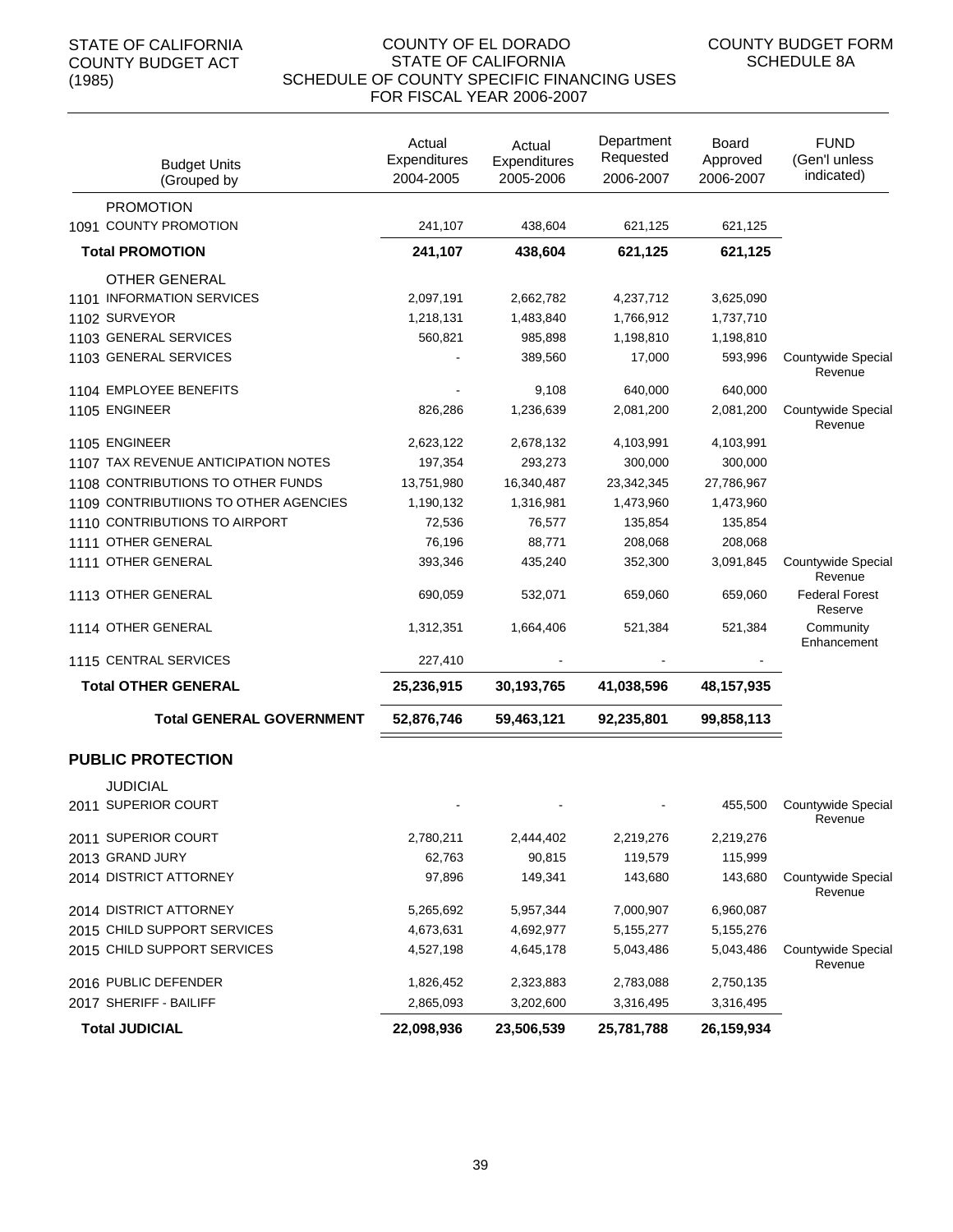| <b>Budget Units</b><br>(Grouped by              | Actual<br>Expenditures<br>2004-2005 | Actual<br>Expenditures<br>2005-2006 | Department<br>Requested<br>2006-2007 | Board<br>Approved<br>2006-2007 | <b>FUND</b><br>(Gen'l unless<br>indicated) |
|-------------------------------------------------|-------------------------------------|-------------------------------------|--------------------------------------|--------------------------------|--------------------------------------------|
| POLICE PROTECTION/DETENTION                     |                                     |                                     |                                      |                                |                                            |
| 2021 SHERIFF                                    | 23,279,877                          | 26,907,136                          | 29,958,030                           | 29,833,030                     |                                            |
| 2021 SHERIFF                                    | 795,045                             | 822,410                             | 290,838                              | 290,838                        | Countywide Special<br>Revenue              |
| 2022 CENTRAL DISPATCH                           | 1,853,500                           | 2,190,467                           | 2,605,889                            | 2,605,889                      |                                            |
| <b>Total POLICE PROTECTION/DETENTION</b>        | 25,928,422                          | 29,920,012                          | 32,854,757                           | 32,729,757                     |                                            |
| DETENTION AND CORRECTION                        |                                     |                                     |                                      |                                |                                            |
| 2031 JAIL                                       | 511,323                             | 438,951                             | 274,372                              | 274,372                        | Jail Commissary                            |
| 2031 JAIL                                       | 12,535,263                          | 13,346,138                          | 14,270,437                           | 14,270,437                     |                                            |
| 2031 JAIL                                       | 48,467                              | 50,099                              | 1                                    | 1                              | Countywide Special<br>Revenue              |
| 2032 JUVENILE HALL                              | 495,958                             | 483,284                             | 472,933                              | 472,933                        | Countywide Special<br>Revenue              |
| 2032 JUVENILE HALL                              | 3,769,912                           | 4,539,240                           | 5,671,316                            | 5,655,116                      |                                            |
| 2033 PROBATION                                  | 4,767,849                           | 5,433,508                           | 7,544,794                            | 7,460,994                      |                                            |
| 2033 PROBATION                                  | 907,603                             | 572,557                             | 479,000                              | 479,000                        | Countywide Special<br>Revenue              |
| <b>Total DETENTION AND CORRECTION</b>           | 23,036,375                          | 24,863,776                          | 28,712,854                           | 28,612,854                     |                                            |
| FLOOD CONTR. & SOIL/WATER CONSERV.              |                                     |                                     |                                      |                                |                                            |
| 2051 EROSION CONTROL                            | 5,557,291                           | 9,000,324                           | 13,523,518                           | 13,523,518                     | <b>Erosion Control</b>                     |
| <b>Total FLOOD CONTR. &amp; SOIL/WATER CONS</b> | 5,557,291                           | 9,000,324                           | 13,523,518                           | 13,523,518                     |                                            |
| PROTECTION INSPECTION                           |                                     |                                     |                                      |                                |                                            |
| 2061 AGRICULTURAL COMMISSIONER                  | 1,173,307                           | 1,329,580                           | 1,521,512                            | 1,521,512                      |                                            |
| 2061 AGRICULTURAL COMMISSIONER                  |                                     |                                     | 10,000                               | 10,000                         | Countywide Special<br>Revenue              |
| 2062 BUILDING INSPECTOR                         | 5,515,295                           | 6,739,882                           | 9,137,841                            | 9,137,841                      |                                            |
| 2062 BUILDING INSPECTOR                         | 476,131                             | 154,508                             | 152,490                              | 649,218                        | Countywide Special<br>Revenue              |
| <b>Total PROTECTION INSPECTION</b>              | 7,164,733                           | 8,223,970                           | 10,821,843                           | 11,318,571                     |                                            |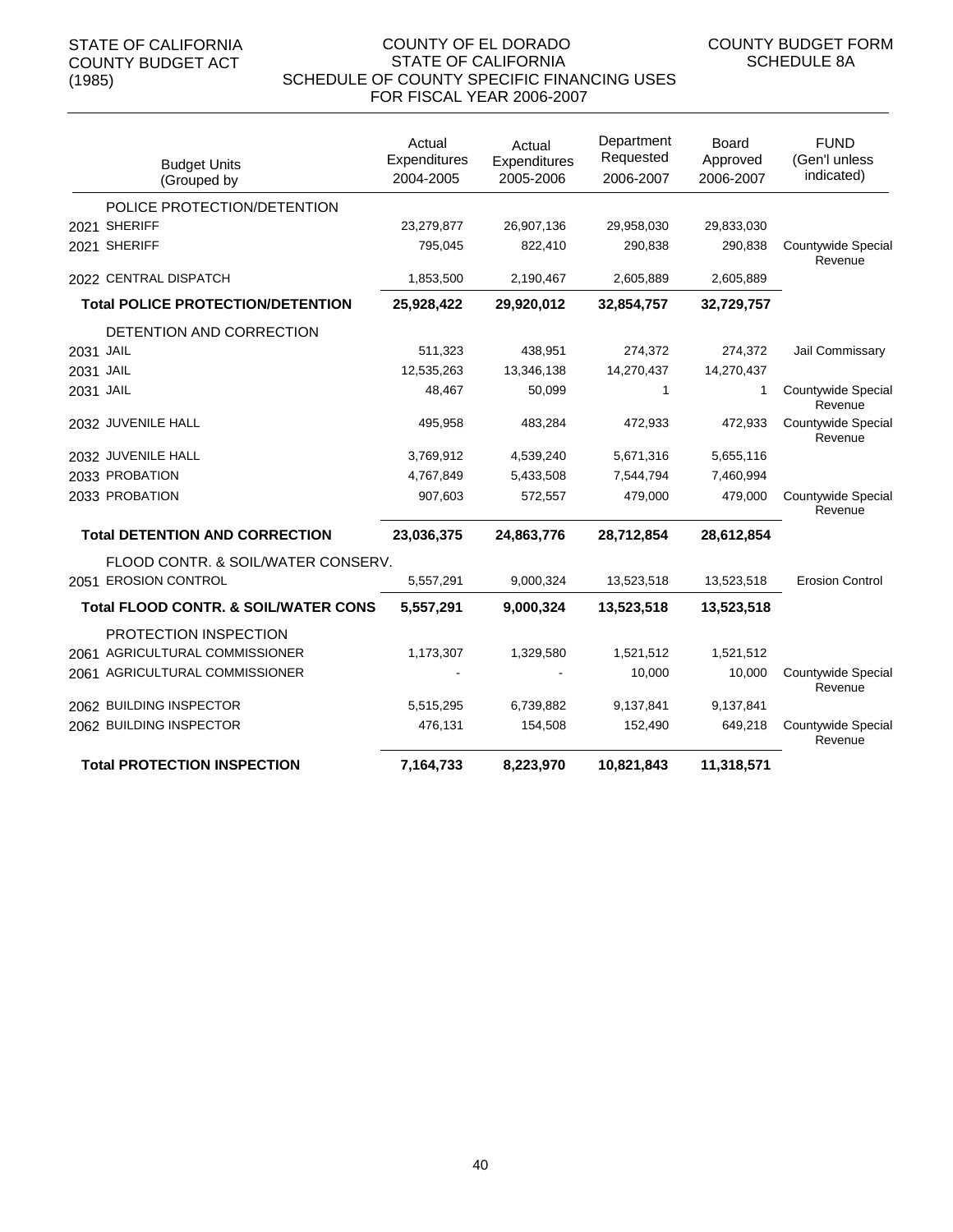| <b>Budget Units</b><br>(Grouped by                | Actual<br>Expenditures<br>2004-2005 | Actual<br>Expenditures<br>2005-2006 | Department<br>Requested<br>2006-2007 | Board<br>Approved<br>2006-2007 | FUND<br>(Gen'l unless<br>indicated) |
|---------------------------------------------------|-------------------------------------|-------------------------------------|--------------------------------------|--------------------------------|-------------------------------------|
| OTHER PROTECTION                                  |                                     |                                     |                                      |                                |                                     |
| 2071 CORONER                                      | 558,158                             | 663,339                             | 720,072                              | 720,072                        |                                     |
| 2072 EMERGENCY SERVICES                           | 816,060                             | 707,028                             | 889,253                              | 889,253                        |                                     |
| 2073 RECORDER / CLERK                             | 989.384                             | 952.260                             | 424,010                              | 438,260                        | Countywide Special<br>Revenue       |
| 2073 RECORDER / CLERK                             | 1,144,152                           | 1,294,460                           | 1,555,250                            | 1,555,250                      |                                     |
| 2074 PLANNING AND ZONING                          | 571,729                             | 277,737                             | 550,000                              | 2,188,066                      | Countywide Special<br>Revenue       |
| 2074 PLANNING AND ZONING                          | 2,072,927                           | 2,895,765                           | 4,502,307                            | 4,502,307                      |                                     |
| 2074 EIR: DEVELOPMENT FEES                        | 17,726                              | 35,122                              | 1,000,000                            | 1,000,000                      | <b>EIR Developemnt</b><br>Fee       |
| 2075 ANIMAL CONTROL                               | 1,470,532                           | 1,607,318                           | 2,883,782                            | 2,751,915                      |                                     |
| 2075 ANIMAL CONTROL                               | 118,568                             | 313,082                             | 1,123,361                            | 1,123,361                      | Countywide Special<br>Revenue       |
| 2076 PUBLIC GUARDIAN                              | 800,154                             | 930,378                             | 1,154,406                            | 1,154,406                      |                                     |
| 2076 PUBLIC GUARDIAN                              |                                     | 2,600                               |                                      |                                | Countywide Special<br>Revenue       |
| 2077 FISH AND GAME                                | 794                                 | 2,427                               | 9,000                                | 9,000                          | <b>Fish and Game</b>                |
| 2080 PLACERVILLE UNION CEMETERY                   |                                     |                                     | 134,427                              | 134,427                        |                                     |
| 2080 PLACERVILLE UNION CEMETERY                   |                                     |                                     | 91,600                               | 91,600                         | Placerville Union<br>Cemetery       |
| <b>Total OTHER PROTECTION</b>                     | 8,560,183                           | 9,681,517                           | 15,037,468                           | 16,557,917                     |                                     |
| <b>Total PUBLIC PROTECTION</b>                    | 92,345,940                          | 105,196,138                         | 126,732,227                          | 128,902,550                    |                                     |
| <b>PUBLIC WAYS AND FACILITIES</b>                 |                                     |                                     |                                      |                                |                                     |
| <b>PUBLIC WAYS</b>                                |                                     |                                     |                                      |                                |                                     |
| 3011 ROAD CONSTRUCTION & MAINT                    | 35,999,847                          | 43,774,973                          | 73,540,992                           | 74,044,152                     | Road Fund                           |
| 3011 ROAD CONSTRUCTION & MAINT                    | 14,723,556                          | 22,595,768                          | 49,013,430                           | 49,013,430                     | Countywide Special<br>Revenue       |
| 3012 ROAD DISTRICT TAX FUND                       | 3,097,851                           | 4,800,954                           | 4,650,596                            | 4,650,596                      | <b>County Road District</b>         |
| <b>Total PUBLIC WAYS</b>                          | 53,821,255                          | 71,171,695                          | 127,205,018                          | 127,708,178                    |                                     |
| TRANSPORTATION TERMINALS<br>3021 SPECIAL AVIATION | 20,000                              | 20,697                              | 20,000                               | 20,000                         | <b>Special Aviation</b>             |
| <b>Total TRANSPORTATION TERMINALS</b>             | 20,000                              | 20,697                              | 20,000                               | 20,000                         |                                     |
| <b>Total PUBLIC WAYS AND FACILITIES</b>           | 53,841,255                          | 71,192,392                          | 127,225,018                          | 127,728,178                    |                                     |
|                                                   |                                     |                                     |                                      |                                |                                     |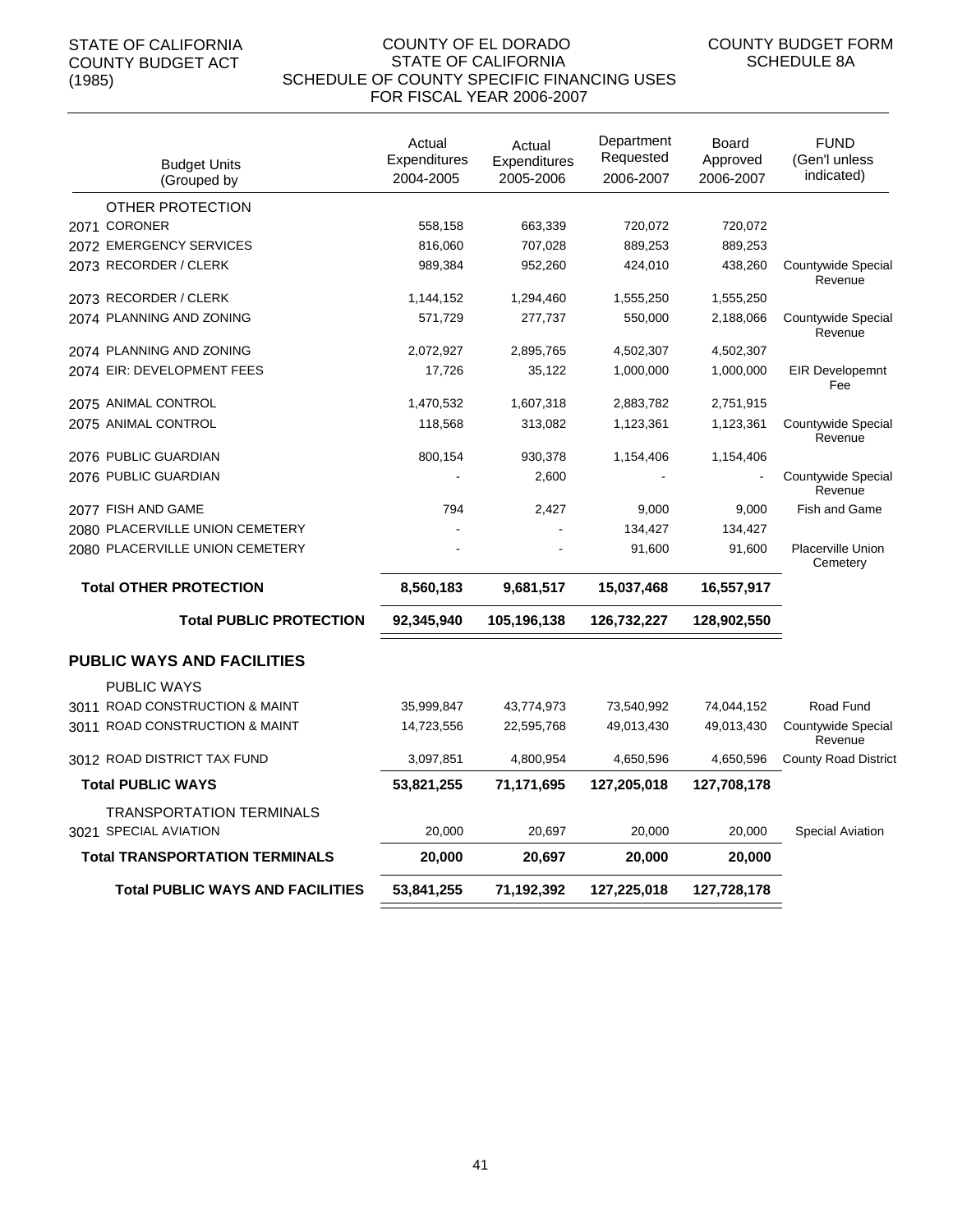| <b>Budget Units</b><br>(Grouped by               | Actual<br>Expenditures<br>2004-2005 | Actual<br>Expenditures<br>2005-2006 | Department<br>Requested<br>2006-2007 | Board<br>Approved<br>2006-2007 | <b>FUND</b><br>(Gen'l unless<br>indicated) |
|--------------------------------------------------|-------------------------------------|-------------------------------------|--------------------------------------|--------------------------------|--------------------------------------------|
| <b>HEALTH AND SANITATION</b>                     |                                     |                                     |                                      |                                |                                            |
| <b>HEALTH</b>                                    |                                     |                                     |                                      |                                |                                            |
| 4011 PUBLIC HEALTH                               | 15,046,137                          | 19,341,882                          | 20,971,825                           | 23,625,937                     | <b>Public Health</b>                       |
| 4011 PUBLIC HEALTH                               | 6,052,701                           | 6,754,580                           | 9,625,113                            | 9,625,112                      | Countywide Special<br>Revenue              |
| 4012 DRUG AND ALCOHOL ABUSE SERVICE              | 2,684,250                           | 2,946,514                           | 2,901,553                            | 2,901,553                      | <b>Public Health</b>                       |
| 4012 DRUG AND ALCOHOL ABUSE SERVICE              | 784,400                             | 763,750                             | 1,128,988                            | 1,128,988                      | Countywide Special<br>Revenue              |
| 4013 MENTAL HEALTH                               | 9,199,465                           | 11,328,736                          | 15,674,165                           | 15,649,164                     | <b>Mental Health</b>                       |
| 4013 MENTAL HEALTH                               | 2,487,212                           | 4,531,705                           |                                      | 3,883,465                      |                                            |
| 4014 ENVIRONMENTAL MANAGEMENT                    | 2,104,410                           | 2,528,843                           | 2,977,181                            | 2,977,181                      |                                            |
| 4014 ENVIRONMENTAL MANAGEMENT                    | 49,926                              | 210,707                             | 206,172                              | 206,172                        | Countywide Special<br>Revenue              |
| <b>Total HEALTH</b>                              | 38,408,502                          | 48,406,716                          | 53,484,997                           | 59,997,572                     |                                            |
| <b>Total HEALTH AND SANITATION</b>               | 38,408,502                          | 48,406,716                          | 53,484,997                           | 59,997,572                     |                                            |
| <b>PUBLIC ASSISTANCE</b>                         |                                     |                                     |                                      |                                |                                            |
| ADMINISTRATION                                   |                                     |                                     |                                      |                                |                                            |
| 5011 SOCIAL SERVICES ADMINISTRATION              | 10,354,395                          | 10,781,863                          | 11,310,896                           | 11,270,236                     |                                            |
| 5011 SOCIAL SERVICES ADMINISTRATION              | 4,734,117                           | 4,663,113                           | 4,640,441                            | 4,640,441                      | Countywide Special<br>Revenue              |
| 5012 SOCIAL SERVICES PROGRAMS                    | 17,399                              | 49,792                              | 74,800                               | 74,800                         | Countywide Special<br>Revenue              |
| 5012 SOCIAL SERVICES PROGRAMS                    | 6,490,114                           | 7,321,612                           | 8,967,354                            | 8,967,354                      |                                            |
| <b>Total ADMINISTRATION</b>                      | 21,596,025                          | 22,816,381                          | 24,993,491                           | 24,952,831                     |                                            |
| AID PROGRAMS                                     |                                     |                                     |                                      |                                |                                            |
| 5021 CATEGORICAL AIDS                            | 13,238,587                          | 13,256,621                          | 13,422,000                           | 13,422,000                     |                                            |
| 5021 WRAPAROUND PROGRAM - SB 163                 | 104,665                             | 176,443                             | 440,435                              | 568,000                        | <b>Social Services</b><br>SB163            |
| <b>Total AID PROGRAMS</b>                        | 13,343,253                          | 13,433,064                          | 13,862,435                           | 13,990,000                     |                                            |
| <b>GENERAL RELIEF</b><br>5031 AID TO INDIGENTS   | 63,196                              | 113,267                             | 94,360                               | 94,360                         |                                            |
|                                                  |                                     |                                     |                                      |                                |                                            |
| <b>Total GENERAL RELIEF</b>                      | 63,196                              | 113,267                             | 94,360                               | 94,360                         |                                            |
| <b>VETERANS AFFAIRS</b><br>5051 VETERANS AFFAIRS | 297,292                             | 327,265                             | 457,850                              | 452,640                        |                                            |
| <b>Total VETERANS AFFAIRS</b>                    | 297,292                             | 327,265                             | 457,850                              | 452,640                        |                                            |
| OTHER ASSISTANCE                                 |                                     |                                     |                                      |                                |                                            |
| 5061 COMMUNITY SERVICES                          | 3,448,359                           | 3,873,856                           | 5,918,283                            | 5,918,283                      | <b>Community Services</b>                  |
| 5062 SENIOR SERVICES                             | 2,584,922                           | 2,917,354                           | 3,455,848                            | 3,455,848                      | <b>Community Services</b>                  |
| <b>Total OTHER ASSISTANCE</b>                    | 6,033,281                           | 6,791,210                           | 9,374,131                            | 9,374,131                      |                                            |
| <b>Total PUBLIC ASSISTANCE</b>                   | 41,333,047                          | 43,481,186                          | 48,782,267                           | 48,863,962                     |                                            |
|                                                  |                                     |                                     |                                      |                                |                                            |